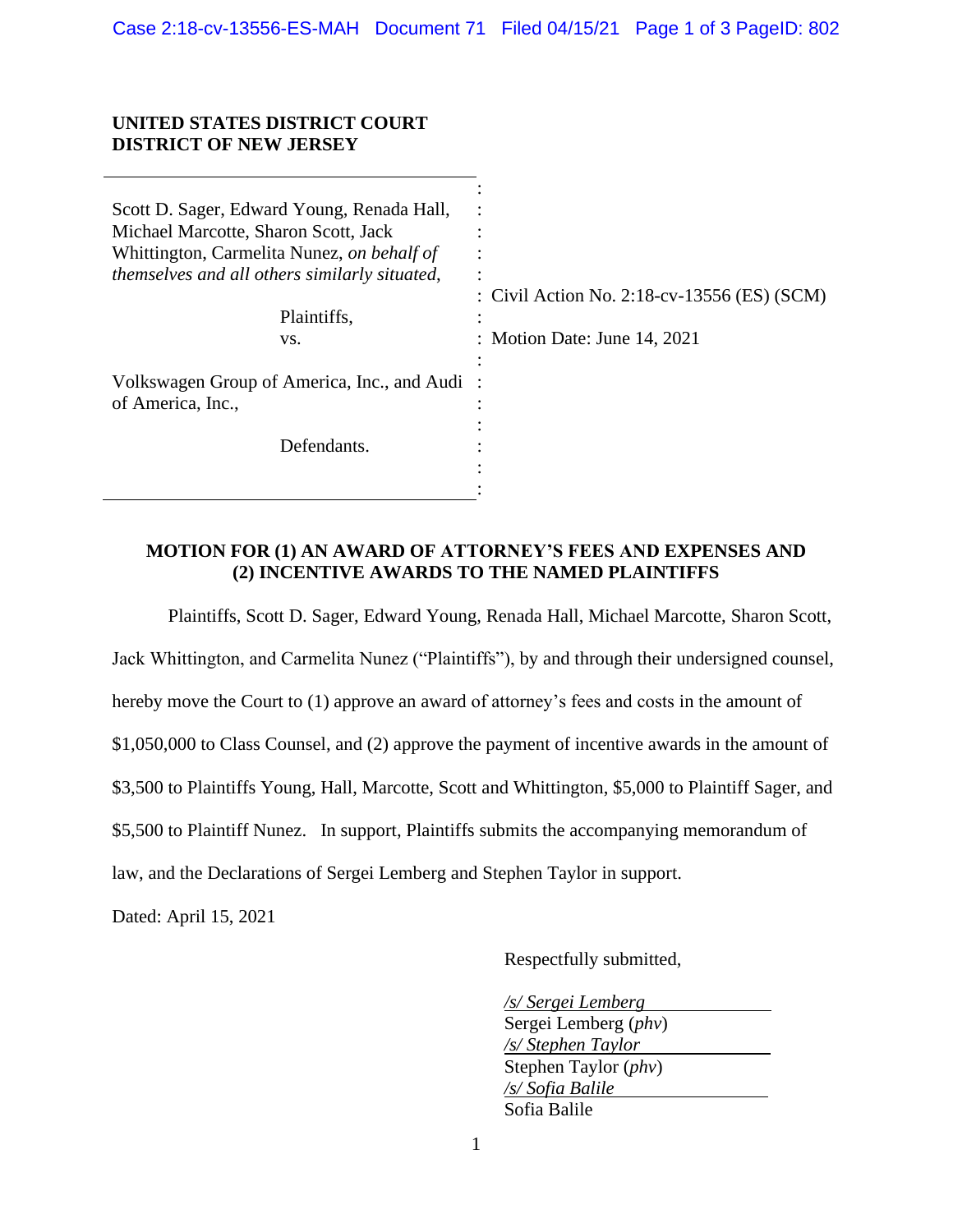Case 2:18-cv-13556-ES-MAH Document 71 Filed 04/15/21 Page 2 of 3 PageID: 803

LEMBERG LAW, LLC 43 Danbury Road Wilton, CT 06897 Telephone: (203) 653-2250 Facsimile: (203) 653-3424 *Attorneys for Plaintiffs*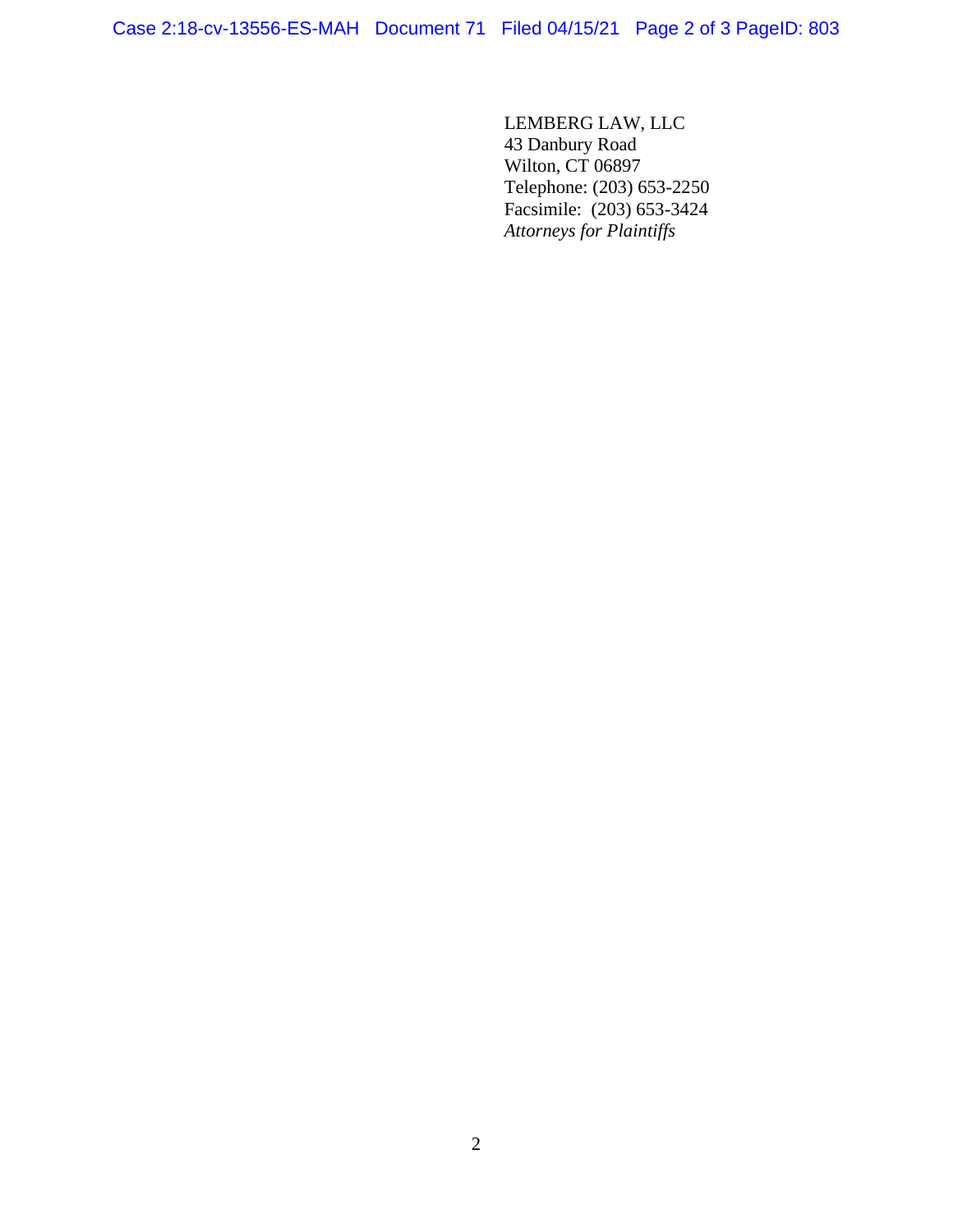Case 2:18-cv-13556-ES-MAH Document 71 Filed 04/15/21 Page 3 of 3 PageID: 804

# **CERTIFICATE OF SERVICE**

I hereby certify that on April 15, 2021, a true and correct copy of the foregoing was filed with the Clerk of the Court through the ECF system which gave notice of such filing to all parties of record.

*/s/ Sofia Balile* 

Sofia Balile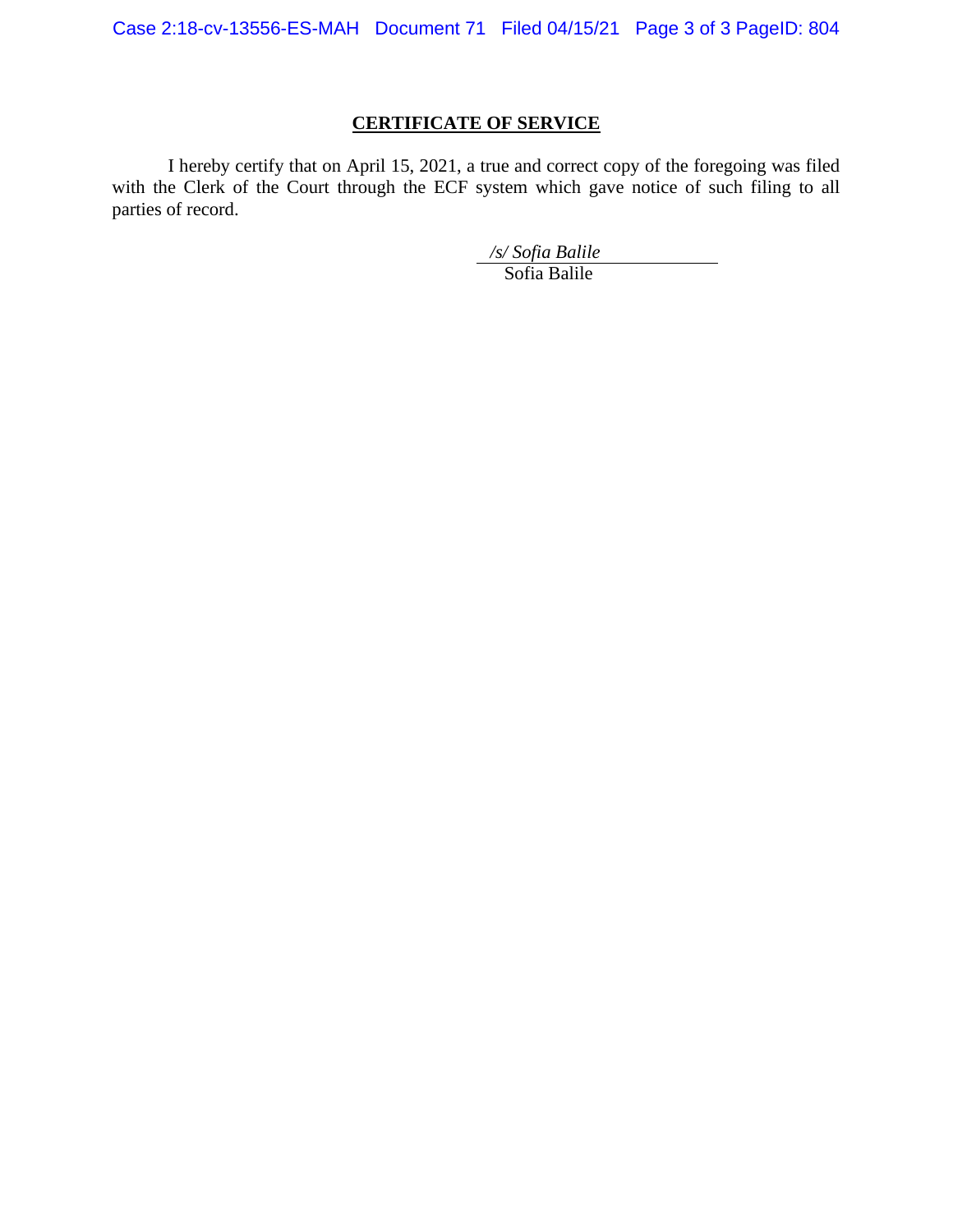: : : : :

#### **UNITED STATES DISTRICT COURT DISTRICT OF NEW JERSEY**

Scott D. Sager, Edward Young, Renada Hall, Michael Marcotte, Sharon Scott, Jack Whittington, Carmelita Nunez, *on behalf of themselves and all others similarly situated*,

| Plaintiffs,<br>VS.                                                | : Civil Action No. 2:18-cv-13556 (ES) (SCM)<br>$\bullet$ |
|-------------------------------------------------------------------|----------------------------------------------------------|
| Volkswagen Group of America, Inc., and Audi:<br>of America, Inc., | : u                                                      |
| Defendants.                                                       | ٠<br>٠                                                   |

#### **[PROPOSED] ORDER**

The Court, having read and considered the Plaintiffs' Motion for (1) an Award of Attorney's Fees and Expenses and (2) Incentive Awards to the Named Plaintiffs, and for good cause shown, is of the opinion that the motion should be granted.

Accordingly, the Court hereby awards Class Counsel \_\_\_\_\_\_\_ in attorney's fees and expenses; and awards incentive awards in the amount of \_\_\_\_\_\_\_ to Plaintiff Sager, \_\_\_\_\_\_\_ to Plaintiff Young, \_\_\_\_\_\_\_ to Plaintiff Hall, \_\_\_\_\_\_\_ to Plaintiff Marcotte, \_\_\_\_\_\_\_ to Plaintiff Scot, \_\_\_\_\_\_\_to Plaintiff Whittington, and \_\_\_\_\_\_\_ to Plaintiff Nunez.

IT IS SO ORDERED

Date: \_\_\_\_\_\_\_\_\_\_\_\_ \_\_\_\_\_\_\_\_\_\_\_\_\_\_\_\_\_\_\_\_\_\_\_\_\_\_\_

UNITED STATES DISTRICT JUDGE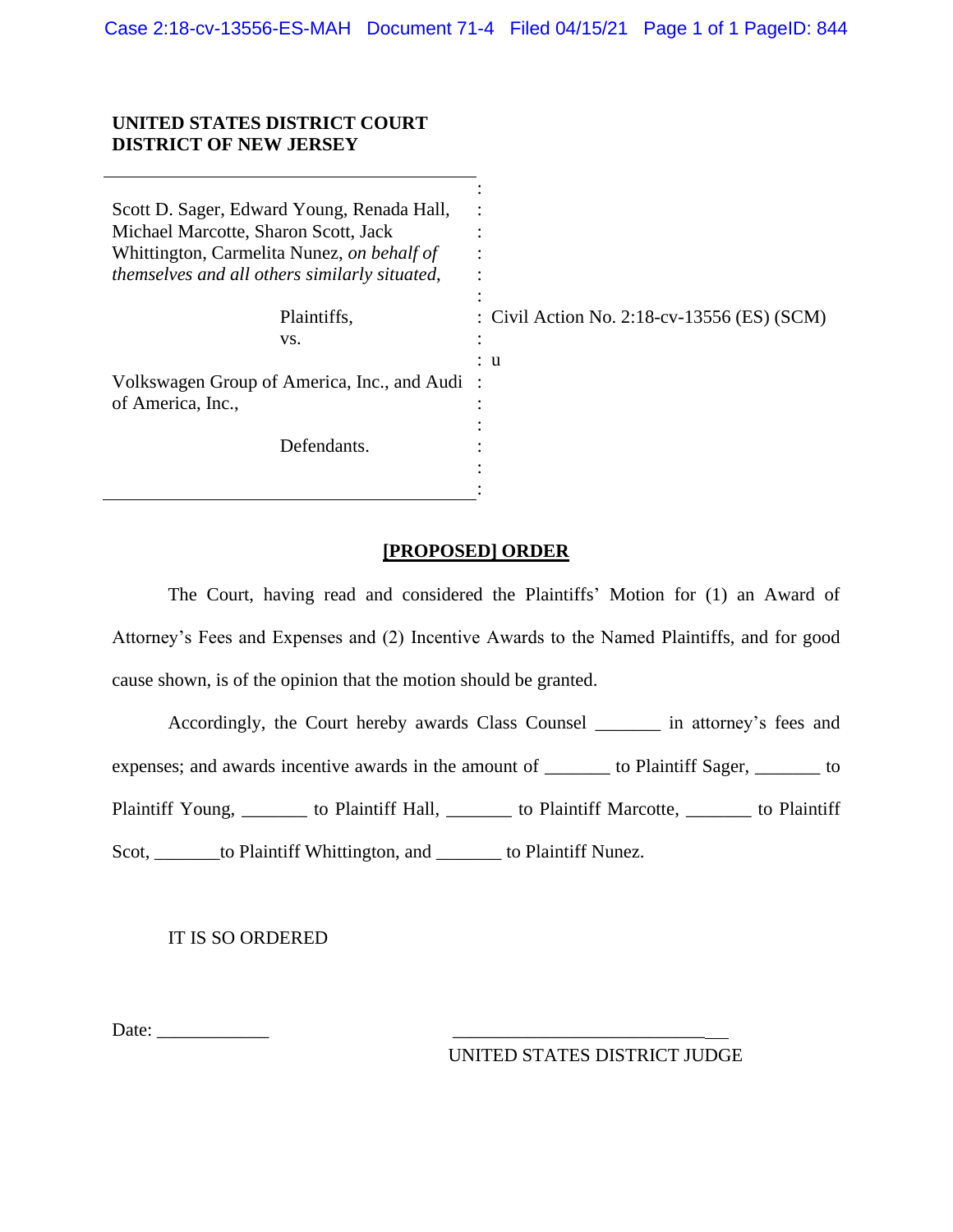Case 2:18-cv-13556-ES-MAH Document 71-1 Filed 04/15/21 Page 1 of 24 PageID: 805

#### **UNITED STATES DISTRICT COURT DISTRICT OF NEW JERSEY**

| Scott D. Sager, Edward Young, Renada Hall, :<br>Marcotte, Sharon Scott, Jack:<br>Michael<br>Whittington, Carmelita Nunez, on behalf of :<br>themselves and all others similarly situated, |                                             |
|-------------------------------------------------------------------------------------------------------------------------------------------------------------------------------------------|---------------------------------------------|
| Plaintiffs,                                                                                                                                                                               | : Civil Action No. 2:18-cv-13556 (ES) (SCM) |
| VS.                                                                                                                                                                                       |                                             |
| Volkswagen Group of America, Inc., and Audi:<br>of America, Inc.,                                                                                                                         |                                             |
| Defendants.                                                                                                                                                                               |                                             |
|                                                                                                                                                                                           |                                             |
|                                                                                                                                                                                           |                                             |

## **MEMORANDUM OF LAW IN SUPPORT OF MOTION FOR (1) AN AWARD OF ATTORNEYS' FEES AND EXPENSES AND (2) INCENTIVE AWARDS TO THE NAMED PLAINTIFFS**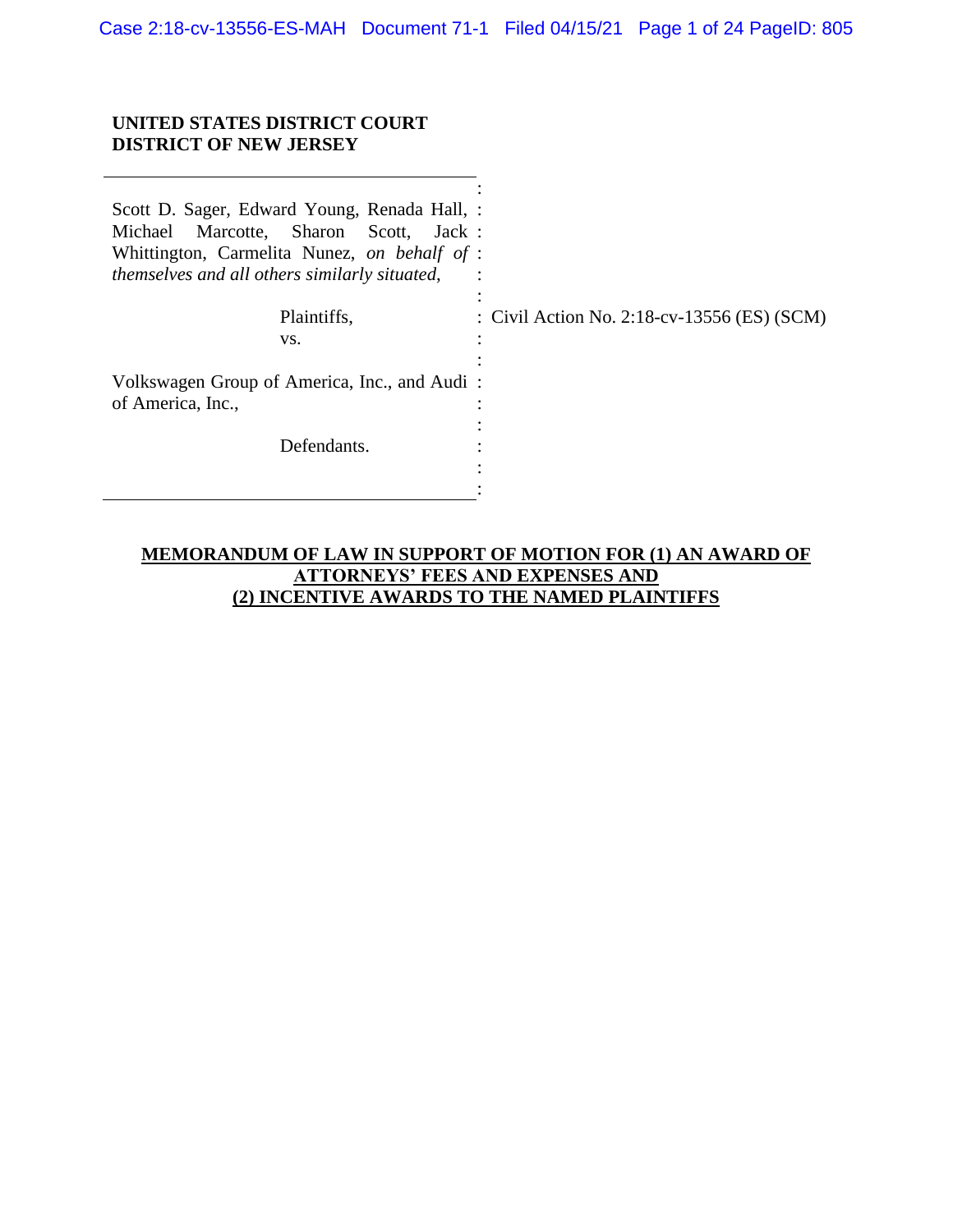# **TABLE OF CONTENTS**

| L   |             |                                                                                                                                  |  |
|-----|-------------|----------------------------------------------------------------------------------------------------------------------------------|--|
| II. |             | THE LODESTAR METHOD SUPPORTS THE REQUESTED AWARD  6                                                                              |  |
|     |             | III. THE GUNTER FACTORS SUPPORT THE REQUESTED FEE AWARD 8                                                                        |  |
|     | A.          | THE SIZE OF THE FUND AND THE NUMBER OF PERSONS                                                                                   |  |
|     | B.          | THE PRESENCE OR ABSENCE OF SUBSTANTIAL<br>OBJECTIONS BY MEMBERS OF THE CLASS TO THE<br>SETTLEMENT TERMS AND/OR FEES REQUESTED BY |  |
|     | $C_{\cdot}$ | THE SKILL AND EFFICIENCY OF THE ATTORNEYS                                                                                        |  |
|     | D.          | THE COMPLEXITY AND DURATION OF THE LITIGATION 11                                                                                 |  |
|     | E.          |                                                                                                                                  |  |
|     | $F_{\cdot}$ | THE AMOUNT OF TIME DEVOTED TO THE CASE BY                                                                                        |  |
|     | G.          |                                                                                                                                  |  |
|     |             | IV. APPLICATION OF THE PRUDENTIAL FACTORS SUPPORTS THE                                                                           |  |
|     |             | V. THE REASONABLENESS OF THE REQUESTED AWARD IS FURTHER<br>DEMONSTRATED BY THE FACT THAT IT IS INCLUSIVE OF EXPENSES 17          |  |
|     |             | VI. THE COURT SHOULD APPROVE INCENTIVE AWARDS TO THE NAMED<br>PLAINTIFFS FOR THEIR EFFORTS ON BEHALF OF THE CLASS  17            |  |
|     |             |                                                                                                                                  |  |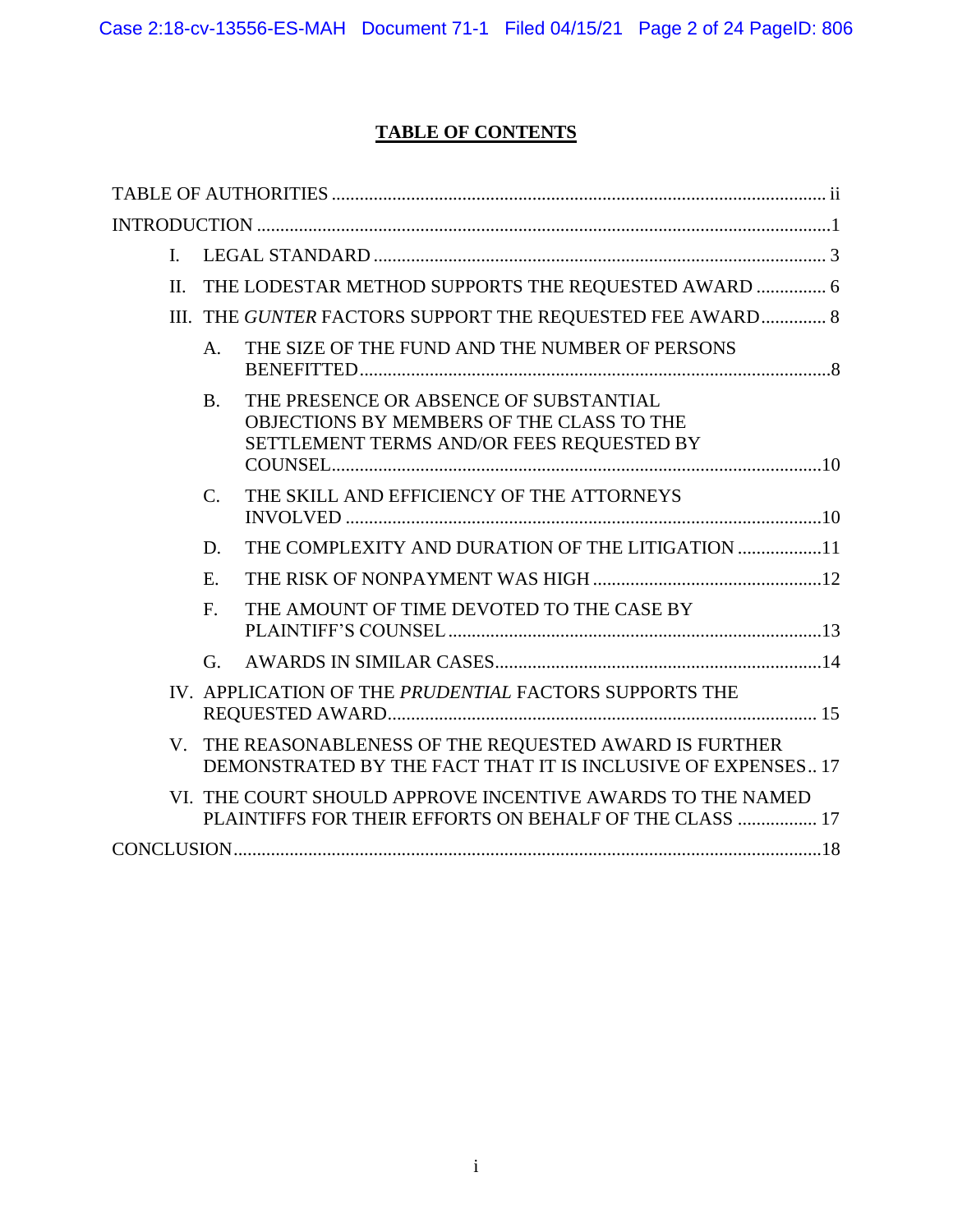# **TABLE OF AUTHORITIES**

## <span id="page-6-0"></span>**Cases**

| Arrington v. Optimum Healthcare IT, LLC, 2018 WL 5631625 (E.D. Pa. Oct. 31, 2018)  7                 |
|------------------------------------------------------------------------------------------------------|
|                                                                                                      |
| Boyd v. Bank of Am. Corp., 2014 WL 6473804 (C.D. Cal. Nov. 18, 2014) 13                              |
|                                                                                                      |
| Carlson v. Target Enter., Inc., 2020 WL 1332839 (D. Mass. Mar. 23, 2020)  10                         |
| Coffeng v. Volkswagen Group of America, Inc., No. 2:17-cv-01825-JD (N.D.Cal.)  14                    |
|                                                                                                      |
|                                                                                                      |
|                                                                                                      |
| Frederick v. Range Res.-Appalachia, LLC, 2011 WL 1045665 (W.D. Pa. Mar. 17, 2011) 7                  |
|                                                                                                      |
|                                                                                                      |
| Henderson v. Volvo Cars of N. Am., LLC, 2013 WL 1192479 (D.N.J. Mar. 22, 2013) passim                |
| Horton, et al. v. Cavalry Portfolio Services, LLC, 13-cv-00307, ECF No. 303 (S.D. Cal.)  10          |
|                                                                                                      |
| In re Domestic Drywall Antitrust Litig., 2018 WL 3439454 (E.D. Pa. July 17, 2018).  6                |
|                                                                                                      |
| In re LG/Zenith Rear Projection Television Class Action Litigation, 2009 WL 455513                   |
| In re Prudential Ins. Co. of Am. Sales Practice Litig., 148 F.3d 283 (3d Cir. 1998). 4, 5, 6, 15, 16 |
|                                                                                                      |
| In re Schering-Plough Corp. Enhance ERISA Litig., 2012 WL 1964451 (D.N.J. May 31,                    |
|                                                                                                      |
| In re Vicuron Pharms., Inc. Sec. Litig., 512 F. Supp. 2d 279 (E.D. Pa. 2007)                         |
|                                                                                                      |
| Kommer v. Ford Motor Co., 2020 WL 7356715 (N.D.N.Y. Dec. 15, 2020)  18                               |
| Landsman & Funk, P.C. v. Skinder-Strauss Assocs., 639 F. App'x 8803 (3d Cir. 2016)  5                |
| Lavigne v. First Cmty. Bancshares, Inc., 2018 WL 2694457, at *5 (D.N.M. June 5, 2018)  10            |
|                                                                                                      |
| McMahon v. Olivier Cheng Catering & Events, LLC, 2010 WL 2399328 (S.D.N.Y. Mar.                      |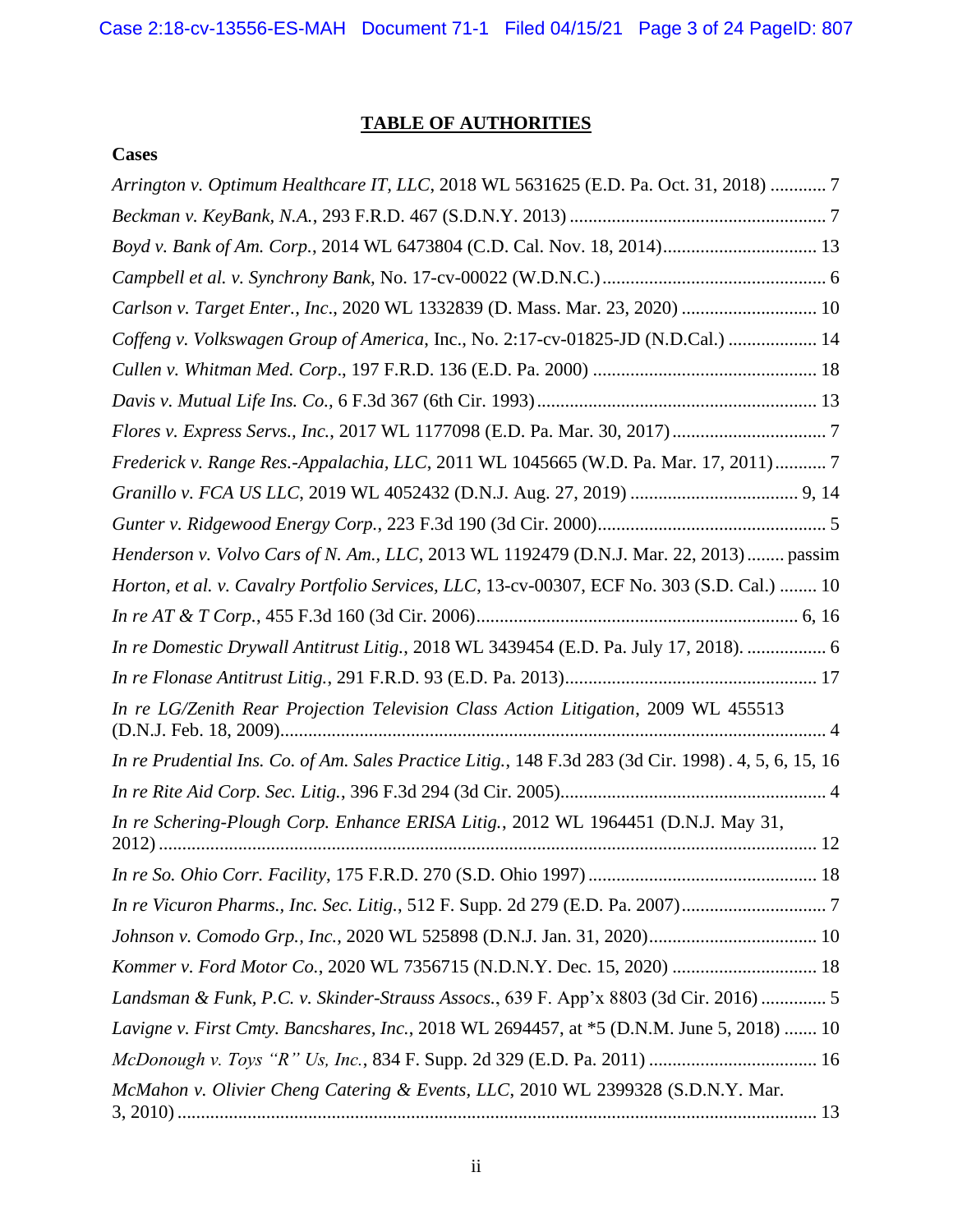| Mirakay v. Dakota Growers Pasta Co., 2014 WL 5358987 (D.N.J. Oct. 20, 2014) 3, 15        |
|------------------------------------------------------------------------------------------|
| Munday v. Navy Federal Credit Union, ECF No. 60, 15-cv-01629 (C.D. Cal., July 14,        |
| Pennsylvania v. Delaware Valley Citizens' Council for Clean Air, 483 U.S. 711 (1987)  13 |
| Pro v. Hertz Equipment Rental Corp., 2013 WL 3167736 (D.N.J. June 20, 2013)  4           |
|                                                                                          |
| Skeen v. BMW of N. Am., LLC, 2016 WL 4033969 (D.N.J. July 26, 2016)  14, 15              |
|                                                                                          |
| <b>Rules</b>                                                                             |
|                                                                                          |
| <b>Treatises</b>                                                                         |
|                                                                                          |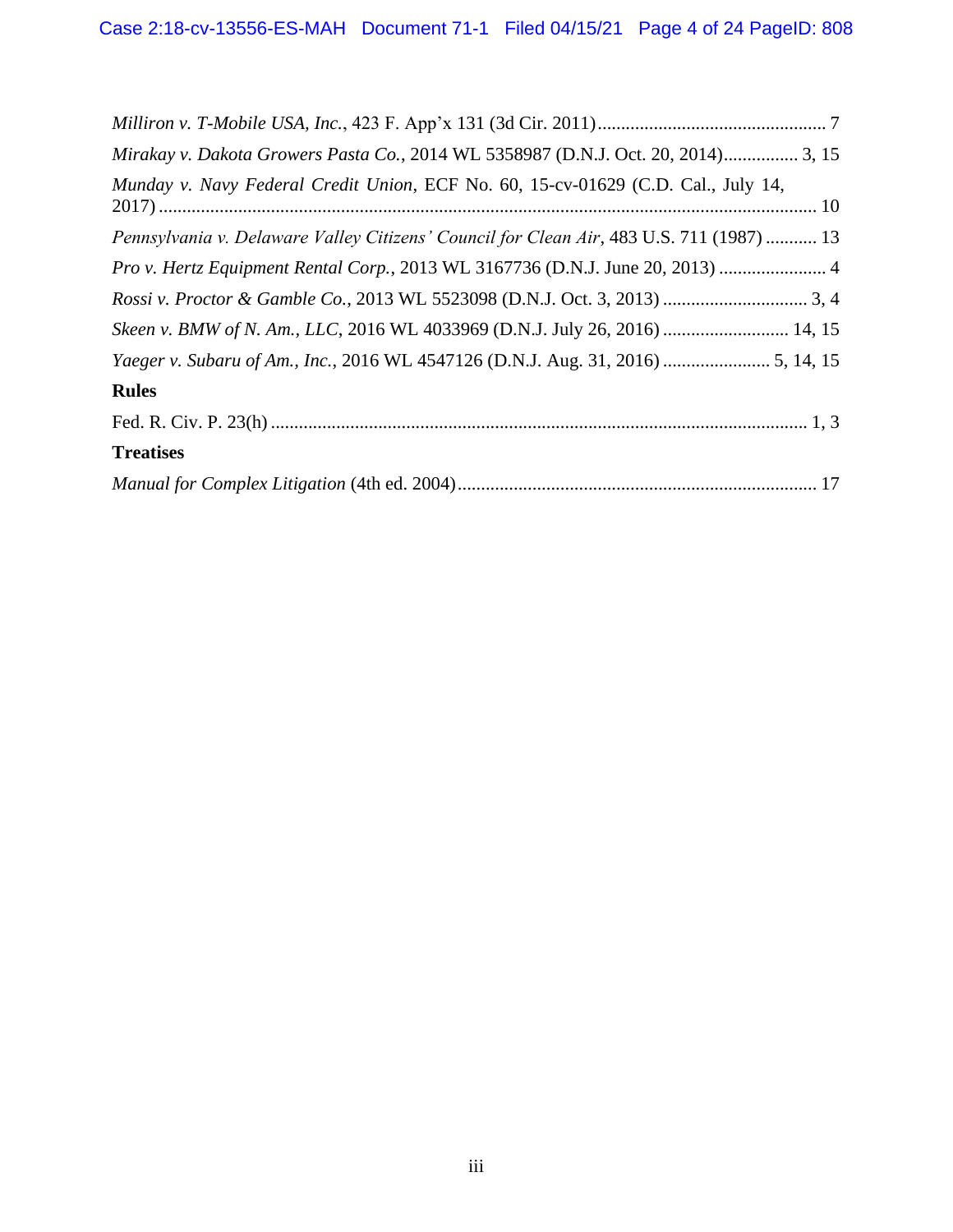Plaintiffs, Scott D. Sager, Edward Young, Renada Hall, Michael Marcotte, Sharon Scott, Jack Whittington, and Carmelita Nunez ("Plaintiffs"), respectfully submit this Memorandum in Support of Plaintiffs' Motion for an Award of Attorneys' Fees and Expenses and Service Awards to the Plaintiffs.

#### **INTRODUCTION**

<span id="page-8-0"></span>Pursuant to Fed. R. Civ. P. 23(h) and Section VIII(C) of the Settlement Agreement (hereinafter, the "SA"), Plaintiffs and Class Counsel respectfully move this Court for an Order approving attorneys' fees and expenses of \$1,050,000.00 and for service awards to the Plaintiffs. In this matter, Plaintiffs sought relief owing to allegedly defective Electric (After-Run) Coolant Pumps (the "Coolant Pumps") installed in Settlement Class Vehicles.<sup>1</sup>

Following briefing where Defendants Volkswagen Group of America, Inc., and Audi of America, Inc. ("Defendant" or "Defendants"), sought to dismiss Plaintiffs' claims for breach of express and implied warranties and state consumer protection statutes, and extensive discovery, the Parties engaged in mediation before Bradley Winters, Esq., a mediator with JAMS in St. Louis, Missouri. Through that mediation, the Parties ultimately agreed to a set of settlement terms providing substantial relief to the Class. Specifically, all Settlement Class Members<sup>2</sup> may be eligible to qualify for a range of benefits, the majority of which do not require the submission of any type of claim by Settlement Class Members.

<sup>&</sup>lt;sup>1</sup> The function of the Coolant Pump is to cool the turbocharger in Settlement Class Vehicles after the vehicle is turned off – hence the moniker "After-Run" Coolant Pump. Plaintiffs alleged the Coolant Pumps in Settlement Class Vehicles were defective and may short circuit and/or overheat. Further, to the extent the Coolant Pumps may not work or are turned off, Plaintiffs maintained that could potentially damage the turbocharger in Settlement Class Vehicles if it is not sufficiently cooled after the vehicle is turned off.

<sup>&</sup>lt;sup>2</sup> "Settlement Class" or "Settlement Class Members" means: All persons and entities who purchased or leased a Settlement Class Vehicle in the United States of America and Puerto Rico with certain exclusions. SA  $\S$  I(Q).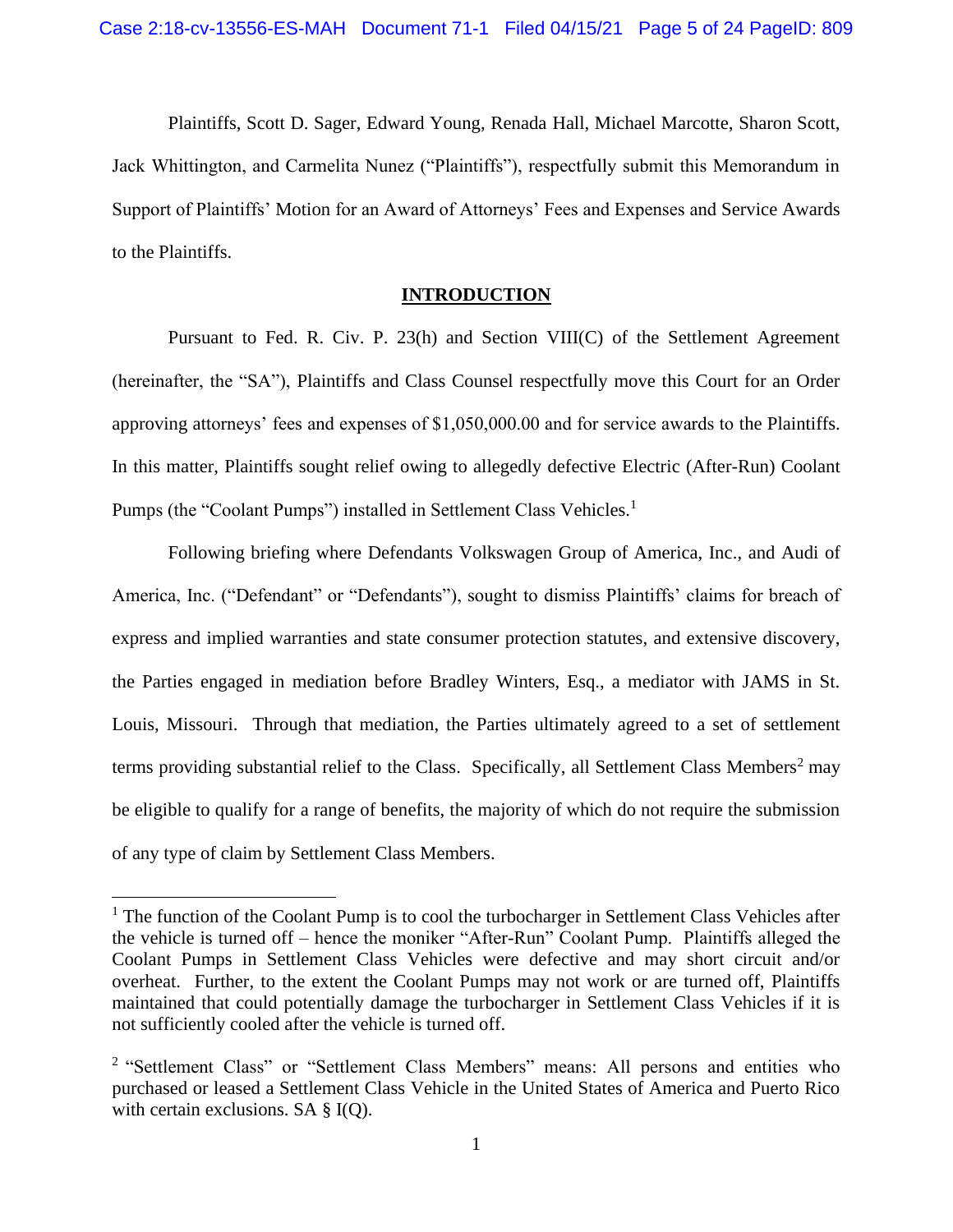First, the settlement includes a free warranty extension, generally the later of 14-months or 9-months, from the expiration of the original warranty on the turbocharger for current owners or lessees of Settlement Class Vehicles. SA § II(A). For those Settlement Class Vehicles that were afforded a warranty extension on the turbocharger by a particular recall, the Settlement provides for additional time added to that warranty extension. This warranty extension, which applies to all qualifying Settlement Class Vehicles, has a value of \$13,300,000.00 (Report of Plaintiffs' Expert Kirk Kirchner (Kirchner Report) ¶ 2) to the Settlement Class.

In addition, Settlement Class Members may get reimbursement for past out-of-pocket expenses for qualifying repair or replacements of a Coolant Pump paid out before Defendant initiated Recall 19N4 in September 14, 2018. SA § II(B).

Further, Settlement Class Members may also get reimbursement for one day of out-ofpocket rental car expenses incurred during the time within which Recall 19O2 (the replacement of the Coolant Pump) was being performed. SA § II(C).

The Court preliminarily approved the Parties' class action settlement agreement on December 8, 2020. (Doc. No. 69). In accordance with the Preliminary Approval Order, Notice detailing the terms of the settlement has been mailed to the Settlement Class and the Settlement Website, [https://www.coolantpumpsettlement.com/,](https://www.coolantpumpsettlement.com/) has been established. (Declaration of Stephen Taylor ("Taylor Decl."), ¶ 7).

Because of Class Counsel and the Plaintiffs, Settlement Class Members can participate in this excellent result or opt-out if they so choose. The fee award sought here is abundantly reasonable because:

- This is an excellent settlement which provides substantial benefits to the entire class;
- The settlement was agreed only after discovery, dispositive motion practice, and an armslength mediation before a neutral; and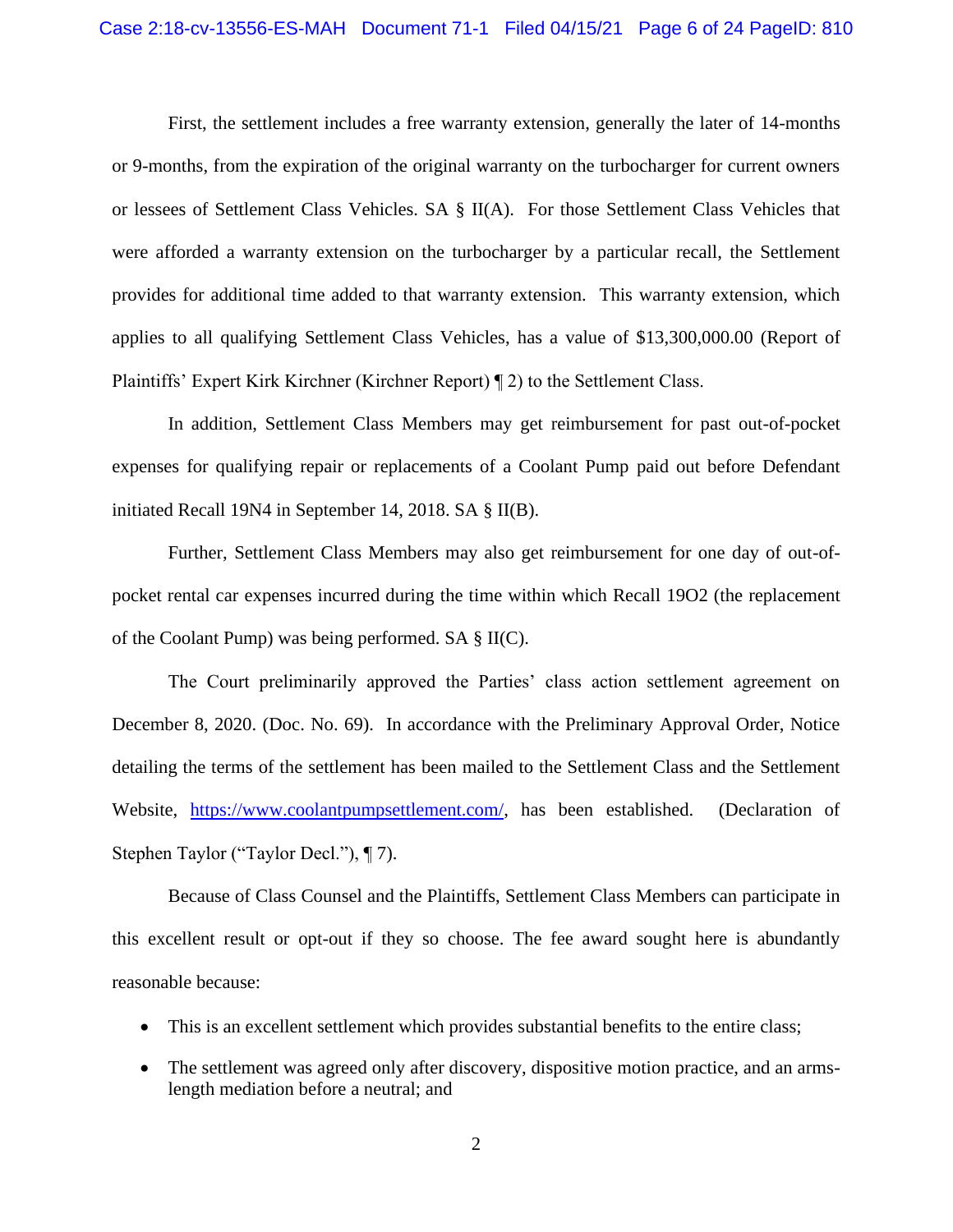• The fee and service awards here were agreed to by Defendants separate and apart from any relief to the Settlement Class and do not impact class relief.

For the reasons stated herein, Class Counsel and Plaintiffs respectfully request that the Court approve the service and attorneys' fees and expenses awards.

#### **ARGUMENT**

#### <span id="page-10-0"></span>**I. LEGAL STANDARD**

Under Rule 23 "the court may award reasonable attorney's fees and nontaxable costs that are authorized by law or by the parties' agreement." Fed. R. Civ. P. 23(h). The award of attorneys' fees in a class action settlement is within the Court's discretion. *See Rossi v. Proctor & Gamble Co.*, 2013 WL 5523098, at \*9 (D.N.J. Oct. 3, 2013).

The Court's role in ruling on an application for attorney's fees and costs depends on the structure of the settlement and whether or not the proposed attorney's fee award come from the same common fund that will be used to compensate class member. In cases where the "money paid to the attorneys comes from a common fund, and is therefore money taken from the class, then the Court must carefully review the award to protect the interests of the absent class members." *Rossi*, 2013 WL 5523098, at \*9. "If, on the other hand, money paid to the attorneys is entirely independent of money awarded to the class" – the situation presented in this case – "the Court's fiduciary role in overseeing the award is greatly reduced, because there is no potential conflict of interest between attorneys and class members." *Id.*

Courts in this district approve agreed-upon attorney's fees when the amount is independent from the class recovery and does not diminish the benefit to the class. *Mirakay v. Dakota Growers Pasta Co., Inc.*, 2014 WL 5358987, at \*11 (D.N.J. Oct. 20, 2014); *Rossi*, 2013 WL 5523098, at \*9; *Pro v. Hertz Equipment Rental Corp.*, 2013 WL 3167736, at \*6 (D.N.J. June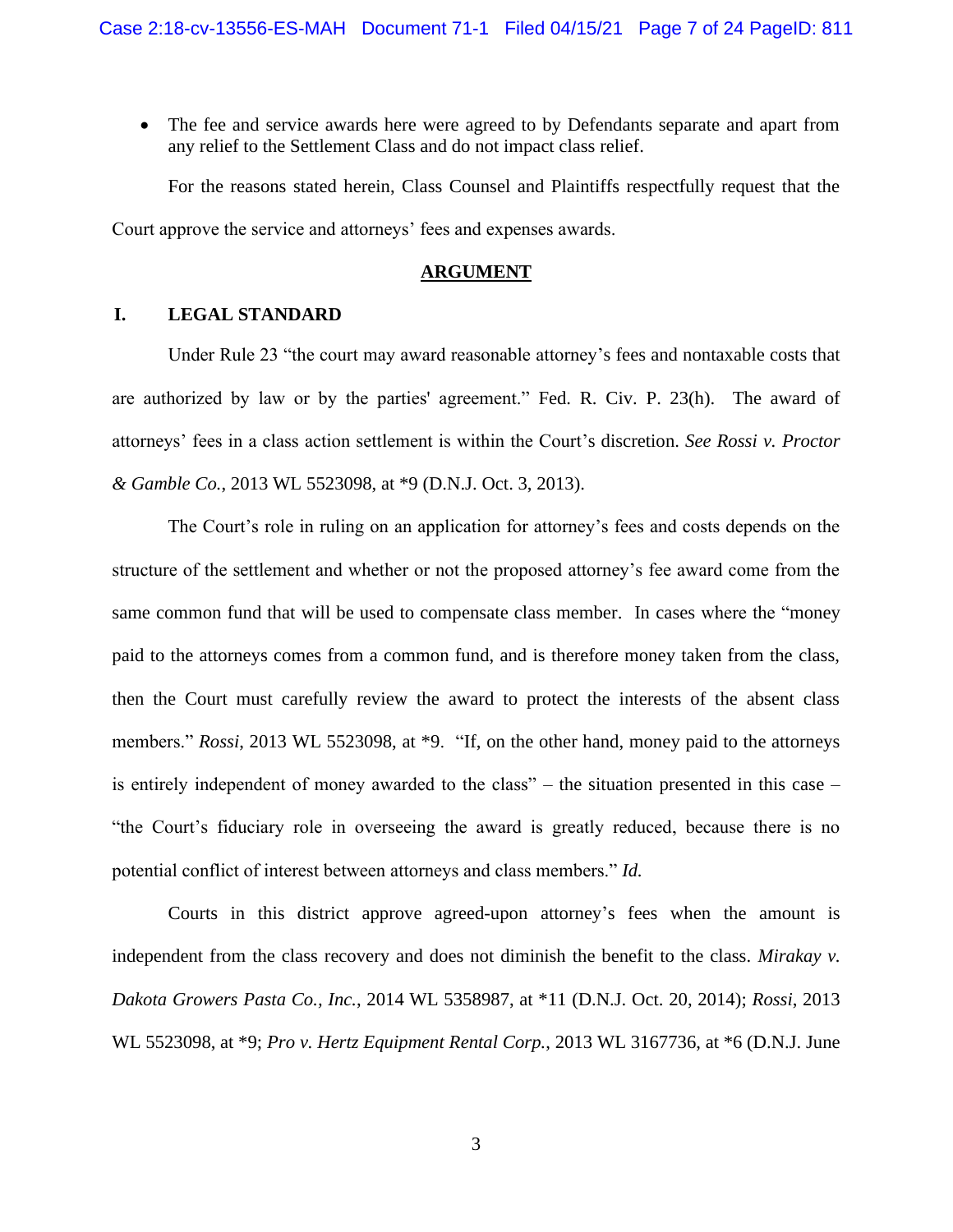20, 2013); *In re LG/Zenith Rear Projection Television Class Action Litigation*, 2009 WL 455513, at \*8 (D.N.J. Feb. 18, 2009).

Thus, "[w]hile the Court is not bound by the agreement between the parties, the fact that the award was the product of arm's-length negotiations weighs strongly in favor of approval." *Rossi*, 2013 WL 5523098, at \*10. As the *Rossi* court explained, "the benefit of a fee negotiated by the parties at arm's length is that it is essentially a market-set price—[the defendant] has an interest in minimizing the fee and Class Counsel have an interest in maximizing the fee to compensate themselves for their work and assumption of risk." *Id.*

To assess the reasonableness of an attorney's fees award in class actions, courts in the Third Circuit use different methods – the percentage-of-recovery method and the lodestar method – depending on the structure of the settlement and nature of the claims. *In re Prudential Ins. Co. Am. Sales Prac. Litig. Agent Actions*, 148 F.3d 283, 333 (3d Cir. 1998). The percentageof-recovery method is generally favored in cases involving a common fund, and the lodestar method is more commonly applied in statutory fee-shifting cases and "in cases where the nature of the recovery does not allow the determination of the settlement's value necessary for application of the percentage-of-recovery method." *Id.* Regardless of which method is used, the court should perform a 'cross-check' by comparing the fee award calculated under the chosen method with the award calculated under the alternative method. *Id.*

Awards under the lodestar method are "calculated by multiplying the number of hours reasonably worked on a client's case by a reasonable hourly billing rate for such services based on the given geographical area, the nature of the services provided, and the experience of the attorneys." *In re Rite Aid Corp. Sec. Litig.*, 396 F.3d 294, 305 (3d Cir. 2005). In addition, courts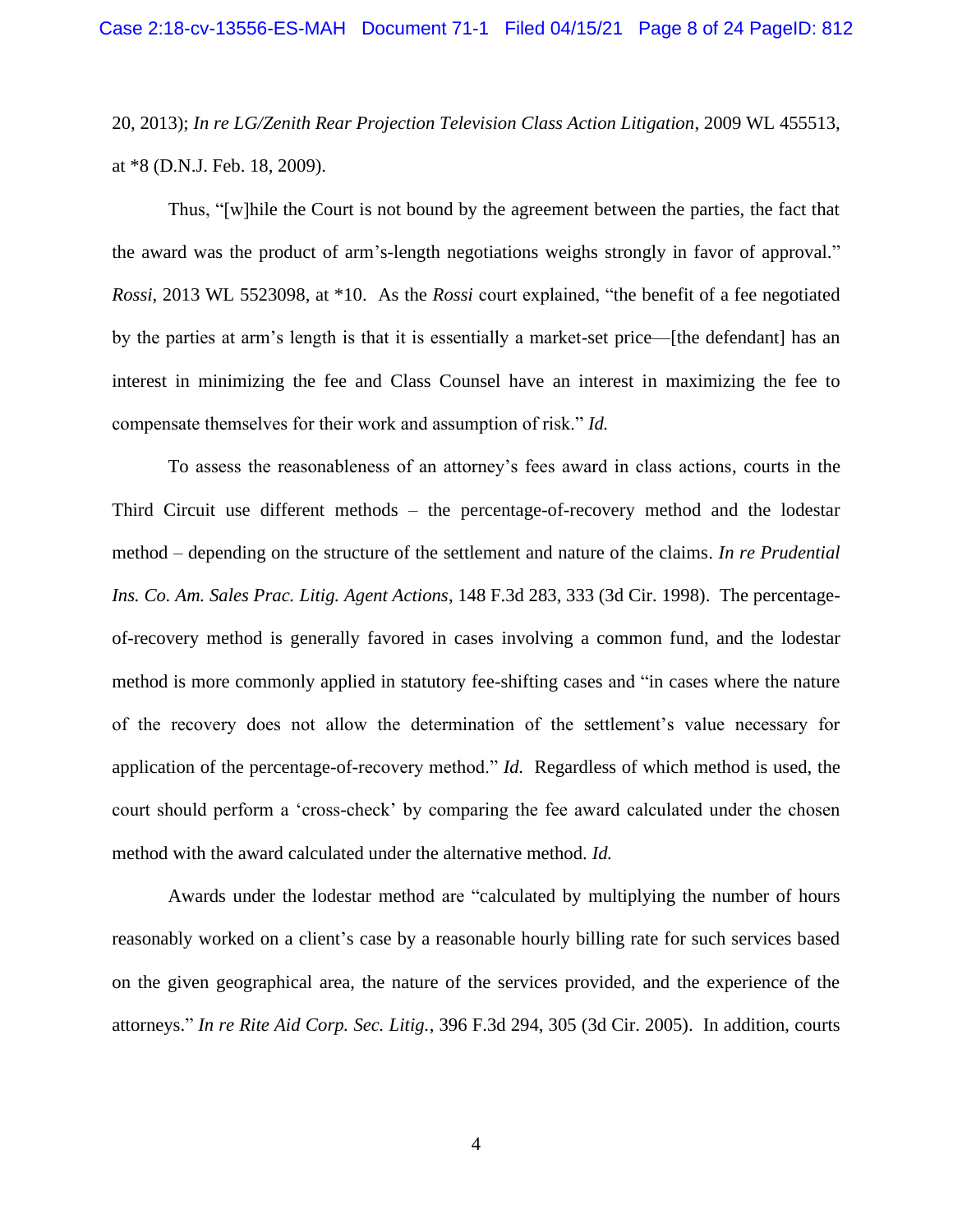utilize a "multiplier" which is a "device that attempts to account for the contingent nature or risk involved in a particular case and the quality of the attorneys' work." *Id.,* 396 F.3d at 305–06.

The Third Circuit has also identified a non-exhaustive list of factors (the *Gunter* factors) to determine the reasonableness of a fee award, which courts have applied in both common and non-common fund settlements. *Yaeger v. Subaru of Am., Inc.*, 2016 WL 4547126, at \*2 (D.N.J. Aug. 31, 2016) ("This is not a case where class counsel's attorney's fees and expenses are to be paid from a common fund that diminishes the net recovery to the class. Nonetheless, in an abundance of caution, the Court will apply the non-exhaustive factors for such cases in the Third Circuit set forth in *Gunter Ridgewood Energy Corp.*, 223 F.3d 190 (3d Cir. 2000)."); *Henderson v. Volvo Cars of N. Am., LLC*, 2013 WL 1192479, at \*16 (D.N.J. Mar. 22, 2013).

The "*Gunter* factors" include : (1) the size of the fund created and the number of persons benefitted; (2) the presence or absence of substantial objections by members of the class to the settlement terms and/or fees requested by counsel; (3) the skill and efficiency of the attorneys involved; (4) the complexity and duration of the litigation; (5) the risk of nonpayment; (6) the amount of time devoted to the case by plaintiff's counsel; and (7) the awards in similar cases. *In re Rite Aid,* 396 F.3d at 301 (*citing Gunter v. Ridgewood Energy Corp.,* 223 F.3d 190, 195 n.1 (3d Cir. 2000)); *see also Landsman & Funk, P.C. v. Skinder-Strauss Assocs.*, 639 F. App'x 880, 884, n.3 (3d Cir. 2016).

In addition to the *Gunter* factors discussed above, courts in the Third Circuit consider the factors articulated by the Third Circuit in *In re Prudential Ins. Co. of Am. Sales Practice Litig.*, 148 F.3d 283 (3d Cir. 1998). These factors are (1) whether the benefits accruing to the class are attributable to the efforts of class counsel or other groups, such as government agencies; (2) whether the fee is comparable to the fee that would have been negotiated had the case been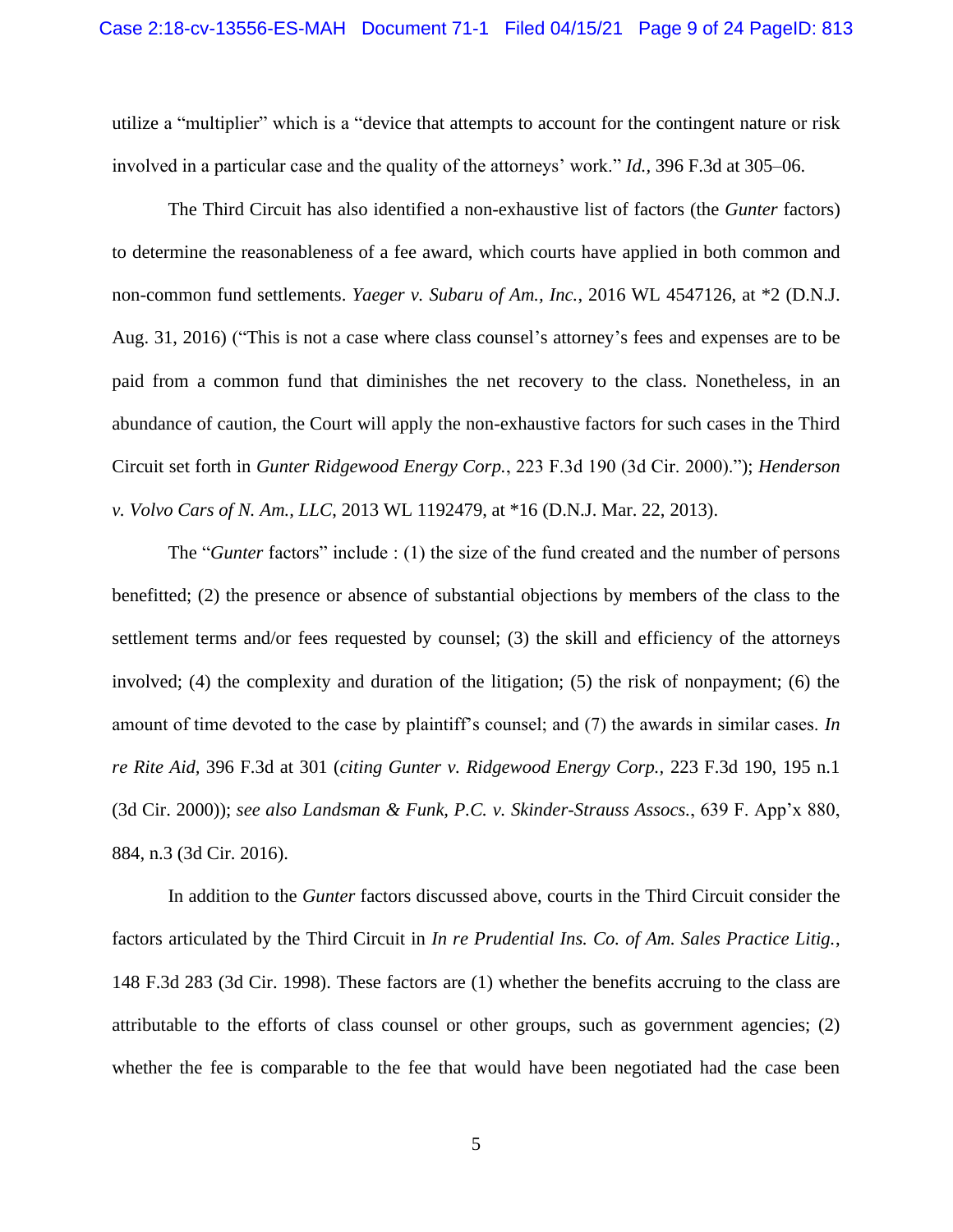subject to a contingent fee agreement; and (3) whether the settlement agreement contains innovative terms and conditions. *In re AT & T Corp.*, 455 F.3d 160, 165 (3d Cir. 2006) (*citing In re Prudential*, 148 F.3d at 338-40); *see also In re Domestic Drywall Antitrust Litig.*, 2018 WL 3439454, at \*3 (E.D. Pa. July 17, 2018).

#### <span id="page-13-0"></span>**II. THE LODESTAR METHOD SUPPORTS THE REQUESTED AWARD**

The requested attorneys' fees and expenses are reasonable under the lodestar method as counsel's hourly rates are reasonable, the amount of billable time expended was reasonable, and a multiplier in the amount of 2.98 is warranted.

Class Counsel's lodestar in this action is \$342,075 which is based on 633 attorney and professional staff hours. (Lemberg Decl., *¶* 12):

| <b>Professional</b>  | Rate  | <b>Hours</b>      | Lodestar         |
|----------------------|-------|-------------------|------------------|
| Sergei Lemberg, Esq. | \$700 | 184               | \$128,800        |
| Stephen Taylor, Esq. | \$650 | 167               | \$108,550        |
| Sofia Balile, Esq.   | \$450 | 111               | \$49,950         |
| Vlad Hirnyk, Esq.    | \$450 | 10                | \$4,500          |
| Josh Markovits, Esq. | \$350 | 134               | \$46,900         |
| Paralegal Time       | \$125 | 27                | \$3,375          |
|                      |       | <b>Total: 633</b> | Total: \$342,075 |
|                      |       |                   |                  |

These rates are fully supported by the skill and experience of Plaintiff's counsel and well within the market rate for their services. (Lemberg Decl. ¶¶ 2-8, 18; Taylor Decl. ¶¶ 2-6; *and see, e.g. Campbell et al. v. Synchrony Bank,* No. 17-cv-00022 (W.D.N.C.) (Doc. No. 122-3 ¶ 12 (requesting rates of \$700, \$650 and \$350 for Sergei Lemberg, Stephen Taylor and Joshua Markovits respectively) and Doc. No. 126  $\P$  11 (awarding fees from a settlement common fund); *Henderson v. Volvo Cars of N. Am., LLC*, 2013 WL 1192479, at \*16 (D.N.J. Mar. 22, 2013) (finding hourly rates in vehicle defect class action ranging from \$175 to \$700 to be "entirely consistent with hourly rates routinely approved by this Court in complex class action litigation")). The lodestar does not include additional work associated with the instant motion,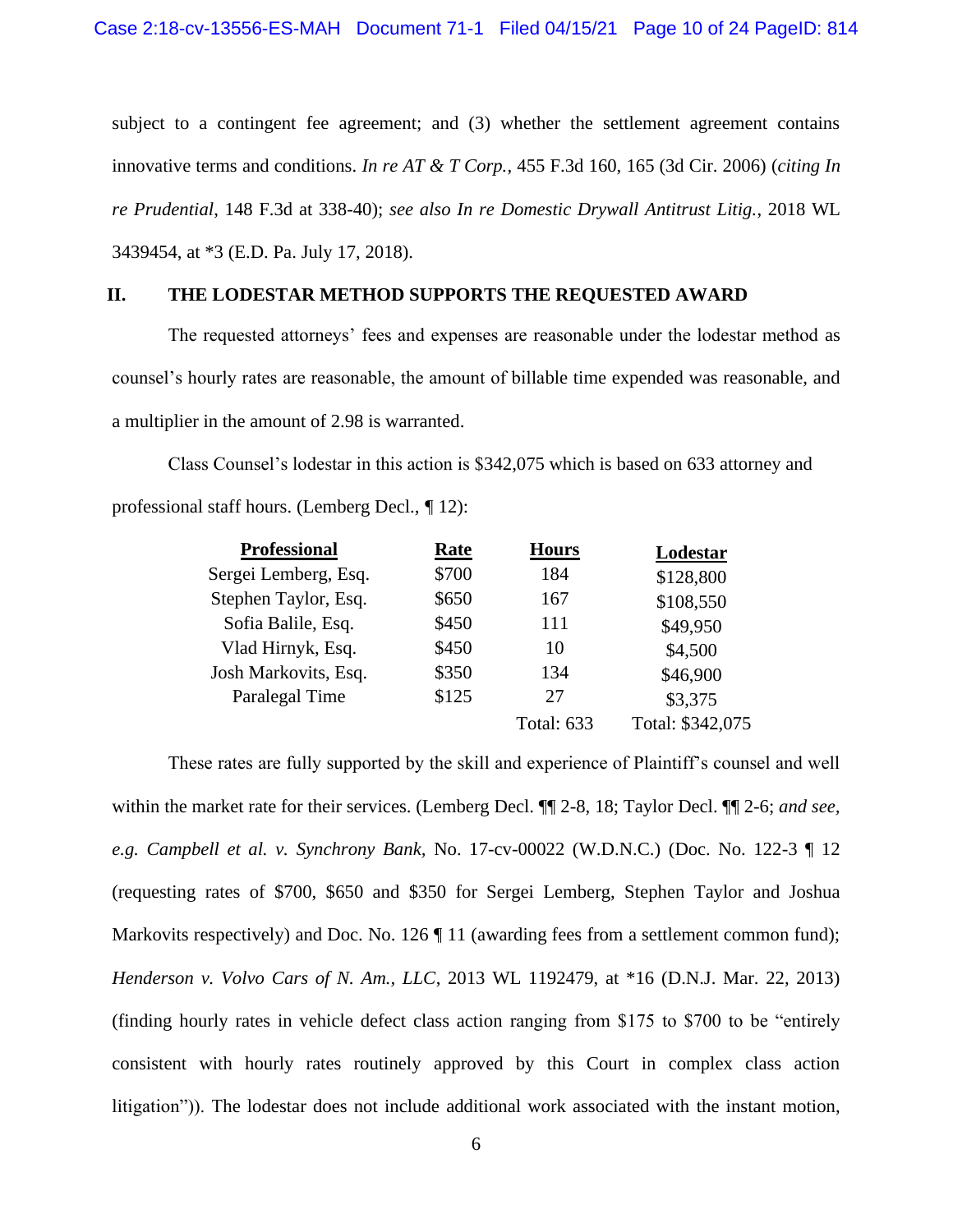final approval, and Class Counsel's oversight of the settlement administration process. (Lemberg Decl. ¶ 11).

Based on the lodestar to date, the lodestar crosscheck results in a multiplier of 2.98 after accounting for Class Counsel's litigation costs (\$27,202.97) and deducting them from the \$1,050,000 award.<sup>3</sup> This multiplier is well within the range of appropriate multipliers. *Milliron v. T-Mobile USA, Inc.*, 423 F. App'x 131, 135 (3d Cir. 2011) (Third Circuit has "approved a multiplier of 2.99 in a relatively simple case."); *Arrington v. Optimum Healthcare IT, LLC.*, 2018 WL 5631625, at \*10 (E.D. Pa. Oct. 31, 2018) (approving lodestar multiplier of 5.3 where "class counsel undertook significant risk to achieve a substantial settlement amount, and should not be penalized for settling the case early in the litigation."); *Flores v. Express Servs., Inc.*, 2017 WL 1177098, at \*4 (E.D. Pa. Mar. 30, 2017) (approving multiplier of 4.6 as reasonable); *Frederick v. Range Res.-Appalachia, LLC*, 2011 WL 1045665, at \*13 (W.D. Pa. Mar. 17, 2011) ("Federal courts in this circuit have frequently approved fee award multipliers in the range of 1 to 4" (collecting cases and approving fee award resulting in a 5.95 multiplier)); *In re Vicuron Pharms., Inc. Sec. Litig.*, 512 F. Supp. 2d 279, 287 (E.D. Pa. 2007) (lodestar of 2.23 was "lower than in numerous other cases where multipliers between 2.5 and 4 have been approved."); *see also Beckman v. KeyBank, N.A.*, 293 F.R.D. 467, 481 (S.D.N.Y. 2013) ("Courts regularly award lodestar multipliers of up to eight times the lodestar, and in some cases, even higher multipliers.").

Accordingly, the lodestar method demonstrates that a fee and cost award negotiated between the Parties is fair and reasonable compensation to Class Counsel for their efforts in achieving an excellent result for the Settlement Class.

<sup>&</sup>lt;sup>3</sup> (Proposed Award – Costs) / Lodestar = Multiplier.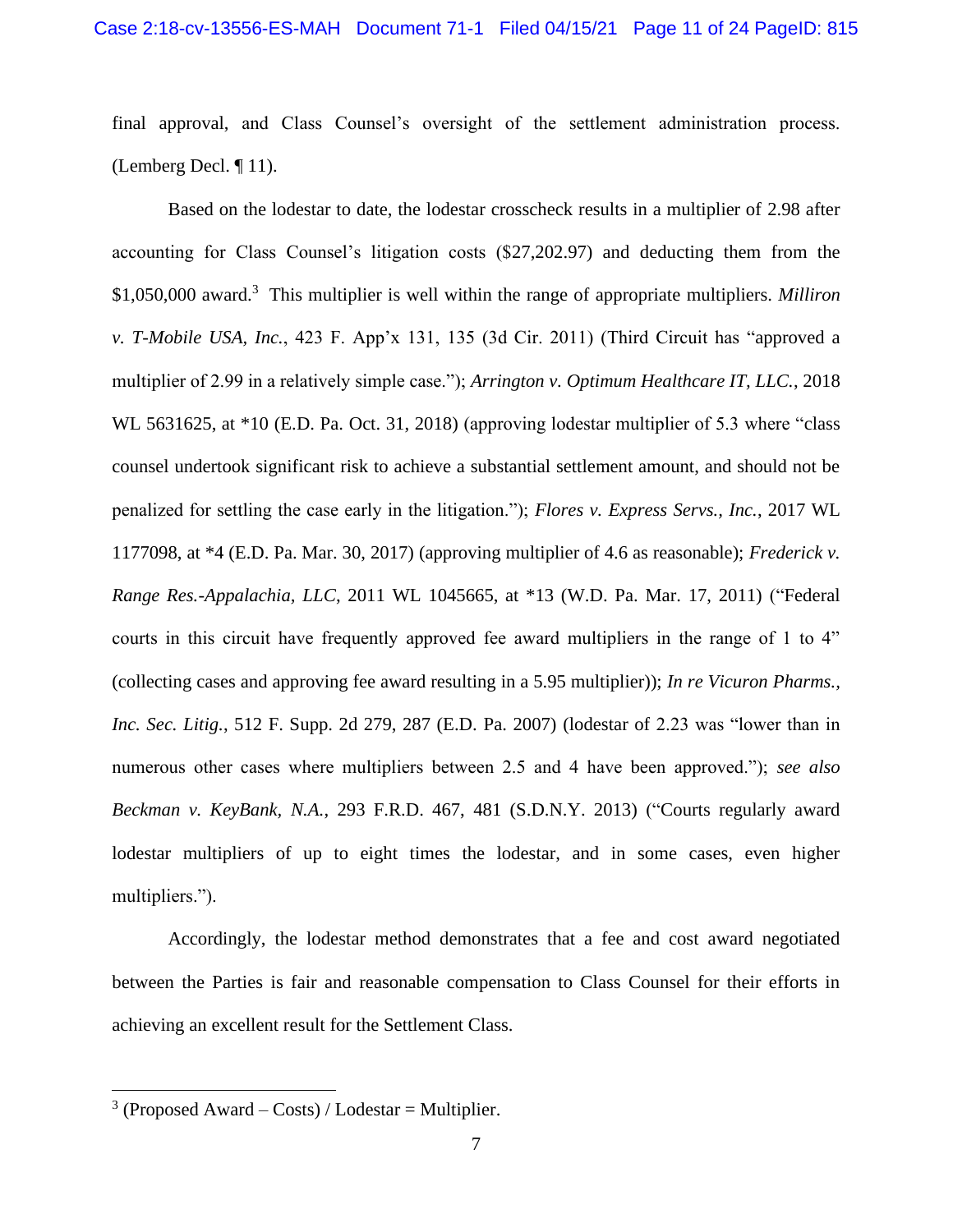#### <span id="page-15-0"></span>**III. THE** *GUNTER* **FACTORS SUPPORT THE REQUESTED FEE AWARD**

Consideration of the *Gunter* factors also weigh strongly in favor of the requested fees and expenses.

#### **A. THE SIZE OF THE FUND AND THE NUMBER OF PERSONS BENEFITTED**

<span id="page-15-1"></span>The first factor, the amount of relief provided to Class Members and the number of persons benefitted support the requested fees and expenses, supports the requested fee award.

There are 342,866 Settlement Class Vehicles. Under the Settlement Agreement, all Settlement Class Members may qualify to receive a range of benefits, the majority of which do not require the submission of any type of claim by Settlement Class Members. Benefits of the settlement include a free warranty extension, generally the later of 14-months or 9-months from the expiration of the original warranty, on the turbocharger for current owners or lessees of Settlement Class Vehicles. SA § II(A). For those qualifying Settlement Class Vehicles that were afforded a warranty extension on the turbocharger by a particular recall, the Settlement provides for additional time added to that warranty extension.

Plaintiffs engaged an expert in warranty related valuations to determine the worth of this settlement relief. The expert determined the value of the warranty extension by analyzing what it would cost Settlement Class Members to purchase the protection provided under this settlement:

To estimate the value of the Warranty Extension, my valuation approach was based on estimating the market price Class Members would pay to purchase a Hypothetical Extended Service Contract (Hypothetical ESC) that is equivalent to the financial protection resulting from the existence of the Warranty Extension in the Settlement Agreement. This approach has been accepted by many courts and was incorporated in my valuations—upon which the courts and parties relied—in the VW/Audi, Toyota-US, Toyota-Canadian and Takata Airbag related class actions mentioned in Section 3 above. Thus, I employed methods and analyses of a type reasonably relied upon by courts and experts in my field in forming opinions or inferences on the subject.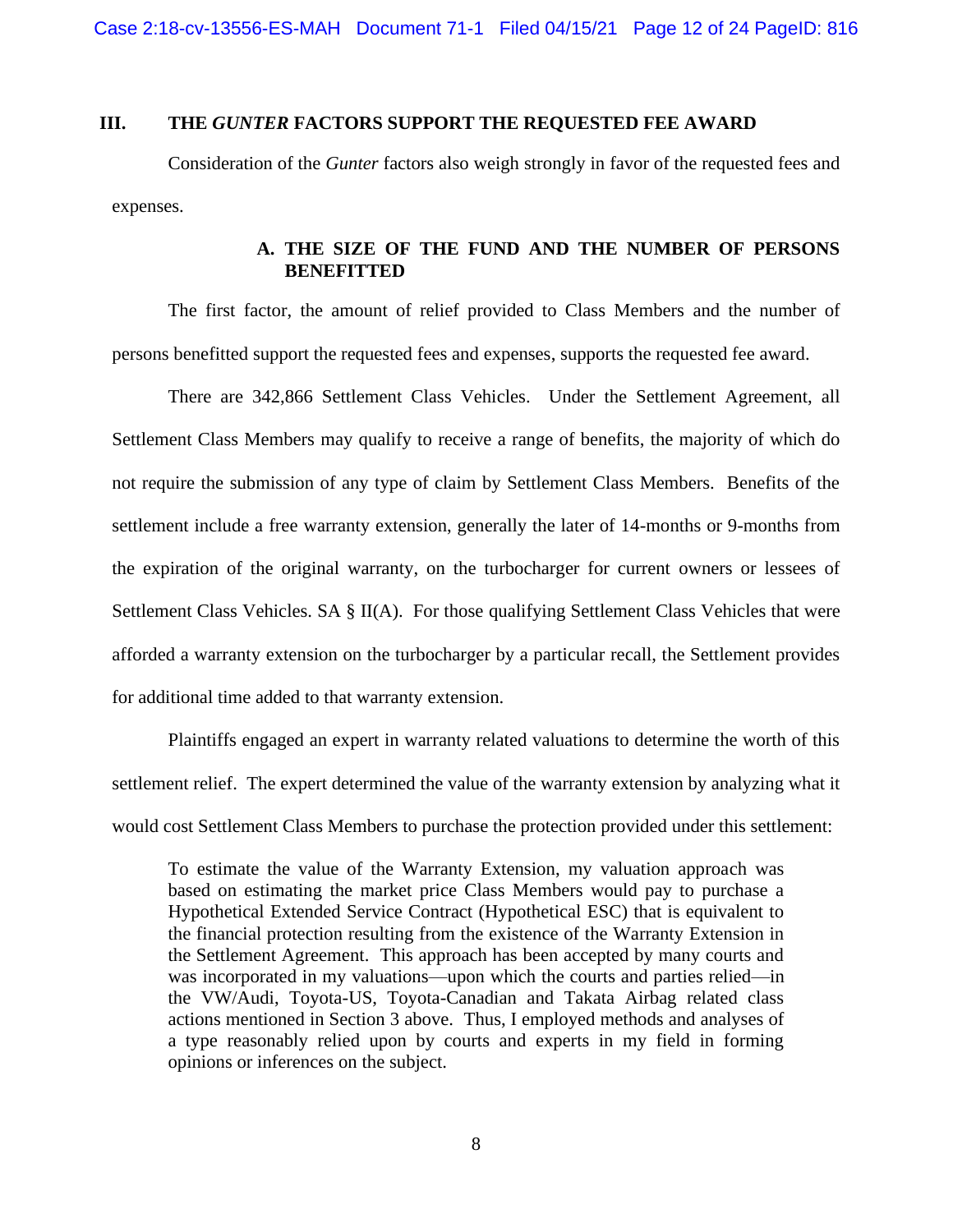(Kleckner Report<sup>4</sup>  $\P$  7(b)). Plaintiffs' expert Mr. Kleckner concludes: "I have determined within a reasonable degree of professional certainty that the value of the Settlement Agreement's Warranty Extension exceeds \$13,300,000." *Id*. ¶ 7(g); *see also Granillo v. FCA US LLC*, 2019 WL 4052432, at \*9 (D.N.J. Aug. 27, 2019) ("other courts have determined the potential value of a settlement involving non-monetary benefits such as automotive warranties by multiplying the total number of vehicles at issue, in this case 314,303, times the estimated value of the extended warranty.").

In addition, Settlement Class Members may also get reimbursement for past out-ofpocket expenses for qualifying repair or replacements of a Coolant Pump paid out before Defendant initiated Recall 19N4 in September 14, 2018. SA § II(B). Settlement Class Members may also get reimbursement for one day of out-of-pocket rental car expenses incurred during the time within which Recall 19O2 (the replacement of the Coolant Pump) was being performed. SA  $\S II(C)$ 

These very substantial and valuable benefits that will be provided to hundreds of thousands of Settlement Class Members fully support the requested fee award. *Granillo*, 2019 WL 4052432, at \*9 ("I find that the settlement conferred a substantial benefit on the settling Class Members, which includes both direct monetary payments or trade in vouchers and an extended warranty. Given the combined value of the extended warranty, the trade-in vouchers and cash payments, and the settlement's benefit was substantial and weighs in favor of approval of the attorneys' fee award."); *Henderson v. Volvo Cars of N. Am., LLC*, 2013 WL 1192479, at \*17 (D.N.J. Mar. 22, 2013) ("Given the potential combined value of the reimbursements, and the

 $4 A$  copy of the Kleckner Report is available at Doc. No. 61-6.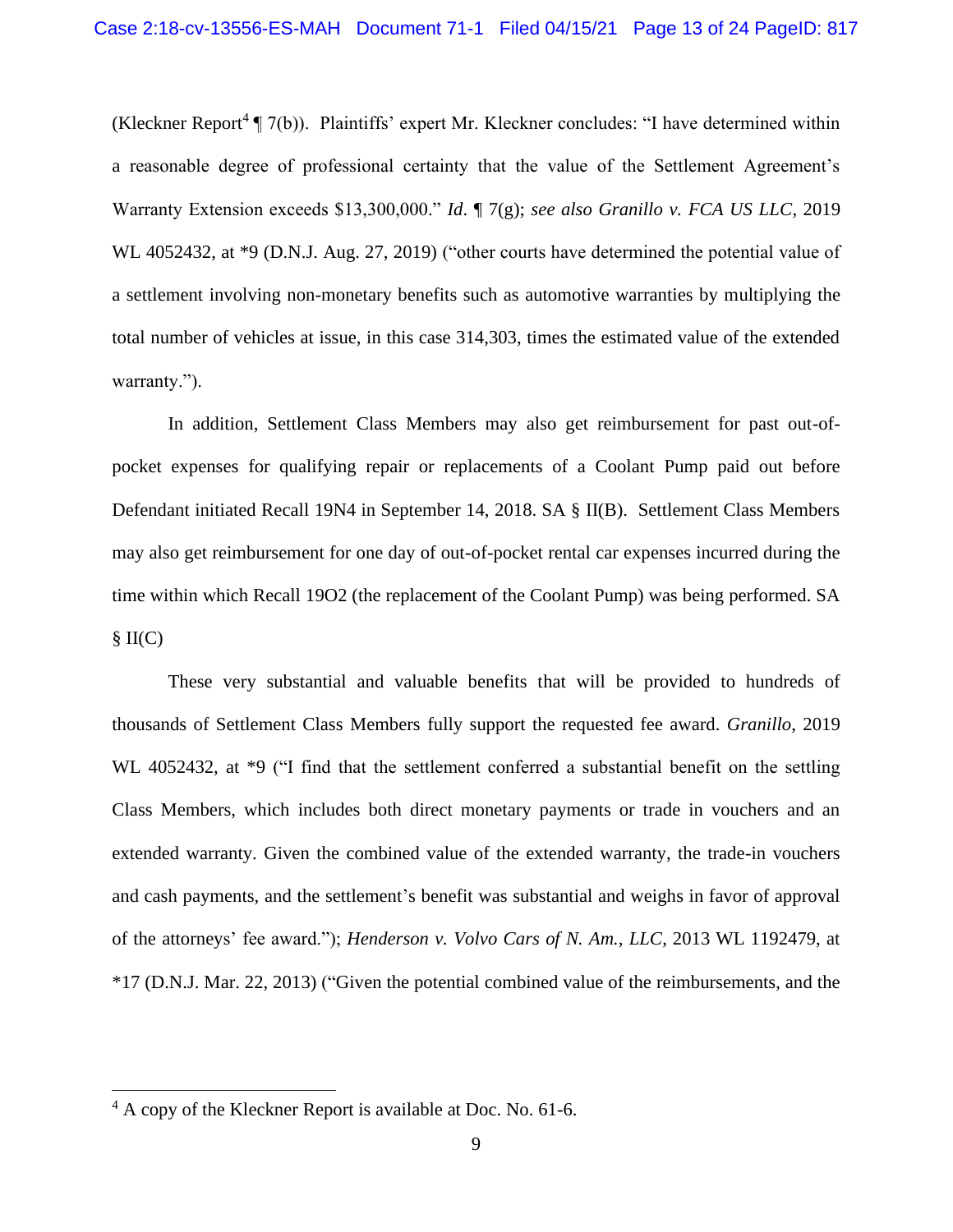<span id="page-17-0"></span>number of Class Members potentially entitled to benefits [which included an extended warranty], this factor weighs in favor of approval.").

#### **B. THE PRESENCE OR ABSENCE OF SUBSTANTIAL OBJECTIONS BY MEMBERS OF THE CLASS TO THE SETTLEMENT TERMS AND/OR FEES REQUESTED BY COUNSEL**

To date there have been no objections to the settlement terms or fees requested by counsel to date. The objection deadline has not passed and this factor may be assessed at the final approval stage.

#### **C. THE SKILL AND EFFICIENCY OF THE ATTORNEYS INVOLVED**

<span id="page-17-1"></span>The third *Gunter* factor – the skill and efficiency of the attorneys involved – also weighs in favor of the requested fees and expenses. Class Counsel are experienced and skilled class action litigators. They have successfully represented classes in both contested and settled proceedings. *See, e.g., Johnson v. Comodo Grp., Inc.*, 2020 WL 525898 (D.N.J. Jan. 31, 2020) (contested class certification decision in TCPA action); *Larson v. Harman-Mgmt. Corp.*, 2020 WL 3402406 (E.D. Cal. June 19, 2020) (final approval and certification of class settlement of \$4MM in TCPA action); *Horton, et al. v. Cavalry Portfolio Services, LLC*, 13-cv-00307, ECF No. 303 (S.D. Cal.) (Oct. 13, 2020) (final approval and certification of class settlement of approximately \$24MM in TCPA action); *Carlson v. Target Enter., Inc*., 2020 WL 1332839 (D. Mass. Mar. 23, 2020) (final approval of class action settlement for alleged violations of Chapter 93A and 940 C.M.R. § 7.04(1)(f)); *Lavigne v. First Cmty. Bancshares, Inc.*, 2018 WL 2694457, at \*5 (D.N.M. June 5, 2018) ("the Court concludes that Lemberg Law, LLC (Stephen Taylor) should be appointed as class counsel.") (contested class certification decision in TCPA action); *Munday v. Navy Federal Credit Union*, ECF No. 60, 15-cv-01629 (C.D. Cal., July 14, 2017) (final approval of class settlement of \$2.75MM in TCPA action).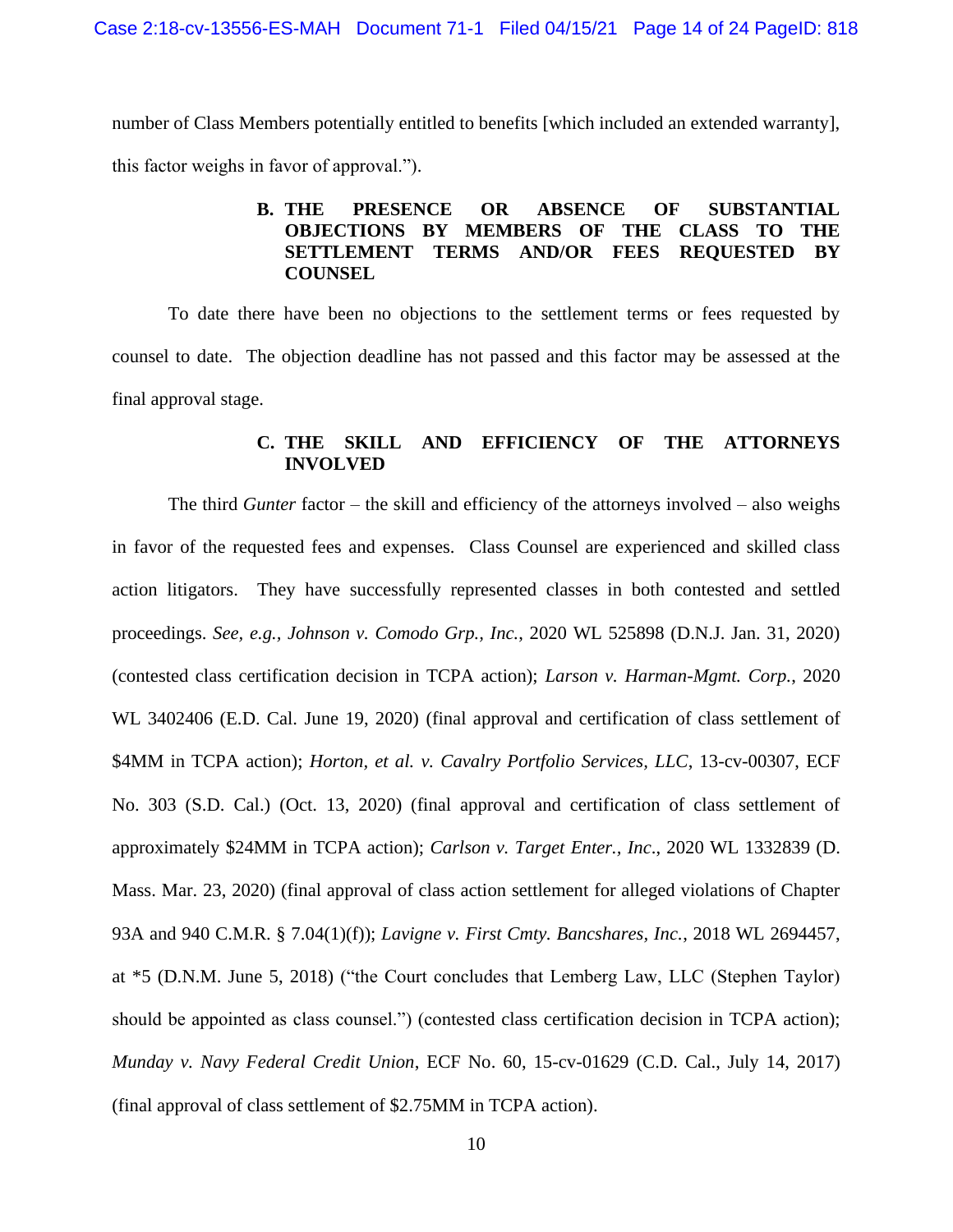Class Counsel brought their experience and skill to bear to efficiently investigate, litigate, settle this case, conduct discovery, and oversee the administration of the settlement process. Their skill with class action litigation was critical in efficiently identifying the key issues, negotiating the settlement for the class and demonstrates the reasonableness of the requested fee.

Moreover, "the quality and vigor of opposing counsel is also important in evaluating the services rendered by Class Counsel." *Granillo*, 2019 WL 4052432, at \*10. Defendant is represented by attorneys from Herzfeld & Rubin, a "a full-service, internationally-recognized law firm with more than 70 years of experience."<sup>5</sup> That Class Counsel were able to achieve this settlement in light of Defendants' vigorous and skillful defense of this action supports the reasonableness of the requested fee award. *See id.* ("the fact that Class Counsel achieved this Settlement for the Class in the face of formidable legal opposition further evidences the quality of their work, which weighs in favor of approval of the attorneys' fee award.").

#### **D. THE COMPLEXITY AND DURATION OF THE LITIGATION**

<span id="page-18-0"></span>The fourth *Gunter* factor – the complexity and duration of the litigation – also weighs in favor of the requested fees and expenses. Plaintiffs' Complaint faced considerable legal and factual hurdles absent settlement. For instance, Defendant argued that each of the Plaintiffs' claims – which involved the application of multiple state laws – should be dismissed for numerous independent grounds in its 36-page motion to dismiss the Amended Complaint (Doc. No. 31-1). Plaintiffs opposed that motion and vehemently disagree that the claims were subject to dismissal (Doc. No. 38), but the motion remained pending when the Parties reached a settlement in principle and there was a possibility some of or all of the claims could have been dismissed. Moreover, even if the Amended Complaint survived the motion to dismiss, Plaintiffs'

<sup>5</sup> *See* https://www.herzfeld-rubin.com/about/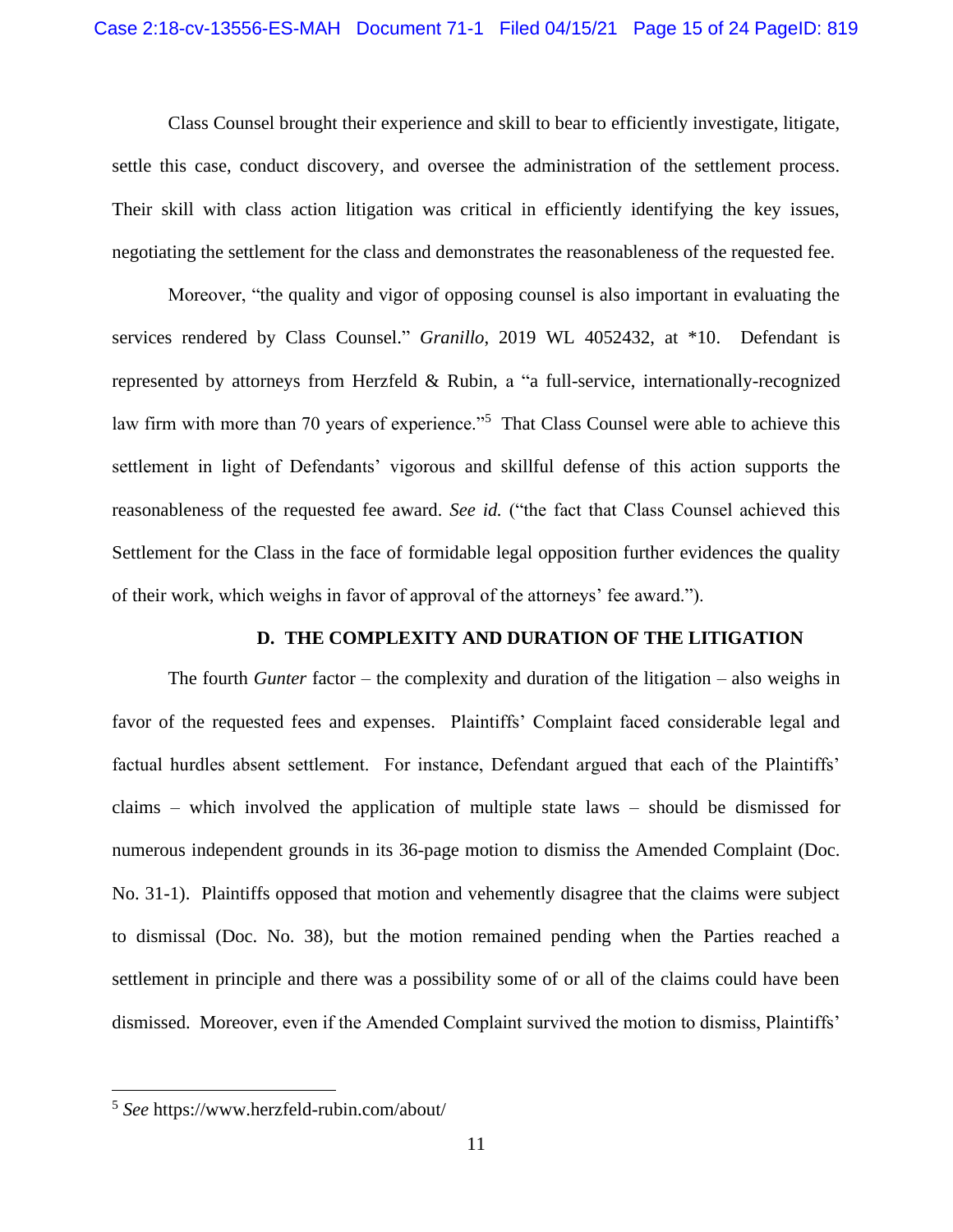case would have faced additional significant legal and factual hurdles throughout discovery, on summary judgment, class certification, at trial, and potentially on appeal.

The complexity and time and resources necessary to litigate Plaintiffs' claims amply supports the requested award, particularly in light of the skillful and efficient manner in which Class Counsel handled those issues and brought the case to a successful resolution on behalf of the Settlement Class.

Moreover, while the Parties commenced their settlement discussions before dispositive issues were decided, the intricacy and nature of the litigation support the request for attorneys' fees. The Parties conducted formal and informal discovery prior to and throughout the mediation process, including discovery regarding the size and scope of the class, the state of various recalls, and the technical details of the Coolant Pump. In addition, all Plaintiffs answered formal discovery. Further, the Parties engaged a respected neutral to conduct the mediation. In short, this is not a case where the Parties hastily negotiated a deal. To the contrary, there were significant efforts and resources expended discovering the claims and in negotiating a resolution. This factor weighs strongly in favor of approval of the requested fee.

#### **E. THE RISK OF NONPAYMENT WAS HIGH**

<span id="page-19-0"></span>The fifth *Gunter* factor – the risk of nonpayment – also supports the requested award. For any Plaintiff's firm to bring a national class action against a substantial company on a contingent basis requires commitment of time and resources in the face of significant risks of loss and/or delay. *See In re Schering-Plough Corp. Enhance ERISA Litig.*, 2012 WL 1964451, at \*7 (D.N.J. May 31, 2012) ("Courts routinely recognize that the risk created by undertaking an action on a contingency fee basis militates in favor of approval."). In this case, Class Counsel is comprised of one small law firm. Firms of small size face even greater risks in litigating large class actions with no guarantee of payment. *Boyd v. Bank of Am. Corp.*, 2014 WL 6473804, at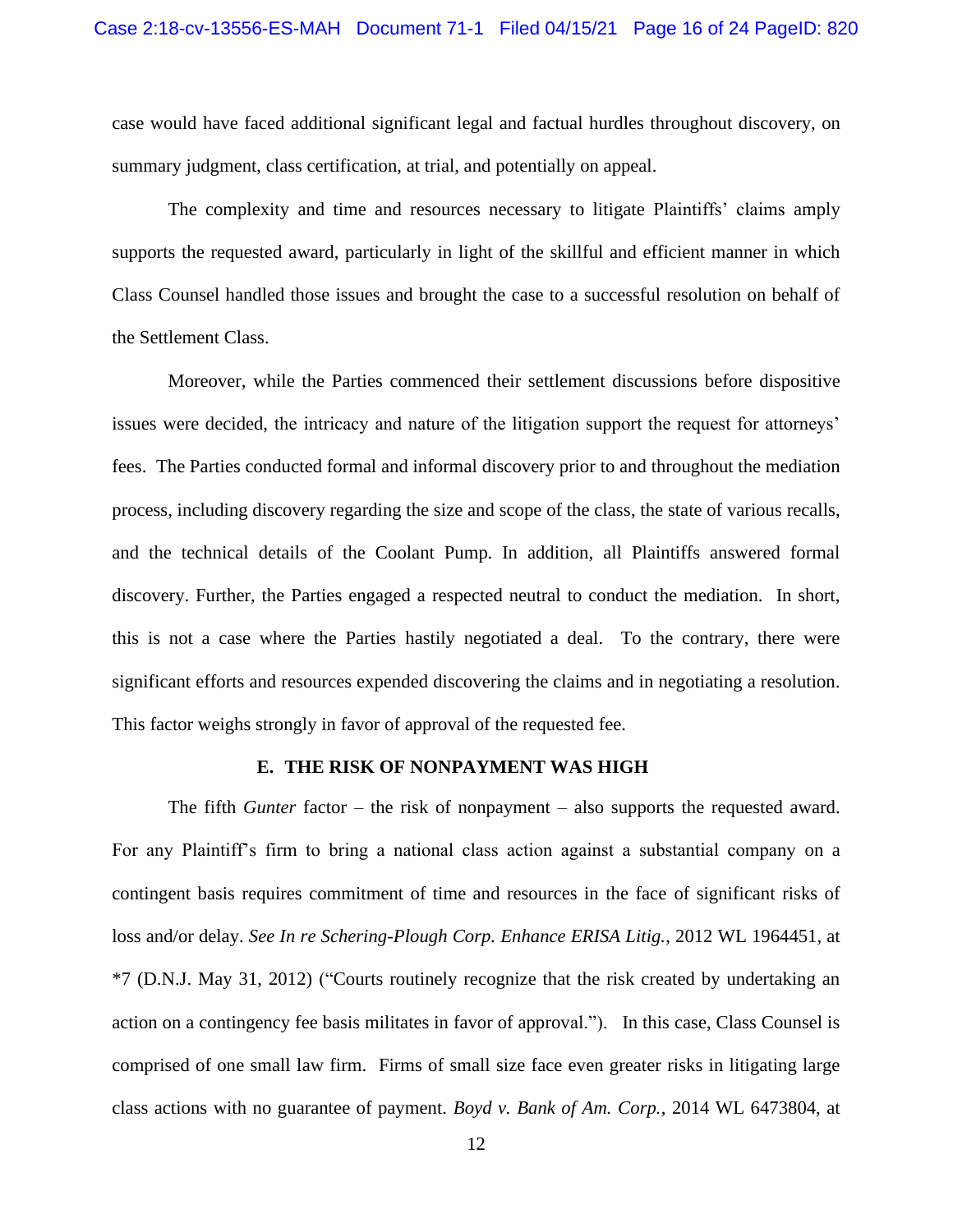\*10 (C.D. Cal. Nov. 18, 2014) (finding heightened risk of small firm representation should be rewarded with larger percentage fee for good result); *see also Pennsylvania v. Delaware Valley Citizens' Council for Clean Air*, 483 U.S. 711, 750 (1987) (Delaware Valley II) (plurality opinion) ("[C]ontingent litigation may pose greater risks to a small firm or a solo practitioner because the risk of nonpayment may not be offset so easily by the presence of paying work. . . ."); *Davis v. Mutual Life Ins. Co.,* 6 F.3d 367, 382 (6th Cir. 1993) ("[T]he maintenance of comparatively large pieces of litigation prevents small firms from diversifying risk by taking on additional clients.").

This is a pure contingent fee case, which Class Counsel took on with high risk concerning not only the result of the case, but also how much time and money would need to be invested to get a result. Because hours and resources are limited, the attorneys involved in this case were required to defer or decline other work to properly prosecute this case. Had the case been lost, they would have received no compensation whatsoever for their significant investment of time and effort over the last 2+ years. Accordingly, this factor also weighs in favor of the requested award.

#### **F. THE AMOUNT OF TIME DEVOTED TO THE CASE BY PLAINTIFF'S COUNSEL**

<span id="page-20-0"></span>The sixth *Gunter* factor also supports the requested award, as Class Counsel have invested significant time and effort in this action. (Lemberg Declaration ¶ 10).

In addition, Class Counsel will devote further time and effort appearing at the final approval hearing, responding to ongoing inquiries from Class Members going forward, addressing any disputes relating to submitted claims, and monitoring claims processing and the distribution of settlement payments by the Claims Administrator. *Id*. ¶ 11. *See McMahon v. Olivier Cheng Catering & Events, LLC*, 2010 WL 2399328, at \*8 (S.D.N.Y. Mar. 3, 2010) ("The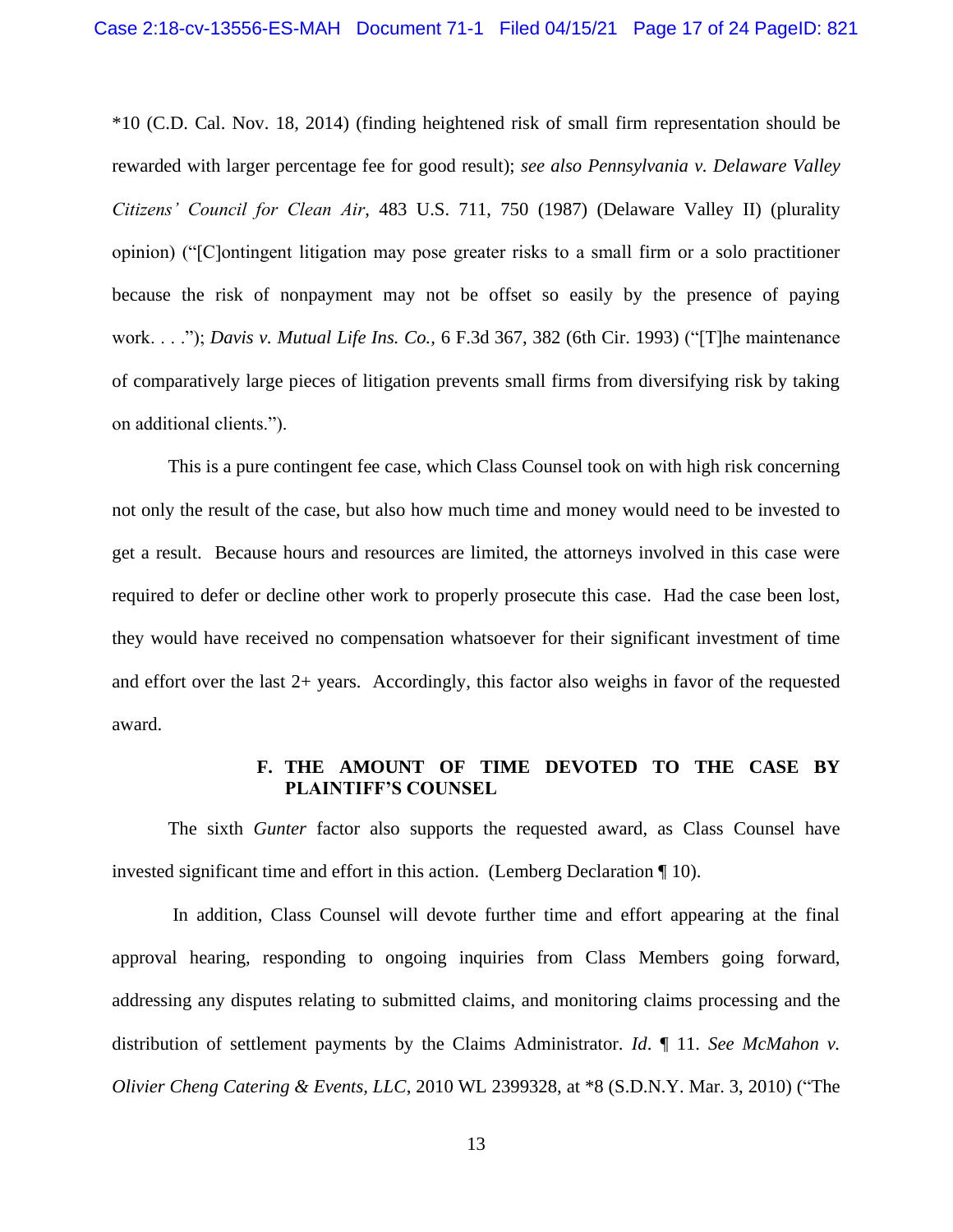fact that Class Counsel's fee award will not only compensate them for time and effort already expended, but for time that they will be required to spend administering the settlement going forward also supports their fee request"). These combined efforts, taken with the risk of no recovery to counsel whatsoever, amply support the requested award in this case, and demonstrate that the fees and expenses requested here have been well earned.

#### **G. AWARDS IN SIMILAR CASES**

<span id="page-21-0"></span>Finally, the seventh *Gunter* factor – awards in similar cases – supports that the requested award of \$1,050,000 is reasonable when compared to fee awards in similar cases. *See, e.g., Granillo*, 2019 WL 4052432, at \*11 ("An attorney fee award of \$1,200,020 falls within the range of fees approved in other consumer class actions in this District.") (approving fee award in action stemming from alleged defects in the automatic transmissions of vehicles manufactured by defendant); *Yaeger v. Subaru of Am., Inc.*, 2016 WL 4547126, at \*4 (D.N.J. Aug. 31, 2016) (awarding fees of \$1,500,000 in two-year action alleging an oil consumption defect in the engine); *Skeen v. BMW of N. Am., LLC*, 2016 WL 4033969, at \*24-25 (D.N.J. July 26, 2016) (awarding \$2,100,000 in attorneys' fees in a three-year class action alleging timing chain defect); *Henderson v. Volvo Cars of N. Am., LLC*, 2013 WL 1192479, at \*18 (D.N.J. Mar. 22, 2013) ("In *O'Keefe v. Mercedes–Benz USA, LLC,* 214 F.R.D. 266, 304 (E.D.Pa.2003), a fee of \$4,896,783.00 was awarded in a class action involving allegedly defective rear lift-gate latches. (Pls.' Fee Br. 23.) Similarly, in *McGee v. Cont'l Tire N. Am., Inc.,* No. 06–6234(GEB), 2009 U.S. Dist. LEXIS 17199, 2009 WL 539893 (D.N.J. Mar. 4, 2009), the Court awarded \$2,274,983.70 in fees and expenses in a consumer class action. Given these, Class Counsel's request of \$3,000,000.00 is reasonable and commensurate with awards in comparable cases."); *Coffeng v. Volkswagen Group of America*, Inc., Civil Action No. 2:17-cv-01825-JD (N.D.Cal.) (approving award of \$2.4 million in water pump defect class action settlement).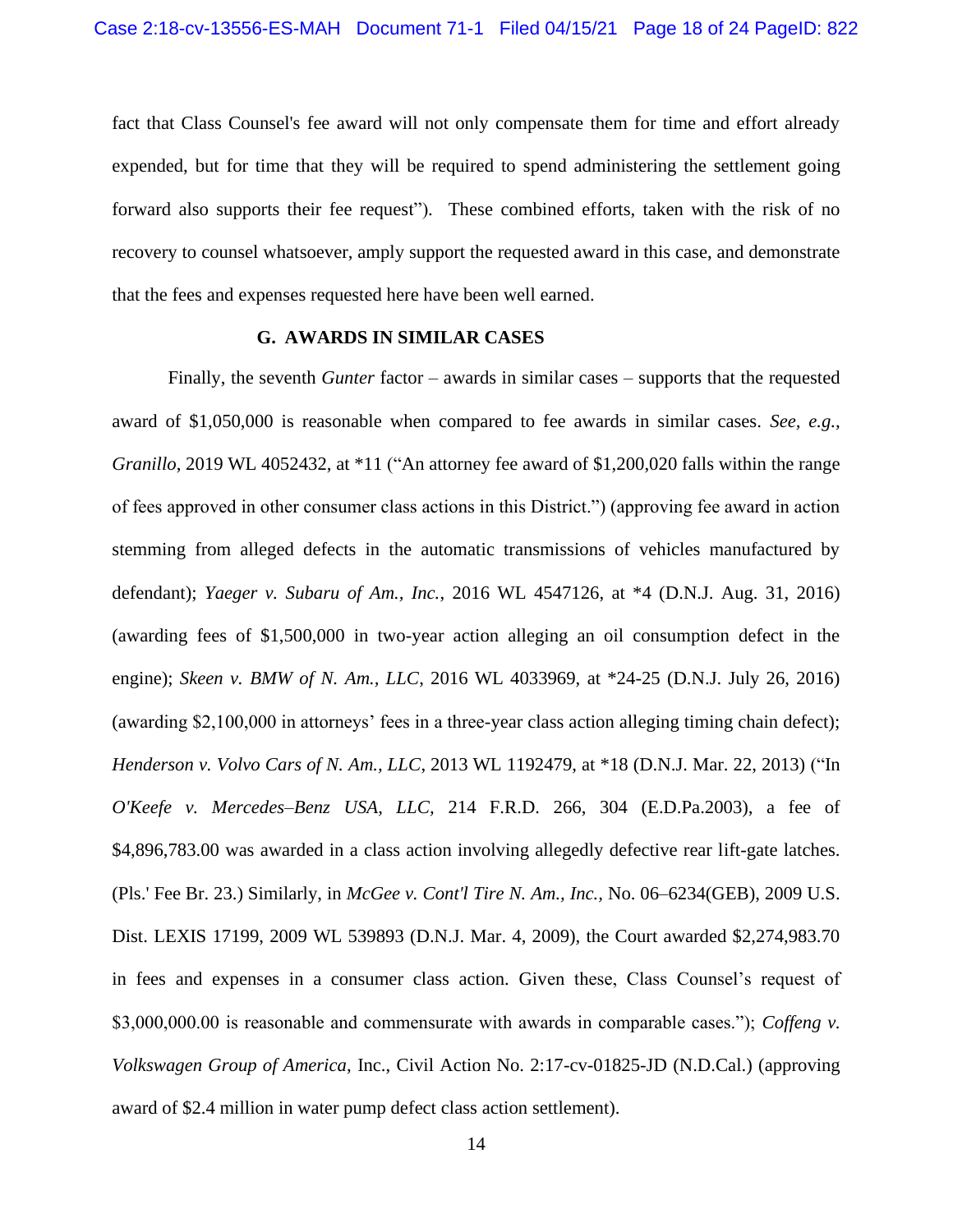Further, a fee award that is equivalent to 7.9% of Plaintiffs' expert's value of the relief<sup>6</sup>, not including the value of the out-of-pocket or rental reimbursement relief, provided to the Class compares favorably to awards approved in consumer class actions. *See Yaeger*, 2016 WL 4547126, at \*3 (approving award where lodestar "would represent less than 23 percent of the anticipated overall benefit of the extended warranty to the class not counting the benefit of the reimbursements that Subaru is also required to make in the claims process."); *Skeen*, 2016 WL 4033969, at \*24 ("Using the rough \$10-\$30 million settlement estimate [regarding the value of relief provided to class members], a reasonable percentage-of-recovery fee in this case would be between \$1,900,000 and \$13,500,000. The fee award sought by counsel and the lodestars calculated under Defendants' proposed New York-Philadelphia mean and fourth-quartile billing rates all fall within this range."); *Mirakay v. Dakota Growers Pasta Co.*, 2014 WL 5358987, at \*12 (D.N.J. Oct. 20, 2014) ("Attorneys' fees in the 30% range are not uncommonly awarded in the Third Circuit, and courts in this Circuit have awarded fees of more than 30%.").

The fee and expense request here are in-line with awards in similar cases. Thus, the final *Gunter* factor weighs in support of the requested award.

#### <span id="page-22-0"></span>**IV. APPLICATION OF THE** *PRUDENTIAL* **FACTORS SUPPORTS THE REQUESTED AWARD**

In addition to the *Gunter* factors discussed above, courts in the Third Circuit consider the factors articulated by the Third Circuit in *In re Prudential Ins. Co. of Am. Sales Practice Litig.*, 148 F.3d 283. These factors are (1) whether the benefits accruing to the class are attributable to the efforts of class counsel or other groups, such as government agencies; (2) whether the fee is comparable to the fee that would have been negotiated had the case been subject to a contingent fee agreement; and (3) whether the settlement agreement contains innovative terms and

<sup>&</sup>lt;sup>6</sup> \$1,050,000 divided by the estimated \$13,300,000 value of the extended warranty.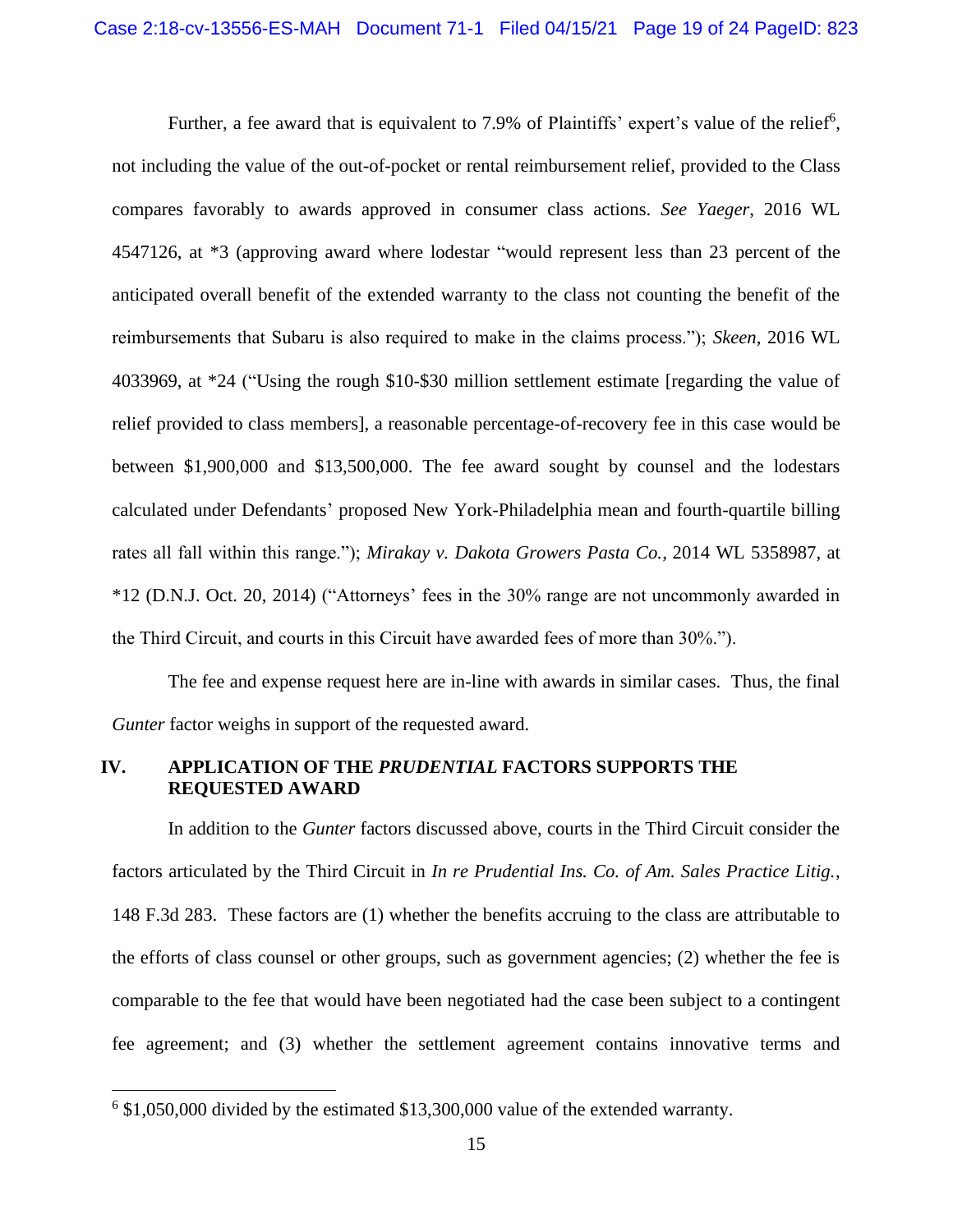conditions. These factors further support the requested award in this case. *In re AT & T Corp.*, 455 F.3d at 165 (*citing In re Prudential*, 148 F.3d at 338-40).

With respect to the first *Prudential* factor – whether the benefits are attributable to Class Counsel or the other groups – the settlement results obtained are solely the result of Class Counsel's efforts. In *Prudential*, the Third Circuit singled this factor out for important consideration by district courts. *See In re Prudential*, 148 F.3d at 338. There, the appeals court remanded the trial court's fee award for wrongly "credit[ing] class counsel with creating the entire value of the settlement" and overlooking the considerable contributions of a multi-state life insurance task force. *Id.* Here, there was no such assistance by any state or federal body. Thus, this action is more similar to *In re AT & T,* in which the Third Circuit found that "class counsel was not aided by the efforts of any governmental group, and the entire value of the benefits accruing to class members is properly attributable to the efforts of class counsel." *In re AT & T Corp.*, 455 F.3d at 173. This factor weighs in favor of the proposed fee.

The second *Prudential* factor – comparison of the requested fee to a negotiated contingent fee agreement – also weighs in favor of the requested award. The fee – which is the equivalent of 7.9% of the value of the extended warranty relief alone – is significantly less than a standard contingent fee arrangement where counsel receives 33% of the recovery.

Finally, the third *Prudential* factor – whether the settlement contains innovative settlement terms – is neutral to the requested award here. While *Prudential* contemplates rewarding counsel for an innovative settlement, it does not follow that counsel should be penalized for the lack of an innovative settlement. *McDonough v. Toys "R" Us, Inc.*, 834 F. Supp. 2d 329, 345 (E.D. Pa. 2011) ("In the absence of any innovative terms, this factor neither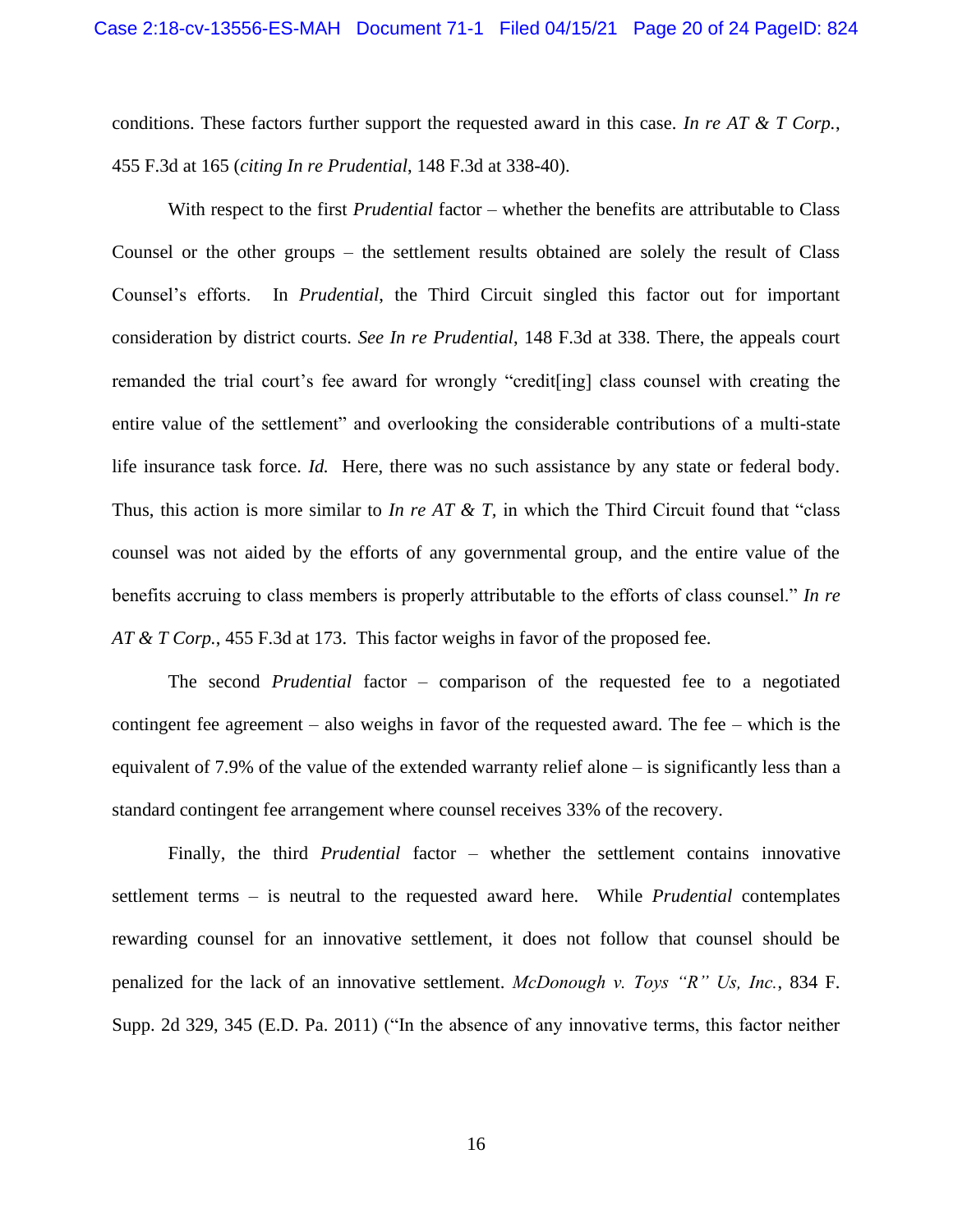weighs in favor or against the proposed fee request."). This last factor should not weigh on the Court's analysis one way or another.

Application of the *Prudential/Gunter* factors demonstrates that an award of \$1,050,000 is more than appropriate to compensate Class Counsel for their efforts on behalf of the class.

#### <span id="page-24-0"></span>**V. THE REASONABLENESS OF THE REQUESTED AWARD IS FURTHER DEMONSTRATED BY THE FACT THAT IT IS INCLUSIVE OF EXPENSES**

The reasonableness of the requested \$1,050,000 award to Class Counsel is further demonstrated by the fact that it is inclusive of both attorneys' fees and expenses. In the Third Circuit, requests by counsel for reimbursement of expenses (in addition to attorneys' fees) in class cases are commonly granted as a matter of course. *See, e.g.*, *In re Flonase Antitrust Litig.*, 291 F.R.D. 93, 106 (E.D. Pa. 2013) (awarding costs incurred by class counsel); *Lake Forest*  Partners, L.P., 2013 WL 3048919, at  $*4$  (same). Here, Class Counsel's expenses total \$ 27,202.97. (Lemberg Decl. ¶¶ 19-22). The fact that these expenses are included in the amount sought by Class Counsel demonstrates that the requested amount is reasonable and appropriate.

#### <span id="page-24-1"></span>**VI. THE COURT SHOULD APPROVE INCENTIVE AWARDS TO THE NAMED PLAINTIFFS FOR THEIR EFFORTS ON BEHALF OF THE CLASS**

Class Counsel requests that the Court approve the payment of incentive awards in the amount of \$3,500 to Plaintiffs Young, Hall, Marcotte, Scott and Whittington, \$5,000 to Plaintiff Sager, and \$5,500 to Plaintiff Nunez. SA  $\S$  VIII(C)(ii).

An incentive award to each of the Plaintiffs for bringing and litigating this case on behalf of the class is permissible and promotes a public policy of encouraging individuals to undertake the responsibility of representative lawsuits. *Manual for Complex Litigation*, § 21.62 n.971 (4th ed. 2004). "'Courts routinely approve incentive awards to compensate named plaintiffs for the services they provided and the risks they incurred during the course of the class action litigation.'"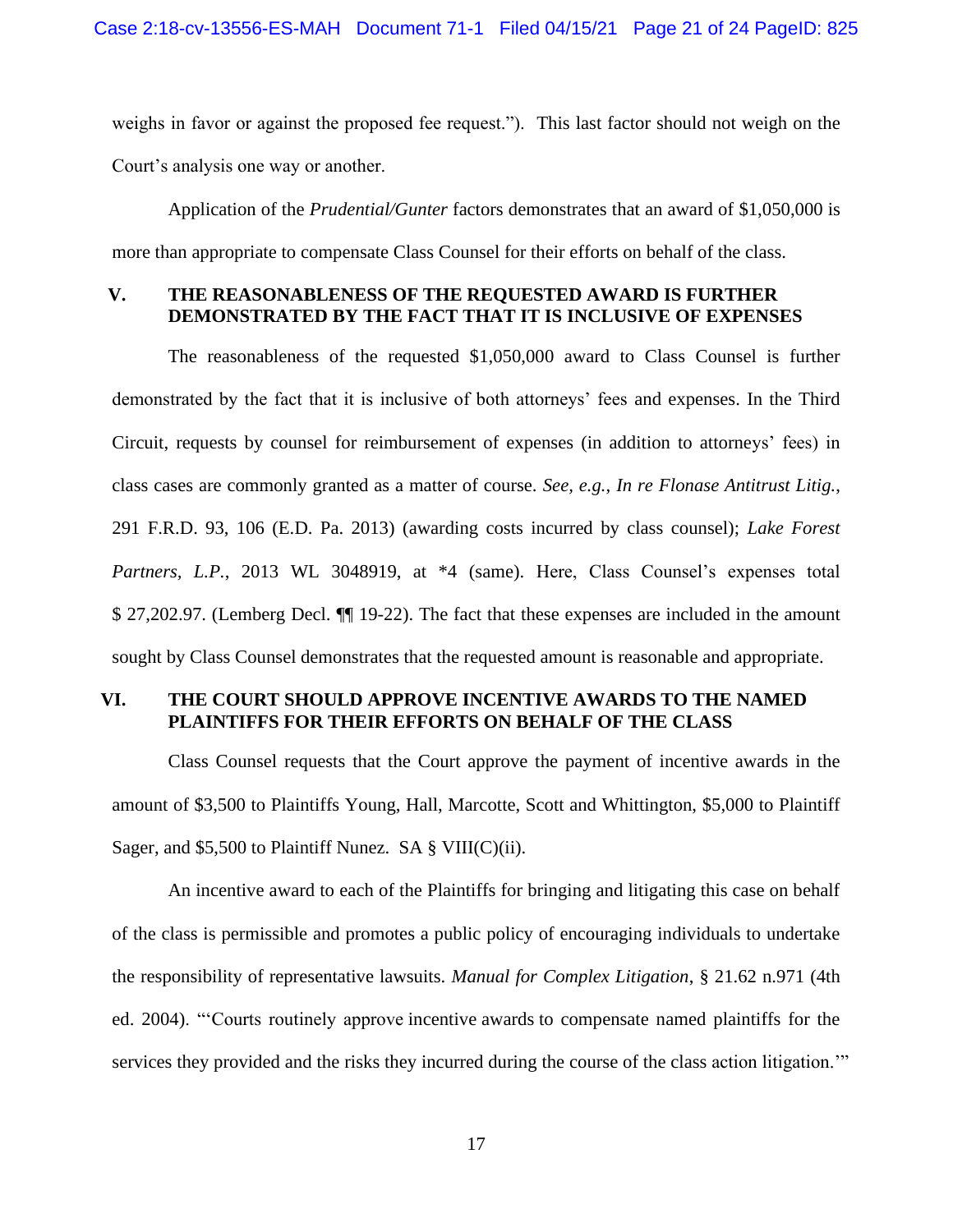*Cullen v. Whitman Med. Corp.*, 197 F.R.D. 136, 145 (E.D. Pa. 2000) (*quoting In re So. Ohio Corr. Facility,* 175 F.R.D. 270, 272 (S.D. Ohio 1997)).

Plaintiffs seek approval of service awards to the named Plaintiffs in this matter in the amounts of \$3,500 to Plaintiffs Young, Hall, Marcotte, Scott and Whittington, \$5,000 to Plaintiff Sager, and \$5,500 to Plaintiff Nunez. Plaintiffs have each been intimately involved with this case. They have been in contact with and aided their counsel throughout the case, they have all answered discovery and they have all maintained abreast of the litigation. (Taylor Decl. ¶ 9).

A service award of \$5,000 for Plaintiff Sager is appropriate as he was the first and only lead Plaintiff when this action commenced. *Id*. ¶ 10. His willingness to be the first putative class representative and to pursue this matter as a class deserves award in the form of a slightly higher service award. Further, a service award of \$5,500 for Plaintiff Nunez is appropriate. Among the Plaintiffs, Ms. Nunez alleged fire damage caused by the alleged defect in the Coolant Pump. *Id.* ¶ 11. In Plaintiffs' counsel opinion, her allegations and experiences were of particular worth to the case and to the benefit of the Settlement Class. *Id*.

These awards are fair, reasonable and in line with amounts granted in other matters. *See, e.g.*, *Henderson*, 2013 WL 1192479, at \*19 (approving incentive awards ranging between \$5,000 to \$6,000 per named plaintiff); *Barenbaum v. Hayt, Hayt & Landau, LLC*, 2021 WL 120925, at \*7 (E.D. Pa. Jan. 13, 2021) (approving \$7,800 incentive award in FDCPA class action); *Kommer v. Ford Motor Co.*, 2020 WL 7356715, at \*6 (N.D.N.Y. Dec. 15, 2020) (approving \$7,500 incentive award ).

#### **CONCLUSION**

<span id="page-25-0"></span>For the reasons set forth above, Plaintiffs and Class Counsel respectfully request that the Court grant this motion and (1) award attorneys' fees and expenses to Class Counsel in the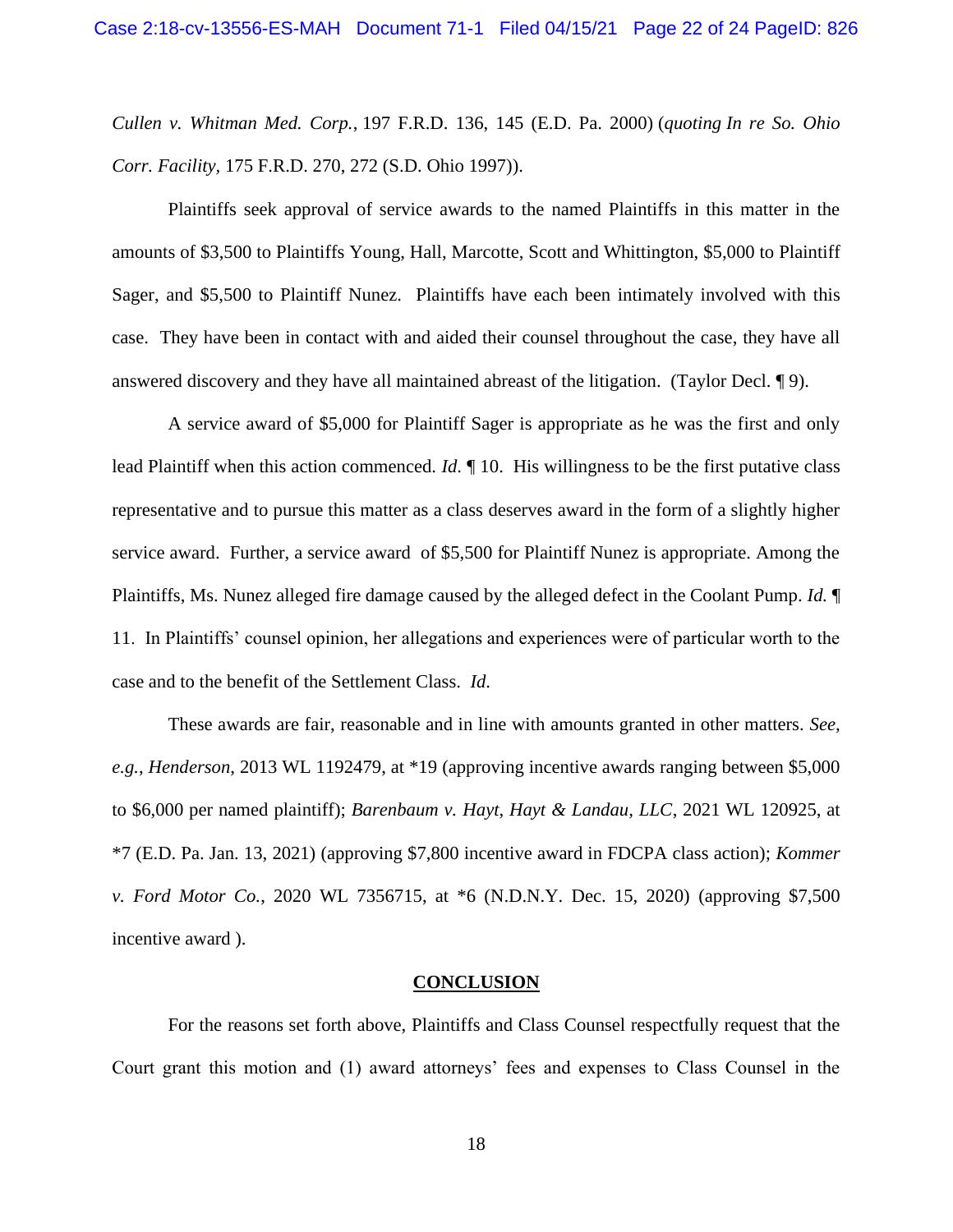amount of \$1,050,000.00 and (2) award inventive awards in the amounts of \$3,500 to Plaintiffs Young, Hall, Marcotte, Scott and Whittington, \$5,000 to Plaintiff Sager, and \$5,500 to Plaintiff Nunez.

Dated: April 15, 2021

Respectfully submitted,

*/s/ Sergei Lemberg* Sergei Lemberg (*phv*) */s/ Stephen Taylor* Stephen Taylor (*phv*) */s/ Sofia Balile* Sofia Balile LEMBERG LAW, LLC 43 Danbury Road Wilton, CT 06897 Telephone: (203) 653-2250 Facsimile: (203) 653-3424 *Attorneys for Plaintiffs*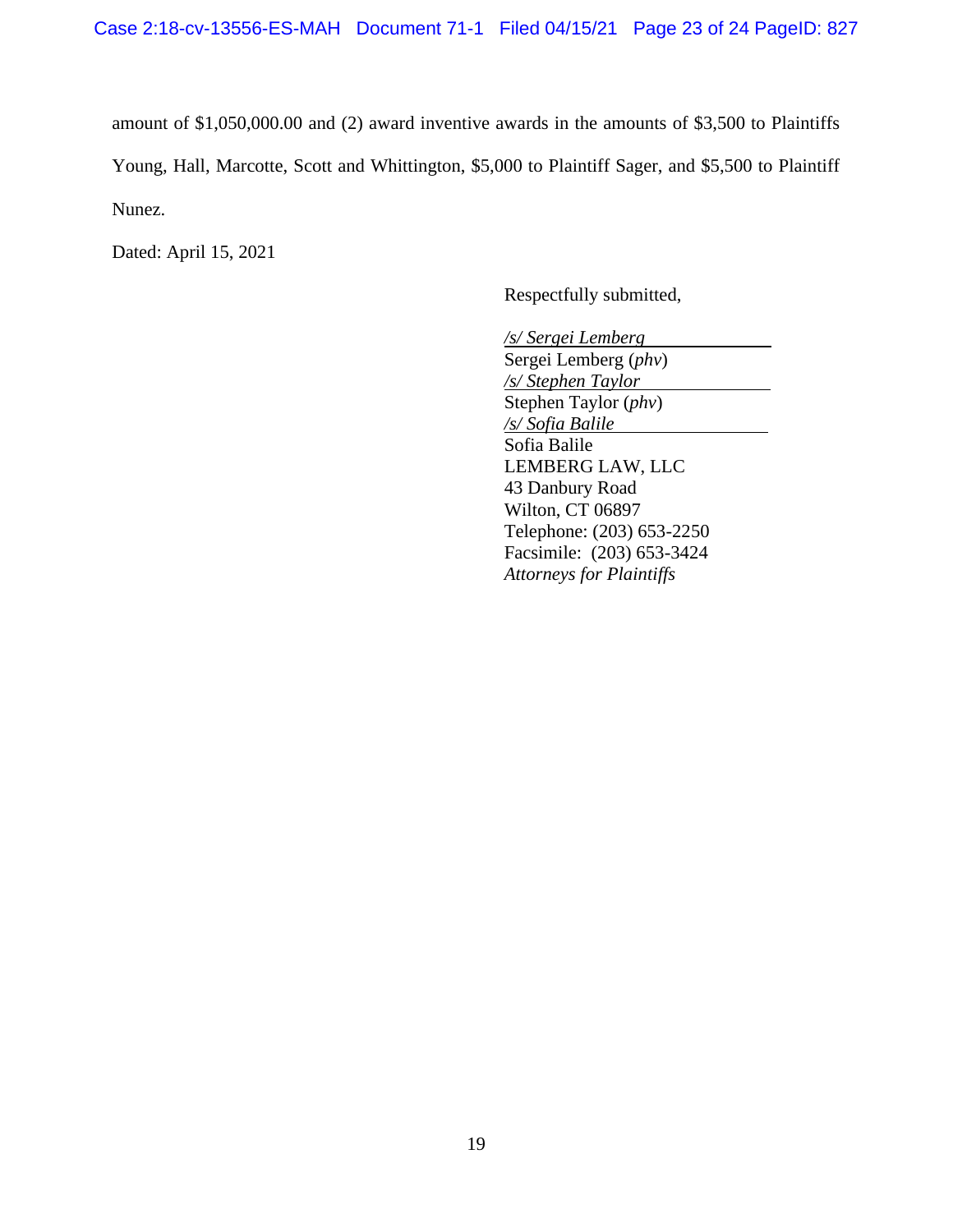Case 2:18-cv-13556-ES-MAH Document 71-1 Filed 04/15/21 Page 24 of 24 PageID: 828

# **CERTIFICATE OF SERVICE**

I hereby certify that on April 15, 2021, a true and correct copy of the foregoing was filed with the Clerk of the Court through the ECF system which gave notice of such filing to all parties of record.

*/s/ Sofia Balile*

Sofia Balile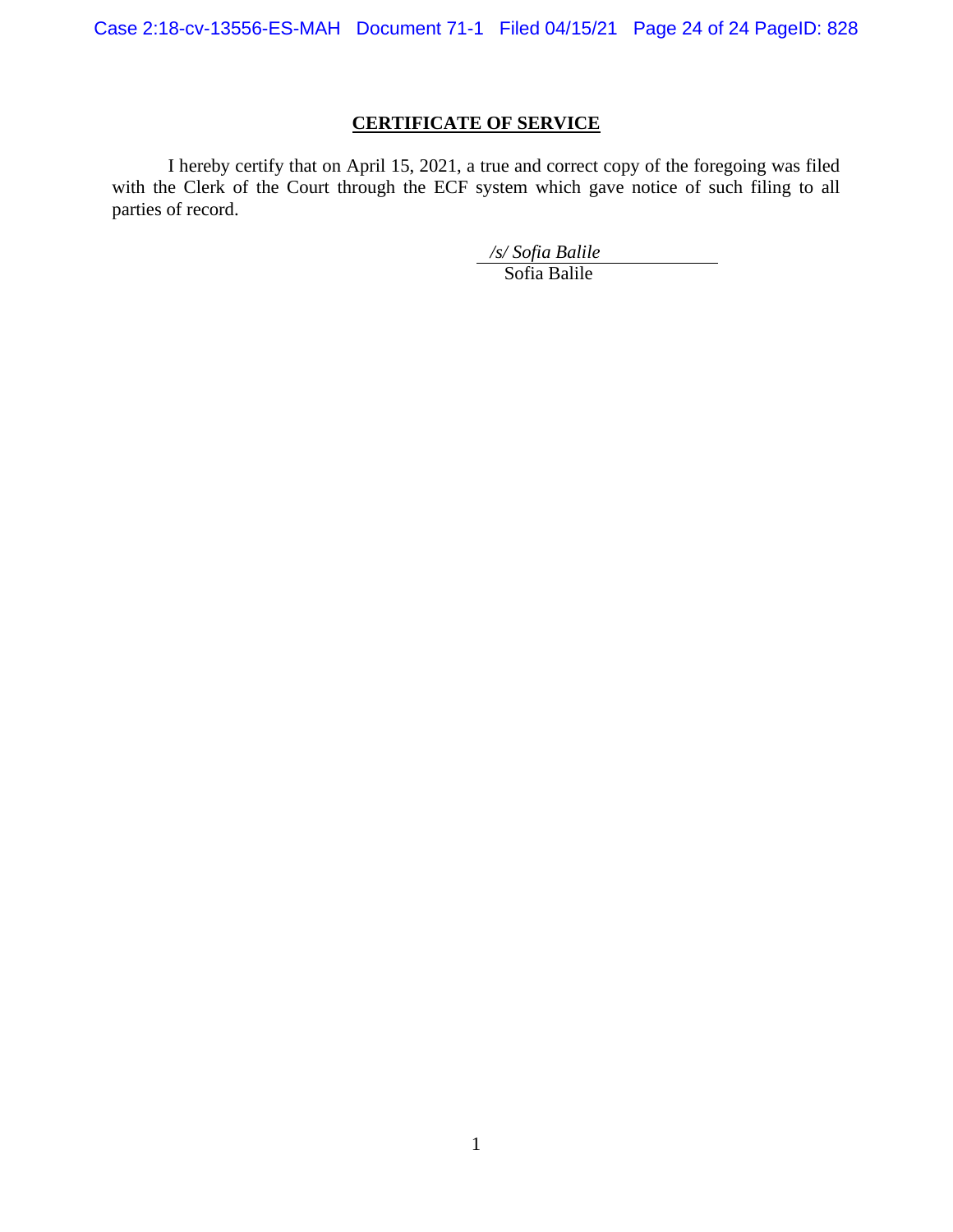#### **UNITED STATES DISTRICT COURT DISTRICT OF NEW JERSEY**

| Scott D. Sager, Edward Young, Renada Hall,<br>Michael Marcotte, Sharon Scott, Jack<br>Whittington, Carmelita Nunez, on behalf of<br><i>themselves and all others similarly situated,</i> |                                             |
|------------------------------------------------------------------------------------------------------------------------------------------------------------------------------------------|---------------------------------------------|
| Plaintiffs,                                                                                                                                                                              | : Civil Action No. 2:18-cv-13556 (ES) (SCM) |
| VS.                                                                                                                                                                                      |                                             |
|                                                                                                                                                                                          | : Motion Date: May 18, 2020                 |
| Volkswagen Group of America, Inc., and Audi:                                                                                                                                             |                                             |
| of America, Inc.,                                                                                                                                                                        |                                             |
|                                                                                                                                                                                          |                                             |
| Defendants.                                                                                                                                                                              |                                             |
|                                                                                                                                                                                          |                                             |
|                                                                                                                                                                                          |                                             |

#### **DECLARATION OF SERGEI LEMBERG IN SUPPORT OF MOTION FOR (1) AN AWARD OF ATTORNEYS' FEES AND EXPENSES AND (2) SERVICE AWARDS TO THE NAMED PLAINTIFFS**

I, Sergei Lemberg, under penalty of perjury under the laws of the United States of America, affirm and state as follows:

1. I am the principal of Lemberg Law, LLC. I am a consumer rights attorney experienced in prosecuting actions under various Federal and State consumer protection statutes. I am a 1997 graduate of Brandeis University with a degree in Economics and a Minor in Accounting, a 2001 graduate of University of Pennsylvania School of Law and now the principal of Lemberg Law L.L.C.

2. Prior to starting my own law firm, I held positions in the New York offices of Mintz, Levin, Cohn, Ferris, Glovsky and Popeo, P.C. and practiced corporate bankruptcy and reorganization law at Andrews Kurth LLP and Day Pitney LLP. I have personal knowledge as to all matters set forth in this Declaration and could testify to the same if called to do so.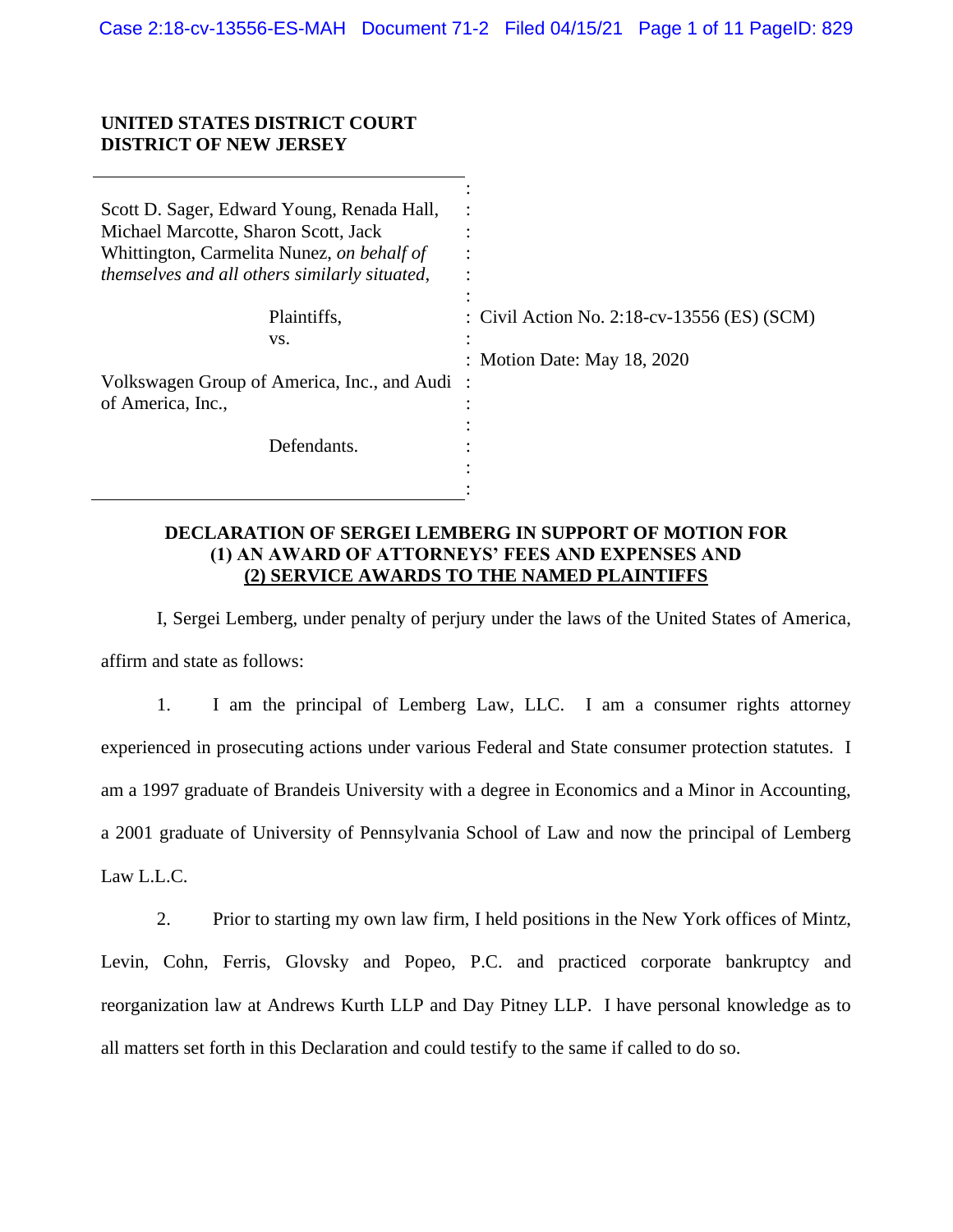3. I am a member in good standing of the bars of Massachusetts, Connecticut, Georgia, New York and Pennsylvania. I am also admitted to practice before the First, Second, Third, Fifth, Seventh, Ninth and Eleventh Circuit Courts of Appeal. I am admitted to practice before the following Federal courts: the District of Massachusetts, Eastern and Western Districts of Arkansas; the District of Connecticut; the Northern and Middle Districts of Georgia; the Northern, Central and Southern Districts of Illinois; the District of Maryland; the Eastern and Western Districts of Michigan; the Eastern District of Missouri; the District of Nebraska; the Northern, Southern, Eastern and Western Districts of New York; the Northern District of Ohio; the Northern, Eastern and Western Districts of Oklahoma; the Western District of Texas; the Eastern, Middle and Western Districts of Pennsylvania

4. My firm's decisions on consumer right's matters include but are not limited to: *Manuel v. NRA Grp. LLC*, 722 F. App'x 141, 142 (3d Cir. 2018); *Pollard v. Law Office of Mandy L. Spaulding*, 766 F.3d 98 (1st Cir. 2014); *Scott v. Westlake Servs. LLC*, 2014 WL 250251 (7th Cir. Jan. 23, 2014); *Evon v. Law Offices of Sidney Mickell*, 688 F.3d 1015 (9th Cir. 2012); *LaVigne v. First Cmty. Bancshares, Inc.*, No. 1:15-CV-00934-WJ-LF, 2016 WL 6305992 (D.N.M. Oct. 19, 2016); *Butto v. Collecto, Inc*, 290 F.R.D. 372, 395-396 (E.D.N.Y. 2013); *Cerrato v. Solomon & Solomon*, 909 F.Supp.2d 139 (D. Conn. 2012); *Zimmerman v. Portfolio Recovery Assoc., LLC*, 276 F.R.D. 174 (S.D.N.Y. 2011); *Davis v. Diversified Consultants, Inc.*, 2014 WL 2944864 (D. Mass. June 27, 2014); *Hudak v. The Berkley Grp., Inc.*, 2014 WL 354666 (D. Conn. Jan. 23, 2014); *Zimmerman v. Portfolio Recovery Assocs., LLC*, 2013 WL 6508813 (S.D.N.Y. Dec. 12, 2013); *Seekamp v. It's Huge, Inc.*, 2012 WL 860364 (N.D.N.Y. Mar. 13, 2012).

5. I and my firm have been certified as class counsel, in both contested proceedings and in settlement, in the following matters: *Johnson v. Comodo Grp., Inc.*, 2020 WL 525898, at \*1 (D.N.J. Jan. 31, 2020) (Telephone Consumer Protection Act ("TCPA") contested class action);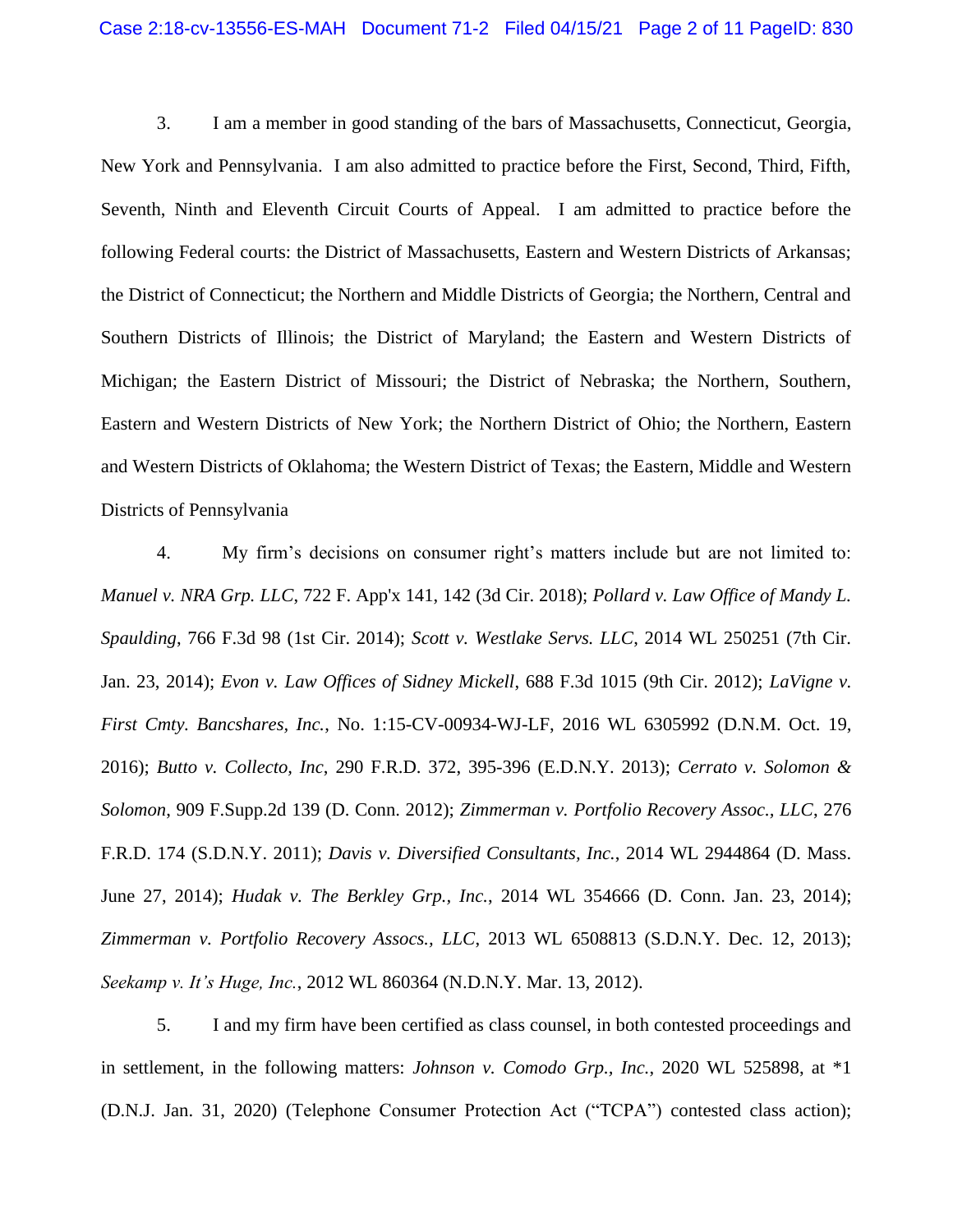*Nyby v. Convergent Outsourcing, Inc.*, 2017 WL 3315264, at \*5 (D.N.J. Aug. 3, 2017) (final approval of class action settlement agreement in FDCPA matter); *Lavigne v. First Community Bancshares, Inc., et al.*, 2018 WL 2694457, at \*5 (D.N.M. June 5, 2018) (certification in TCPA action); *Munday v. Navy Federal Credit Union*, ECF No. 60, 15-cv-01629 (C.D. Cal., July 14, 2017) (final approval of class settlement of \$2.75MM in TCPA action); *Brown v. Rita's Water Ice Franchise Co. LLC*, No. CV 15-3509, 2017 WL 1021025, at \*1 (E.D. Pa. Mar. 16, 2017) (final approval of class settlement of \$3MM common fund in TCPA action); *Duchene v. Westlake Servs., LLC*, No. 2:13-CV-01577-MRH, 2016 WL 6916734 (W.D. Pa. July 14, 2016) (final approval of class settlement of \$10MM common fund in TCPA action); *In Re: Convergent Telephone Consumer Protection Act Litigation*, ECF No. 268, 3:13-md-02478 (D. Conn., November 10, 2016) (final approval of class settlement consisting of \$5.5MM common fund in TCPA action); *Oberther v. Midland Credit Management*, Doc. No. 90, 14-cv-30014 (D. Mass. July 13, 2016) (Fair Debt Collection Practice Act ("FDCPA") class action); *Zimmerman v. Portfolio Recovery Assoc., LLC*, 276 F.R.D. 174 (S.D.N.Y. 2011) (certifying FDCPA class action); *Seekamp v. It's Huge, Inc.*, 2012 WL 860364 (N.D.N.Y. Mar. 13, 2012) (certifying auto fraud class action); *Evon v. Law Offices of Sidney Mickell*, 688 F.3d 1015 (9th Cir. 2012) (FDCPA class action); *Butto v. Collecto, Inc*., 290 F.R.D. 372 (E.D.N.Y. 2013) (certifying FDCPA class action); *Douma v. Law Offices of Mitchell N. Kay P.C.*, 09-cv-9957 (S.D.N.Y.) (FDCPA class action); *Waiters v. Collection Tech., Inc.*, 10-cv-02514 (S.D.N.Y.) (FDCPA class action).

6. I have been interviewed and asked to contribute on multiple occasions by the media regarding various matters that I worked on, such as the Boston Herald, NorthJersey.com, Newsweek, The Leader Herald, PatriotLedger.com, Law360, Texas Lawyer, ABC News, Chanel 7 in Boston, McClatchy, AOL Autos, Connecticut Law Tribune, Philly.com, the Los Angeles Times, Consumer Reports.org, Syracuse.com, Daily News, Harford Advocate.com and the Boston Herald.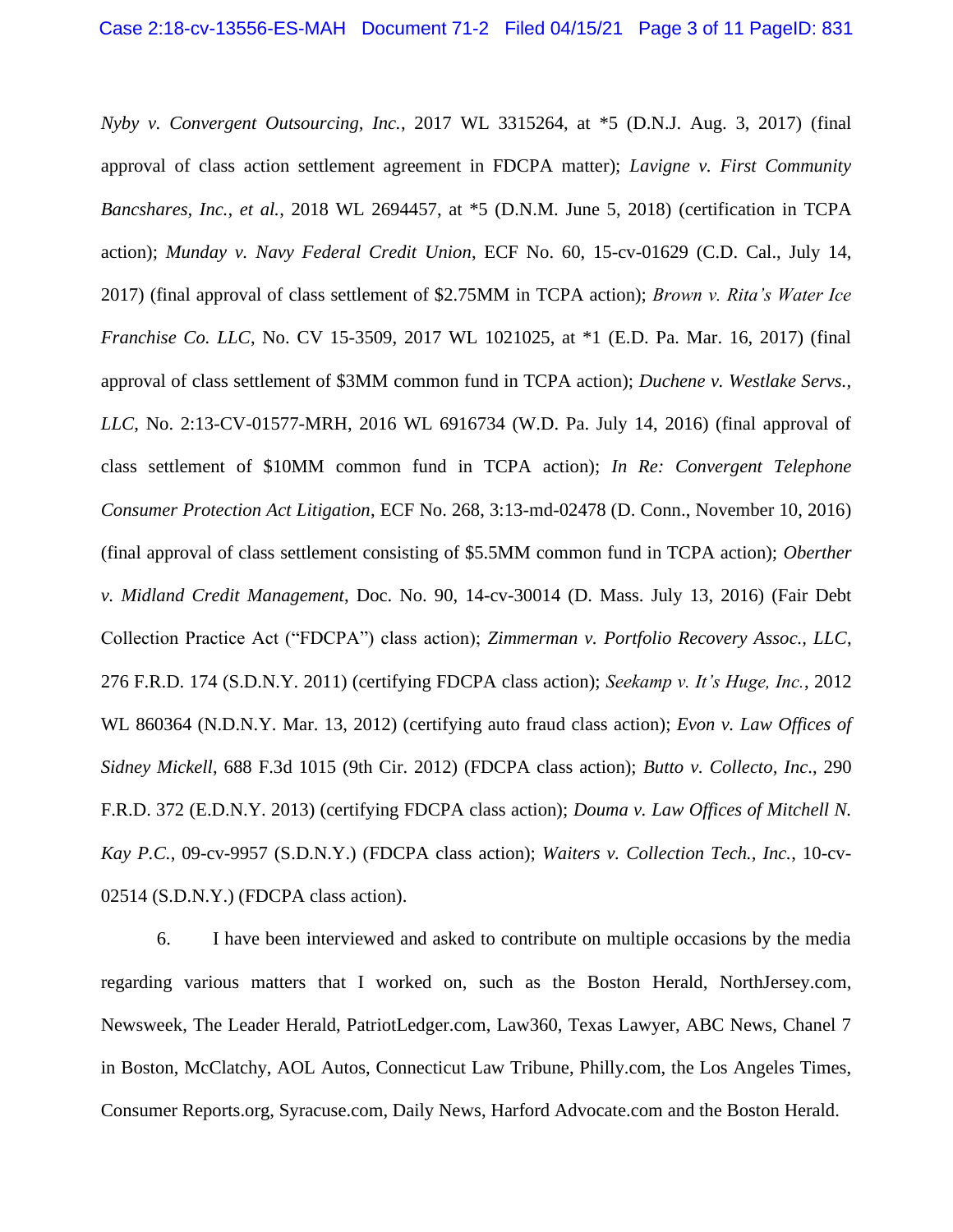7. I have co-authored the definitive compilation of form complaints in Connecticut, Connecticut Civil Complaints for Business Litigation, contributing form complaints for the Lemon Law and Auto Fraud sections. Since my firm's inception, we have also represented plaintiffs in over 10,000 individual automotive actions under the Magnuson-Moss Warranty Act, and various state lemon law and express and implied warranty statutes.

8. I am also the former Chair of the Consumer Law Section of the Connecticut Bar Association. I held that position from 2014 to 2015. I have been a guest speaker at the Professional Association for Customer Engagement conference in 2014 and the National Debt Collection Forum in 2016. In both instances I spoke about best practices that should be or are adopted in the debt collection profession from the perspective of a consumer advocate.

#### **OVERVIEW OF EFFORTS ON BEHALF OF PLAINTIFF AND THE CLASS**

9. We have litigated this case with and on behalf of Plaintiffs and the putative class since the summer of 2018. When each Plaintiff contacted us, they and we agreed to pursue their claims on a class action basis.

10. My firm has not been paid anything for our work on this case since it was filed. This matter required Class Counsel to spend substantial time on this litigation that could have been spent on other matters.

- (1) When we were first contacted by Mr. Sager, a resident of New Jersey, we investigated his claims, Defendants' responses to the claims of allegedly defective Coolant Pumps and measures they had taken to remedy the issue.
- (2) We drafted and filed a class action complaint seeking nation-wide relief for violations of the New Jersey Consumer Fraud Act (the "CFA"), N.J. Stat. Ann. § 56:8-1, breach of warranty pursuant to the Magnusson-Moss Warranty Act, 15 U.S.C. § 2301, and breach of implied warranty.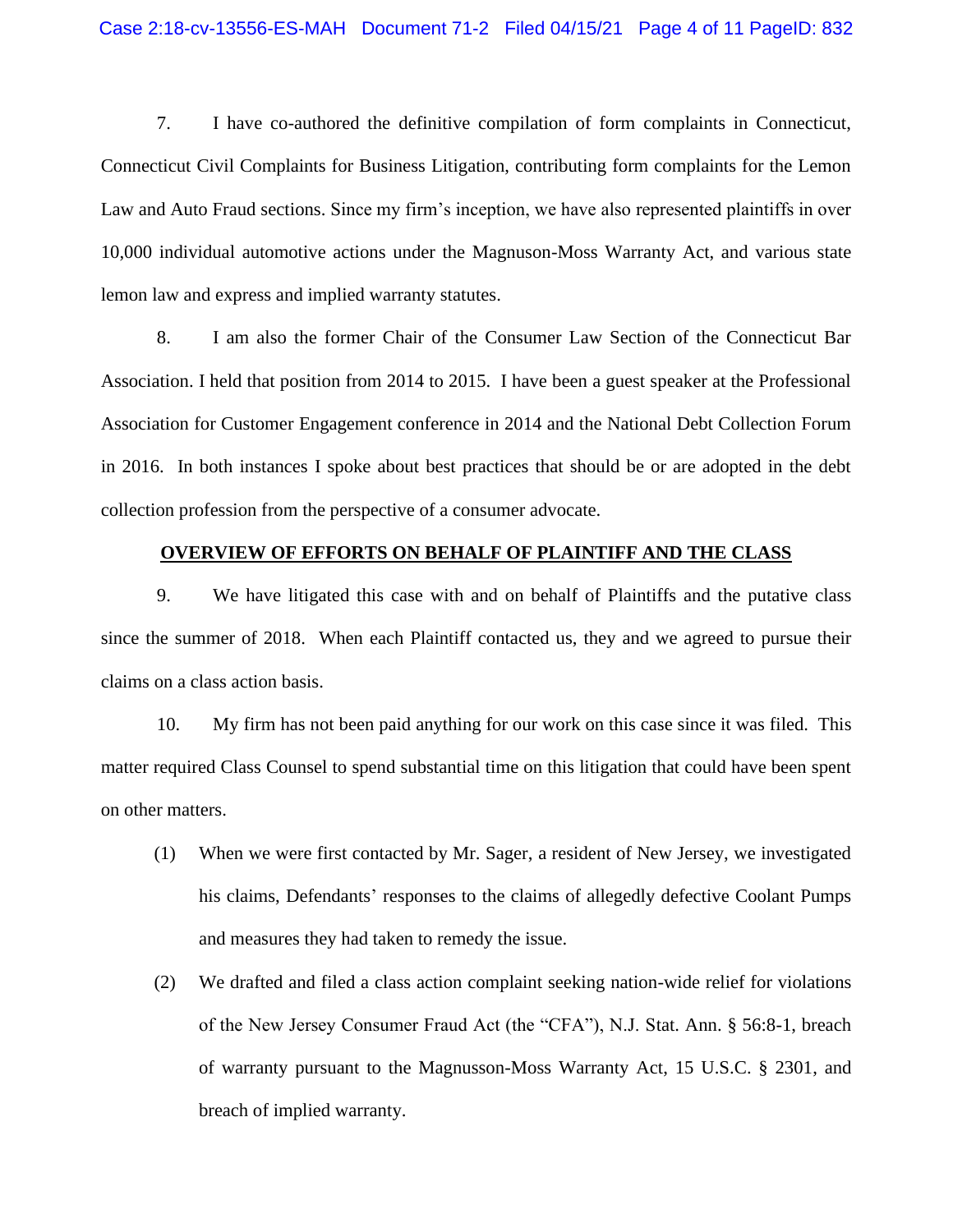- (3) We analyzed Defendant's December 20, 2018, motion to dismiss the complaint arguing (1) Plaintiff failed to plead an unlawful practice, loss or causation sufficient to state a CFA claim, (2) Plaintiff's implied warranty claim was time-barred, (3) his Magnuson-Moss claim was deficient for failure to state a claim for breach of state warranty law, and (4) the doctrine of prudential mootness warranted dismissal where, Defendant maintained, its recall campaign provided all relief Plaintiff and his class could obtain through litigation.
- (4) When we were contacted by Plaintiffs Young, Hall, Marcotte, Scott, Whittington and Nunez we again investigated their circumstances and subsequently drafted and filed a First Amended Class Action Complaint ("FAC"). In addition to adding six plaintiffs, the FAC asserted claims for breach of the express and implied warranty, nationally or in the alternative for the six individual named Plaintiffs' home states, a claim under the Magnusson Moss Act and violation of the Texas Deceptive Trade Practices Act.
- (5) We opposed Defendant's motion to dismiss the FAC in all respects as wrong on the facts, the law and the alleged Coolant Pump defect.
- (6) Each Plaintiff answered interrogatories and document production requests.
- (7) We served written discovery and after several meet and conferrals secured supplemental responses and documents including information on class size, the state of the various recalls and engineering schematics of the Coolant Pump.
- (8) We also investigated and analyzed the Coolant Pump issue and attempts by class members to get repairs or replacements. This includes questioning of non-party witnesses and responding to inquiries from putative class members.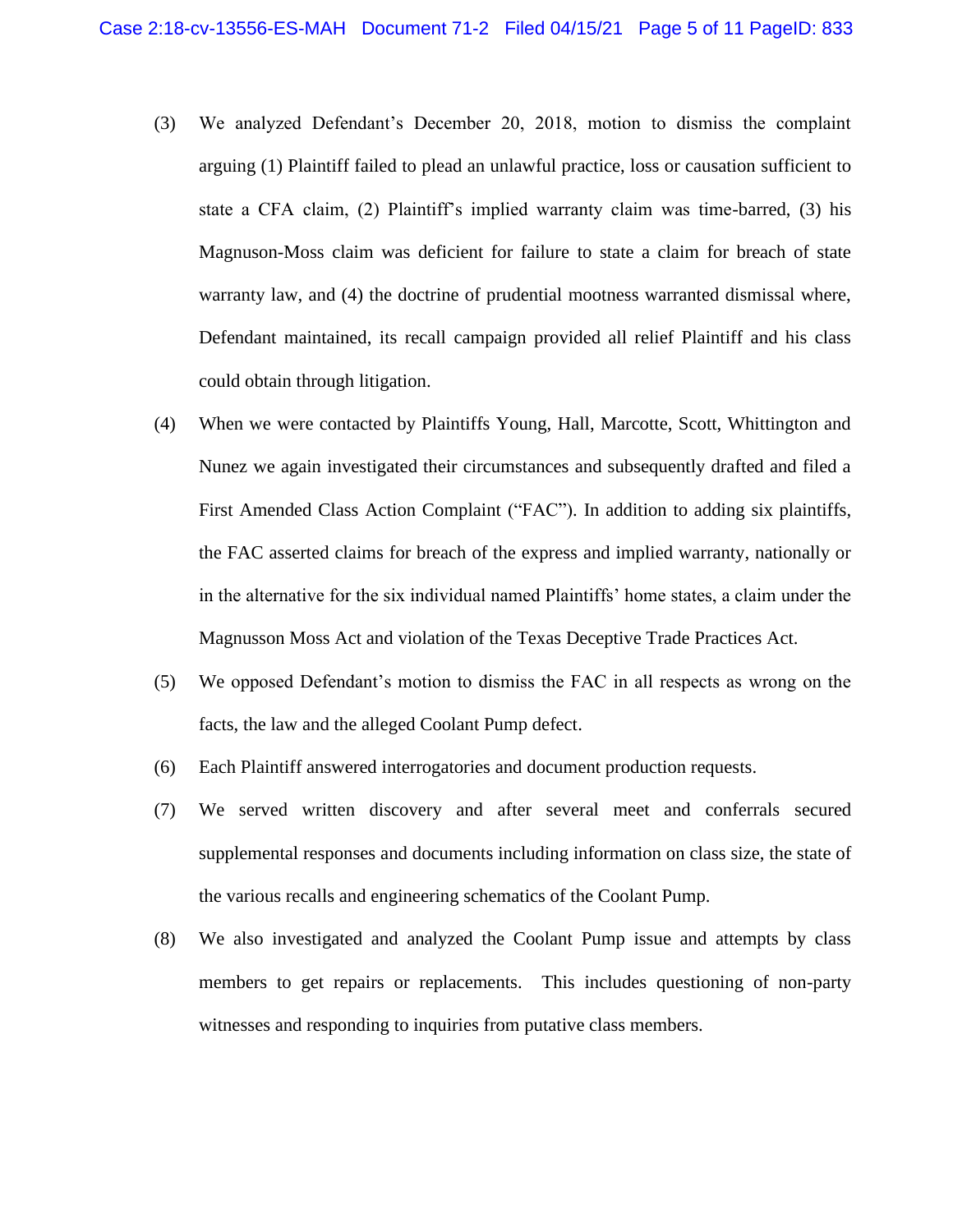- (9) We attended a September 12, 2019, mediation in St. Louis, Missouri before Bradley Winters of JAMS. Prior to the mediation we provided Mr. Winters detailed mediation statements concerning all aspects of the case.
- (10) We prepared the Motion for Preliminary Approval of the Class Action Settlement Agreement motion for preliminary approval of the Settlement.
- (11) We regularly communicate with the Settlement Administrator to ensure a smooth notice process following the Court's preliminary approval order.
- (12) We reviewed the language and content of the settlement website and all notice and claim documents.
- (13) We communicate with the Plaintiffs throughout the case.

11. Additionally, I anticipate a significant amount of work and hours will be expended after the filing of this fee application related to final approval and oversight of the administrator. We will also assist class members with individual inquiries and will oversee administration. Judging by previous experiences, these responsibilities will require the expenditure of significant time and efforts over the coming months.

#### **CLASS COUNSEL'S LODESTAR**

12. Our lodestar in this matter is \$342,075 which is based on 633 hours expended by three firm attorneys and paralegal staff. The following attorneys contributed significant time towards this case and seek compensation at the following rates.

| <b>Professional</b>  | Rate  | <b>Hours</b>      | Lodestar         |
|----------------------|-------|-------------------|------------------|
| Sergei Lemberg, Esq. | \$700 | 184               | \$128,800        |
| Stephen Taylor, Esq. | \$650 | 167               | \$108,550        |
| Sofia Balile, Esq.   | \$450 | 111               | \$49,950         |
| Vlad Hirnyk, Esq.    | \$450 | 10                | \$4,500          |
| Josh Markovits, Esq. | \$350 | 134               | \$46,900         |
| Paralegal Time       | \$125 | 27                | \$3,375          |
|                      |       | <b>Total: 633</b> | Total: \$342,075 |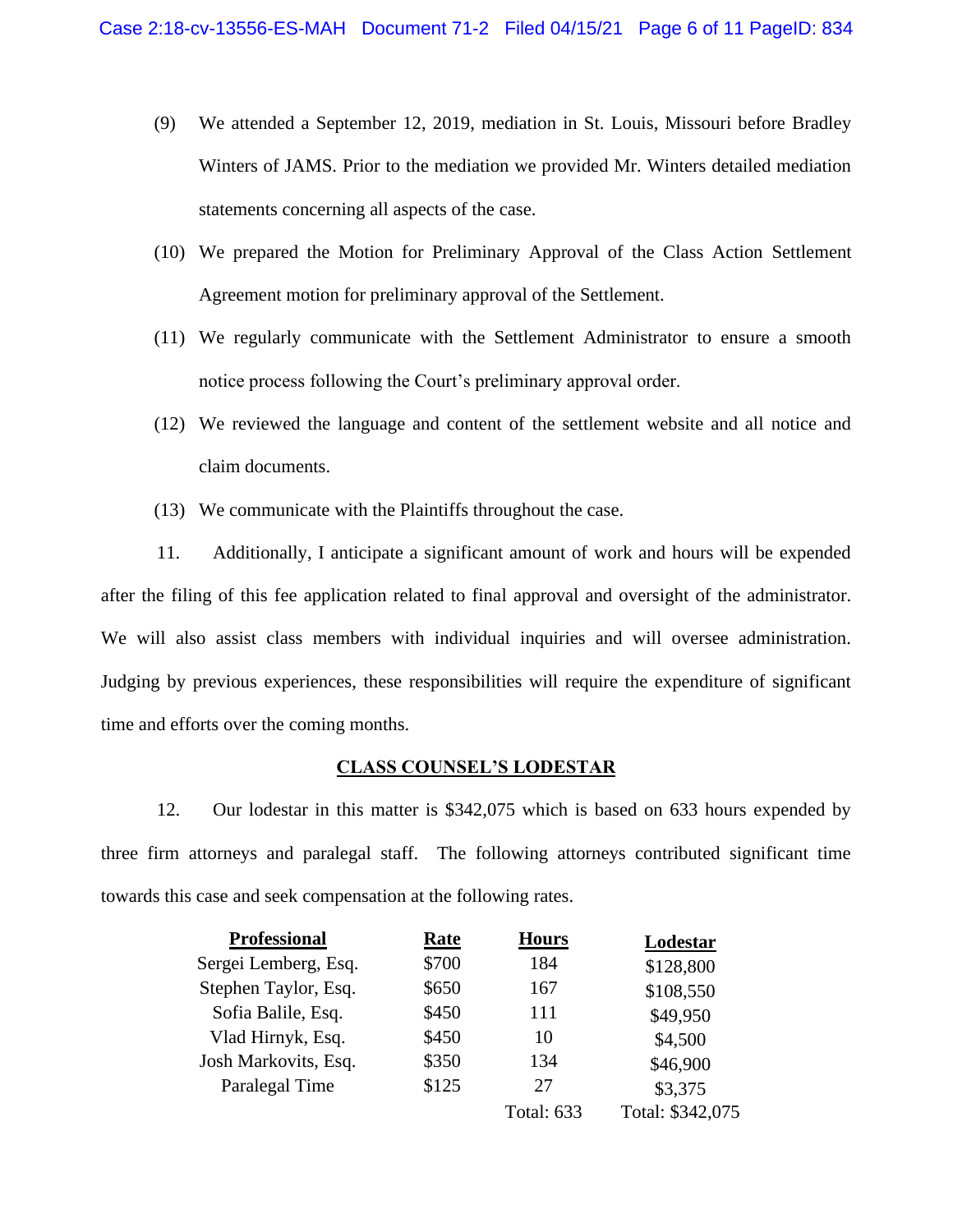13. My billing rate in this matter is \$700 per hour which is a reasonable rate given my experience and expertise in consumer rights class action litigation. In addition, Mr. Taylor's billing rate is \$650 per hour which is supported by his skill and experience as set forth in his declaration. These are the rates approved by Courts in similar complex class litigation. *See, e.g. Campbell et al. v. Synchrony Bank,* No. 17-cv-00022 (W.D.N.C.) (Doc. No. 122-3 ¶ 12 (requesting rates of \$700, \$650 and \$350 for Sergei Lemberg, Stephen Taylor and Joshua Markovits respectively) and Doc. No. 126 ¶ 11 (awarding fees from a settlement common fund); *Horton v. Cavalry*, 13-cv-00307 (S.D. Cal.) (Doc. No. 297-2 ¶ 15 (requesting rates of \$700, \$650 and \$350 for Sergei Lemberg, Stephen Taylor and Joshua Markovits respectively) and Doc. No. 303 ¶ 16 (awarding fees from a settlement common fund).

14. Further, we are seeking compensation for three other firm attorneys in addition to myself and Mr. Taylor, Mr. Josh Markovits, Ms. Balile and Mr. Hirnyk.

15. Mr. Markovits is an associate at Lemberg Law with a focus on consumer protection class actions. Mr. Markovits received his J.D., *cum laude,* from Benjamin N. Cardozo School of Law in 2015 and is admitted to practice in New York. Mr. Markovits is also admitted to practice before the United States District Courts for the Southern, Eastern and Western Districts of New York, the Northern District of Illinois, and the District of Colorado. During law school, Mr. Markovits served as a legal intern in the chambers of both a federal court and a New York Supreme Court judge. He also served as a legal intern in the U.S. Commodity Futures Trading Commission's Division of Enforcement. His rate of \$350 per hour has been approved in other courts. *See, Campbell et al. v. Synchrony Bank* & *Horton v. Cavalry*, *supra*.

16. Ms. Balile is counsel to Lemberg Law and maintains her own law office, the Law Office of Sofia Balile., with a focus on consumer protection, matrimonial and family law. She has handled hundreds of consumer protection actions, including both individual and class actions. Ms.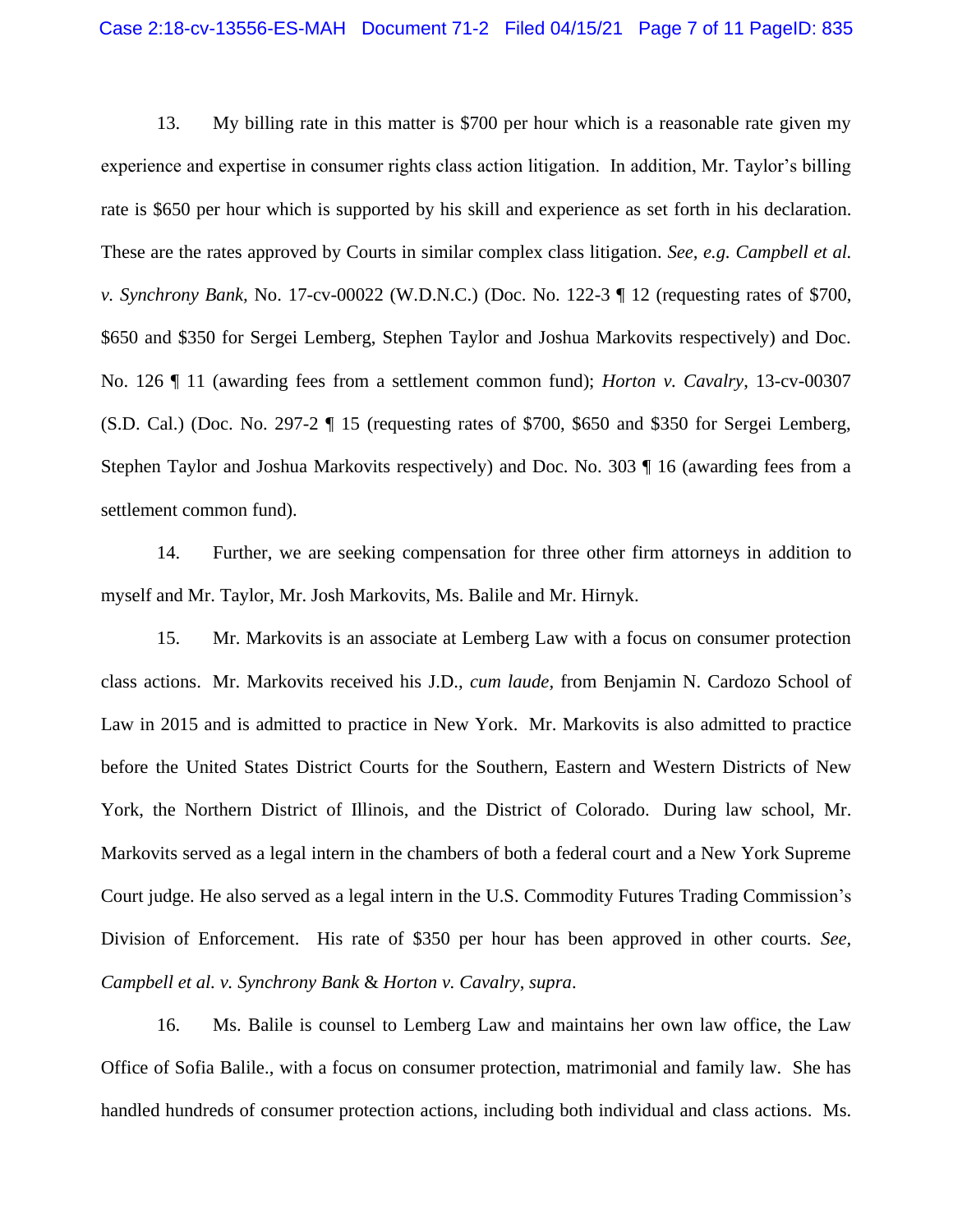Balile received her J.D. from Wake Forest Law School in 2002 and is admitted to practice in New Jersey and New York. Ms. Balile is also admitted to practice before the United States District Court for the District of New Jersey, the United States Court of Appeals for the Third Circuit, and the United States Supreme Court.

17. Mr. Hirnyk is an associate at Lemberg Law with a focus on lemon law, breach of warranty, automobile fraud litigation, and consumer class action litigation. Mr. Hirnyk received his J.D., *magna cum laude*, from Pace University School of Law in 2009 and is admitted to practice in New York and Connecticut. Mr. Hirnyk is also admitted to practice before the following federal courts: the Northern, Central and Southern Districts of Illinois; the Eastern and Western Districts of Michigan; the Northern, Southern, Eastern and Western Districts of New York; and the District of Colorado. Mr. Hirnyk has represented hundreds of consumers in breach of warranty lemon law actions and automobile fraud claims, litigated numerous cases in state and federal courts throughout the country, and resolved thousands more on a pre-litigation basis.

18. These rates, (between \$700 and \$350 for attorneys and \$125 for paralegal staff) are within the range of rates charged by attorneys with similar qualifications in complex class action litigation. *See Granillo v. FCA US LLC*, 2019 WL 4052432, at \*5 (D.N.J. Aug. 27, 2019) (approving hourly rates between \$245 and \$725 in class action involving vehicle defect); *Henderson v. Volvo Cars of N. Am., LLC*, 2013 WL 1192479, at \*16 (D.N.J. Mar. 22, 2013) (finding hourly rates in vehicle defect class action ranging from \$175 to \$700 to be "entirely consistent with hourly rates routinely approved by this Court in complex class action litigation"); *In re Merck & Co., Inc. Vytorin Erisa Litig.*, 2010 WL 547613, at \*13 (D.N.J. Feb. 9, 2010) (approving rates between \$250 and \$825 in complex class action).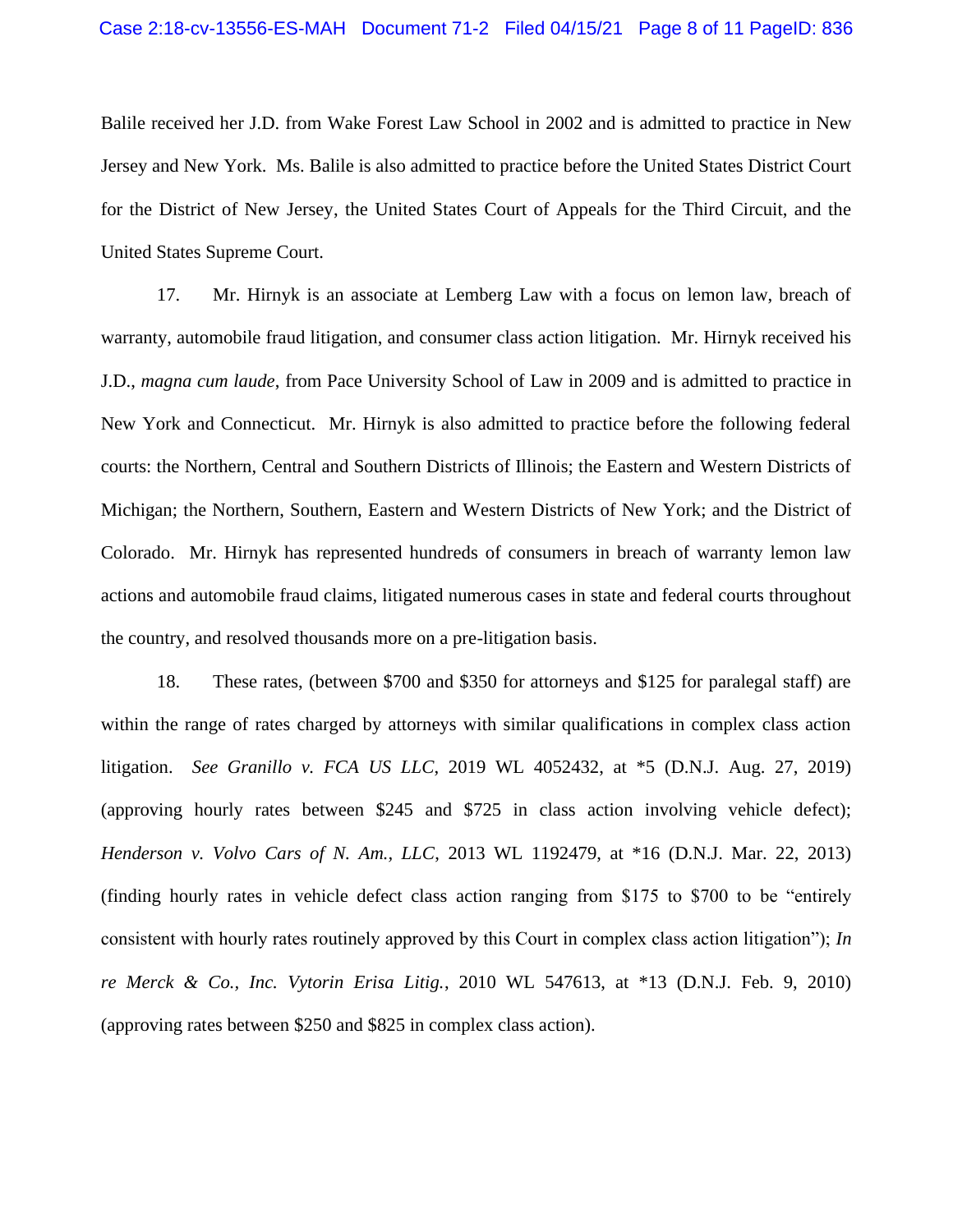#### **EXPENSES**

19. Lemberg Law has incurred costs, including court costs and deposition expenses in connection with this action.

20. As reflected in the expense reports attached hereto as Exhibit A, the total costs incurred to date are \$27,202.97.

21. These costs and expenses are reflected in the books and records of the firm, and are supported by invoices, receipts, expense vouchers, check records, or other documentation.

22. In my professional opinion, and based on my experience prosecuting the action and overseeing the conduct of the litigation, all of these expenses were reasonable and necessarily incurred in connection with the action.

I declare under penalty of perjury that the above is true and correct.

Dated: April 15, 2021

 /s/ *Sergei Lemberg* Sergei Lemberg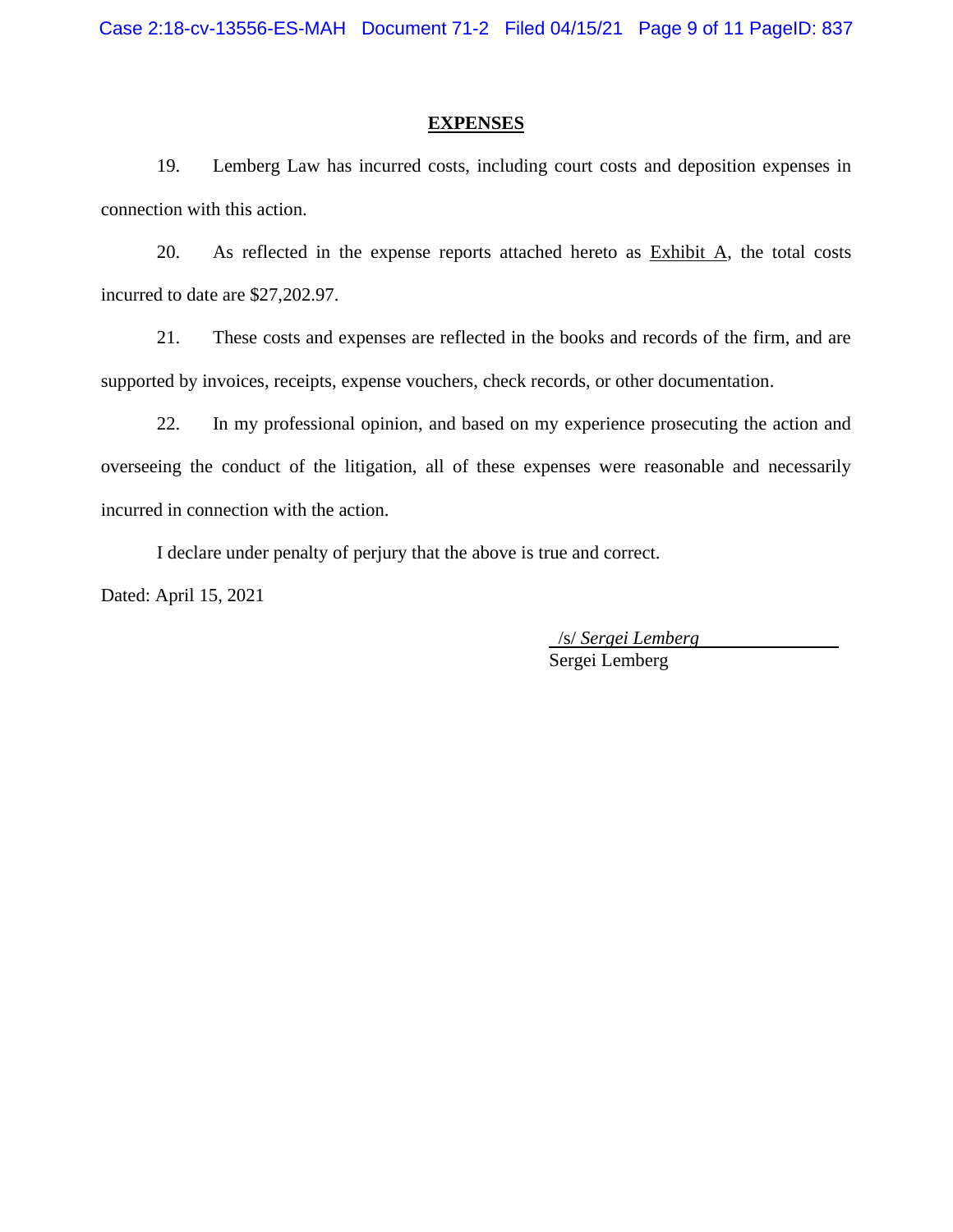Case 2:18-cv-13556-ES-MAH Document 71-2 Filed 04/15/21 Page 10 of 11 PageID: 838

# EXHIBIT A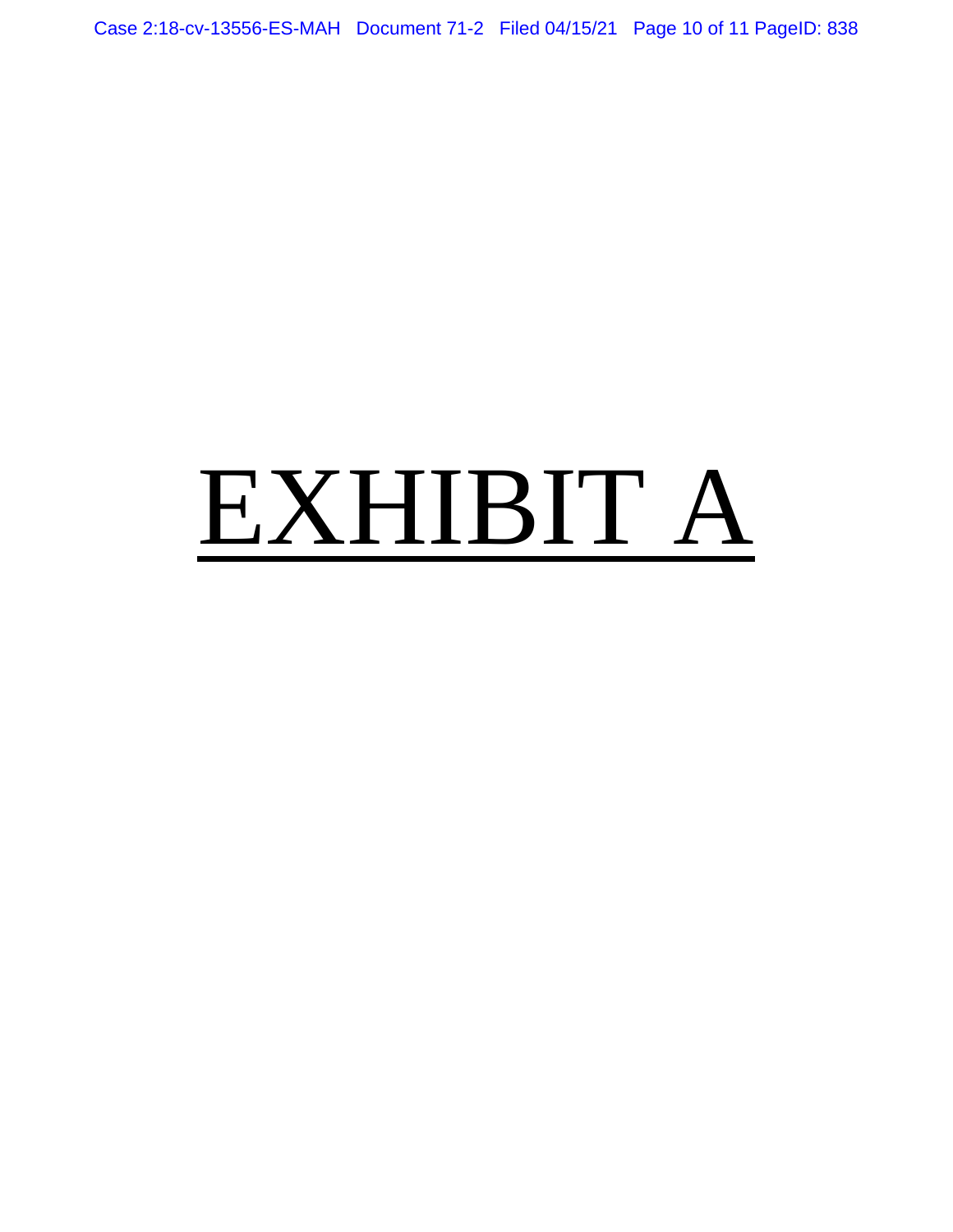# **Lemberg Law Costs**

*Sager et al vs. Volkswagen et al*

| Date                        | Memo                           | <b>Debit</b> | <b>Credit</b> |           |
|-----------------------------|--------------------------------|--------------|---------------|-----------|
|                             |                                |              |               |           |
| 04/10/2020 Expert fee       |                                | 10,000.00    |               |           |
| 03/30/2020 Expert fee       |                                | 10,000.00    |               |           |
| 12/20/2019                  |                                | 218.49       |               |           |
|                             | 12/20/2019 Court mediation fee |              | 218.49        |           |
|                             | 12/20/2019 Refund from JAMS    |              | 218.49        |           |
| 09/23/2019 Travel expense   |                                | 300.00       |               |           |
| 09/16/2019 Travel expense   |                                | 352.50       |               |           |
| 09/16/2019 Travel expense   |                                |              | 352.50        |           |
| 09/14/2019 Travel expense   |                                | 6.60         |               |           |
| 09/14/2019 Travel expense   |                                | 22.79        |               |           |
| 09/14/2019 Travel expense   |                                | 27.00        |               |           |
| 09/13/2019 Travel expense   |                                | 6.08         |               |           |
| 09/13/2019 Travel expense   |                                | 135.86       |               |           |
| 09/13/2019 Travel expense   |                                | 53.44        |               |           |
| 09/13/2019 Travel expense   |                                | 11.00        |               |           |
|                             | 09/12/2019 Court mediation fee | 3,500.00     |               |           |
| 09/11/2019 Travel expense   |                                | 50.00        |               |           |
| 09/07/2019 Travel expense   |                                | 167.86       |               |           |
| 09/05/2019 Travel expense   |                                | 6.54         |               |           |
| 09/05/2019 Travel expense   |                                | 150.39       |               |           |
| 09/05/2019 Court filing fee |                                | 50.00        |               |           |
| 09/05/2019 Travel expense   |                                | 348.30       |               |           |
| 09/05/2019 Travel expense   |                                | 383.30       |               |           |
| 09/04/2019 Travel expense   |                                | 401.30       |               |           |
| 09/03/2019 Travel expense   |                                | 406.30       |               |           |
| 03/01/2019 Court filing fee |                                | 212.00       |               |           |
| 02/08/2019 Travel expense   |                                | 120.12       |               |           |
| 02/08/2019 Travel expense   |                                | 143.44       |               |           |
| 02/06/2019 Travel expense   |                                | 23.14        |               |           |
| 02/06/2019 Travel expense   |                                | 16.00        |               |           |
|                             | 01/02/2019 Process server fee  | 120.00       |               |           |
|                             | 01/02/2019 Process server fee  | 120.00       |               |           |
|                             | 09/20/2018 Process server fee  | 120.00       |               |           |
|                             | 09/20/2018 Process server fee  | 120.00       |               |           |
| 09/06/2018 Court filing fee |                                | 400.00       |               |           |
|                             |                                | 27,992.45    | 789.48        | 27,202.97 |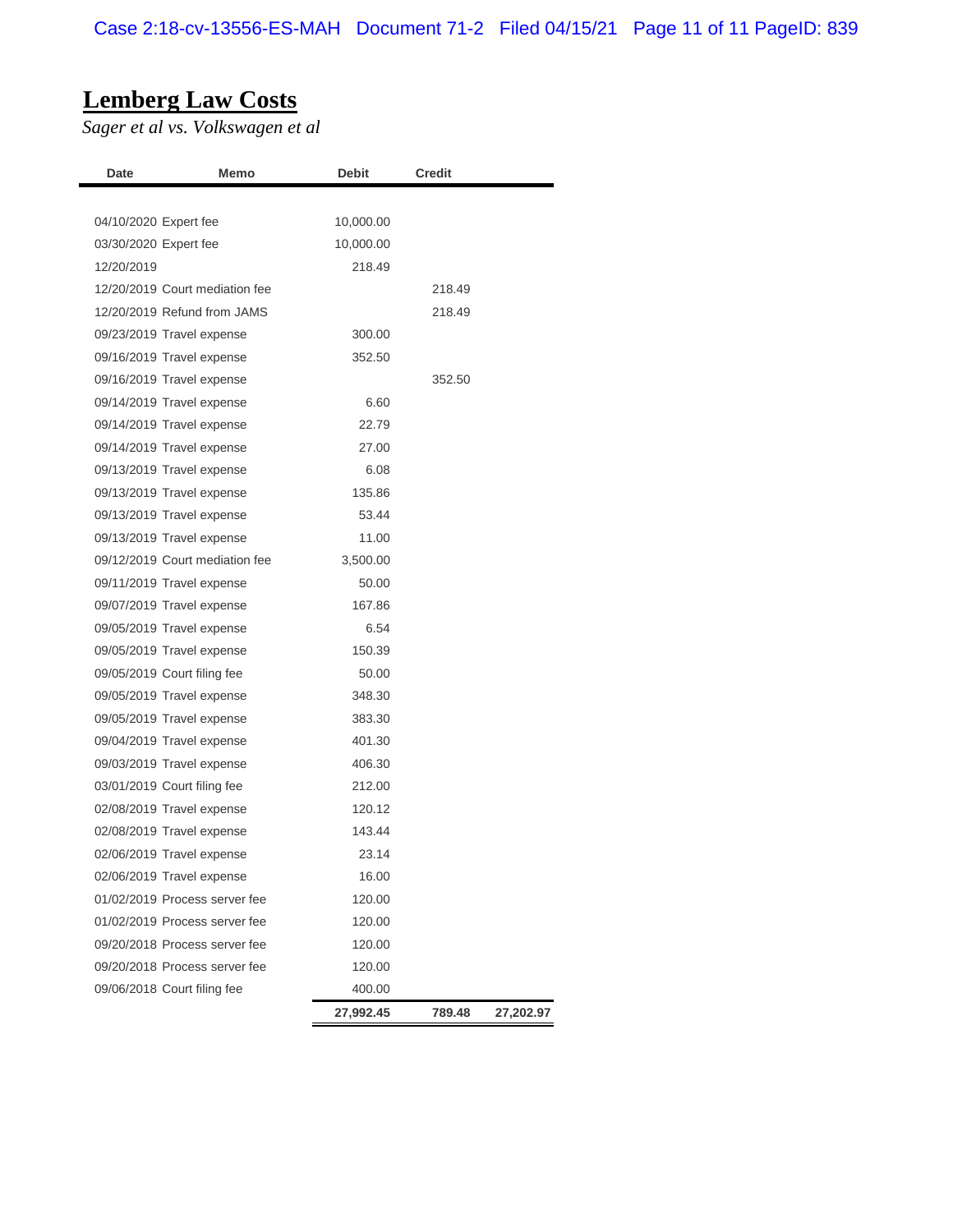#### **UNITED STATES DISTRICT COURT DISTRICT OF NEW JERSEY**

| Scott D. Sager, Edward Young, Renada Hall,<br>Michael Marcotte, Sharon Scott, Jack<br>Whittington, Carmelita Nunez, on behalf of<br>themselves and all others similarly situated, |                                             |
|-----------------------------------------------------------------------------------------------------------------------------------------------------------------------------------|---------------------------------------------|
| Plaintiffs,                                                                                                                                                                       | : Civil Action No. 2:18-cv-13556 (ES) (SCM) |
| VS.                                                                                                                                                                               |                                             |
|                                                                                                                                                                                   | : Motion Date: May 18, 2020                 |
| Volkswagen Group of America, Inc., and Audi:                                                                                                                                      |                                             |
| of America, Inc.,                                                                                                                                                                 |                                             |
|                                                                                                                                                                                   |                                             |
| Defendants.                                                                                                                                                                       |                                             |
|                                                                                                                                                                                   |                                             |
|                                                                                                                                                                                   |                                             |

#### **DECLARATION OF STEPHEN TAYLOR IN SUPPORT OF MOTION FOR (1) AN AWARD OF ATTORNEYS' FEES AND EXPENSES AND (2) SERVICE AWARDS TO THE NAMED PLAINTIFFS**

I, Stephen Taylor, under penalty of perjury under the laws of the United States of America, affirm and state as follows:

1. I am a Partner at Lemberg Law, LLC, of Wilton, Connecticut, and counsel to Plaintiffs in this action. I have personal knowledge as to all matters set forth in this Declaration and could testify to the same if called to do so.

2. In addition to being licensed to practice law in the states of Connecticut and New York, I am admitted to the following Federal District Courts: the Southern, Eastern, Western and Northern Districts of New York; the Southern, Eastern, and Northern Districts of Texas; the District of Colorado; the Central and Northern Districts of Illinois; the Eastern District of Michigan and the District of Connecticut. I am a member in good standing in both Connecticut and New York and appear in this matter *pro hac vice*.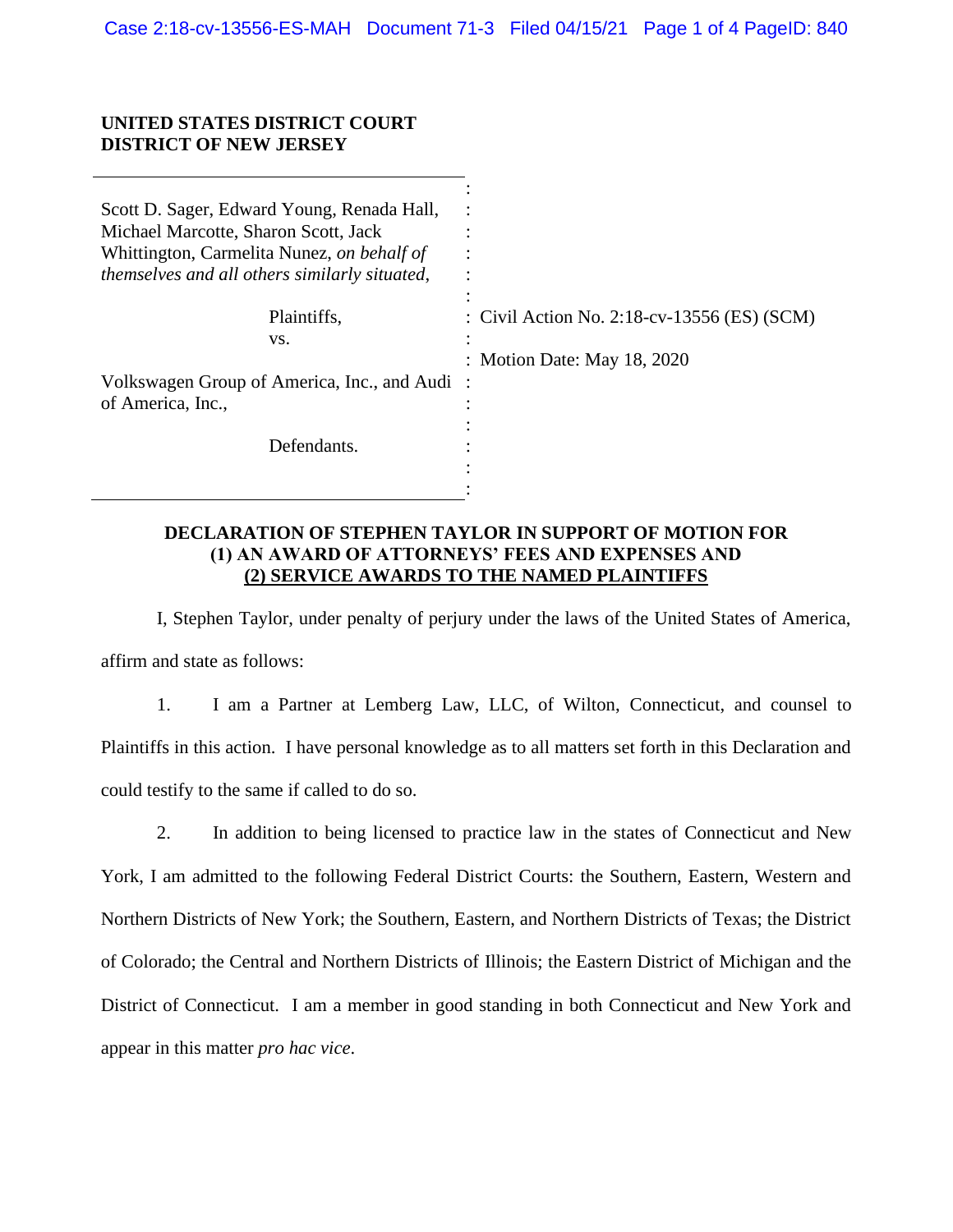#### Case 2:18-cv-13556-ES-MAH Document 71-3 Filed 04/15/21 Page 2 of 4 PageID: 841

3. I am a 2007 graduate of Tulane University School of Law and a 2003 graduate from Boston College. I am a former judicial clerk and worked for the Connecticut firm the Law Office of Norman Pattis before joining Lemberg Law in 2009.

4. I have extensive experience in consumer rights litigation including matters brought under the Telephone Consumer Protection Act ("TCPA"), the Fair Debt Collection Practices Act ("FDCPA") the Magnuson Moss Warranty Act, the Truth in Lending Act, and a variety of state consumer protection statutes.

5. I have extensive experience in class action litigation and have been certified as class counsel in numerous cases. *See, e.g.*, *Johnson v. Comodo Grp., Inc.*, 2020 WL 525898, at \*1 (D.N.J. Jan. 31, 2020) (TCPA contested class action); *Nyby v. Convergent Outsourcing, Inc.*, 2017 WL 3315264, at \*5 (D.N.J. Aug. 3, 2017) (final approval of class action settlement agreement in FDCPA matter); *Lavigne v. First Community Bancshares, Inc., et al.*, 2018 WL 2694457, at \*5 (D.N.M. June 5, 2018) (certifying TCPA class action and appointing undersigned as class counsel); *Munday v. Navy Federal Credit Union*, ECF No. 60, 15-cv-01629 (C.D. Cal., July 14, 2017) (final approval of class settlement of \$2.75MM in TCPA action); *Brown v. Rita's Water Ice Franchise Co. LLC*, No. CV 15-3509, 2017 WL 1021025, at \*1 (E.D. Pa. Mar. 16, 2017) (final approval of class settlement of \$3MM common fund in TCPA action); *Vinas v. Credit Bureau of Napa County Inc.*, Dkt. No. 112, 14-cv-3270 (D. Md. February 22, 2017) (order granting final approval of FDCPA class action settlement); *Duchene v. Westlake Servs., LLC*, No. 2:13-CV-01577-MRH, 2016 WL 6916734 (W.D. Pa. July 14, 2016) (final approval of class settlement of \$10MM in TCPA action); *Oberther v. Midland Credit Management*, Doc. No. 90, 14-cv-30014 (D. Ma. July 13, 2016) (order granting final approval of FDCPA class action settlement); *Butto v. Collecto, Inc*., 290 F.R.D. 372 (E.D.N.Y. 2013) (certifying FDCPA class action); *Seekamp v. It's Huge, Inc.*, 2012 WL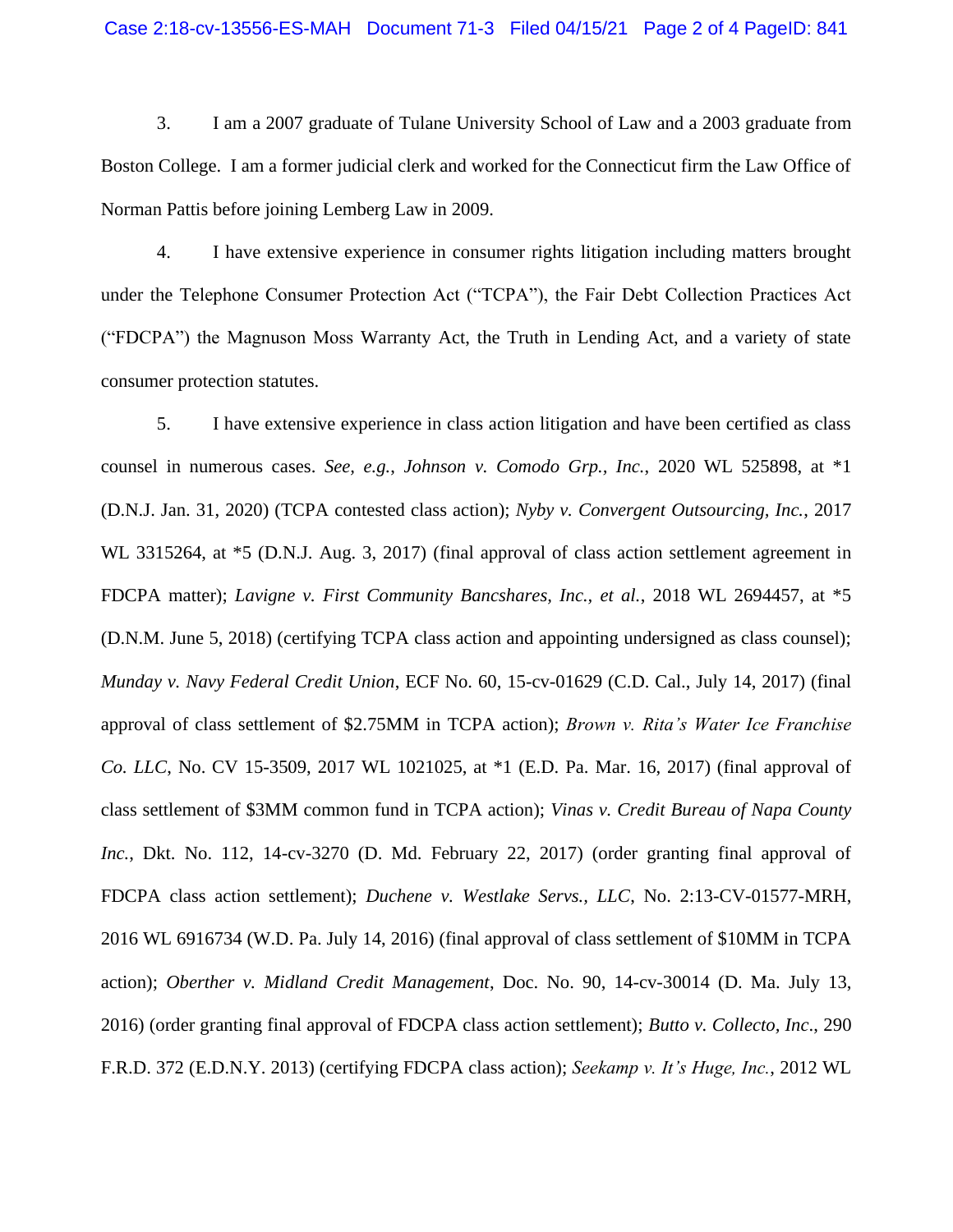860364 (N.D.N.Y. Mar. 13, 2012) (certifying auto fraud class action); *Zimmerman v. Portfolio Recovery Assoc., LLC*, 276 F.R.D. 174 (S.D.N.Y. 2011) (certifying FDCPA class action).

6. My billing rate in this matter is \$650 per hour which is a reasonable rate given my experience and expertise in consumer rights class action litigation. Courts have approved this rate in other complex class litigation. *See Campbell et al. v. Synchrony Bank,* No. 17-cv-00022 (W.D.N.C.) (Doc. No. 122-3  $\P$  12 (requesting rate of \$650) and Doc. No. 126  $\P$  11 (awarding fees from a settlement common fund); *Horton v. Cavalry*, 13-cv-00307 (S.D. Cal.) (Doc. No. 297-2 ¶ 15 (requesting rates \$650) and Doc. No. 303 ¶ 16 (awarding fees from a settlement common fund). My rate is also in line with rates awarded in this district for cases of this kind. *See, e.g.*, *Granillo v. FCA US LLC*, 2019 WL 4052432, at \*5 (D.N.J. Aug. 27, 2019) (approving hourly rates between \$245 and \$725 in class action involving vehicle defect).

7. Following preliminary approval of the Parties' settlement agreement, the class administrator caused notice to issue in accordance with the Preliminary Approval Order and established the settlement website [https://www.coolantpumpsettlement.com/.](https://www.coolantpumpsettlement.com/) In addition to reviewing and approving all notice and claim documents, my firm continues to oversee administration and resolve class member inquiries.

8. Plaintiffs seek approval of service awards to the named Plaintiffs in this matter in the amounts of \$3,500 to Plaintiffs Young, Hall, Marcotte, Scott and Whittington, \$5,000 to Plaintiff Sager, and \$5,500 to Plaintiff Nunez.

9. All seven Plaintiffs have been exemplary representatives. They have kept in regular contact with their counsel, answered discovery requests and otherwise maintained abreast of this litigation. There service to the class should be commended and the awards approved.